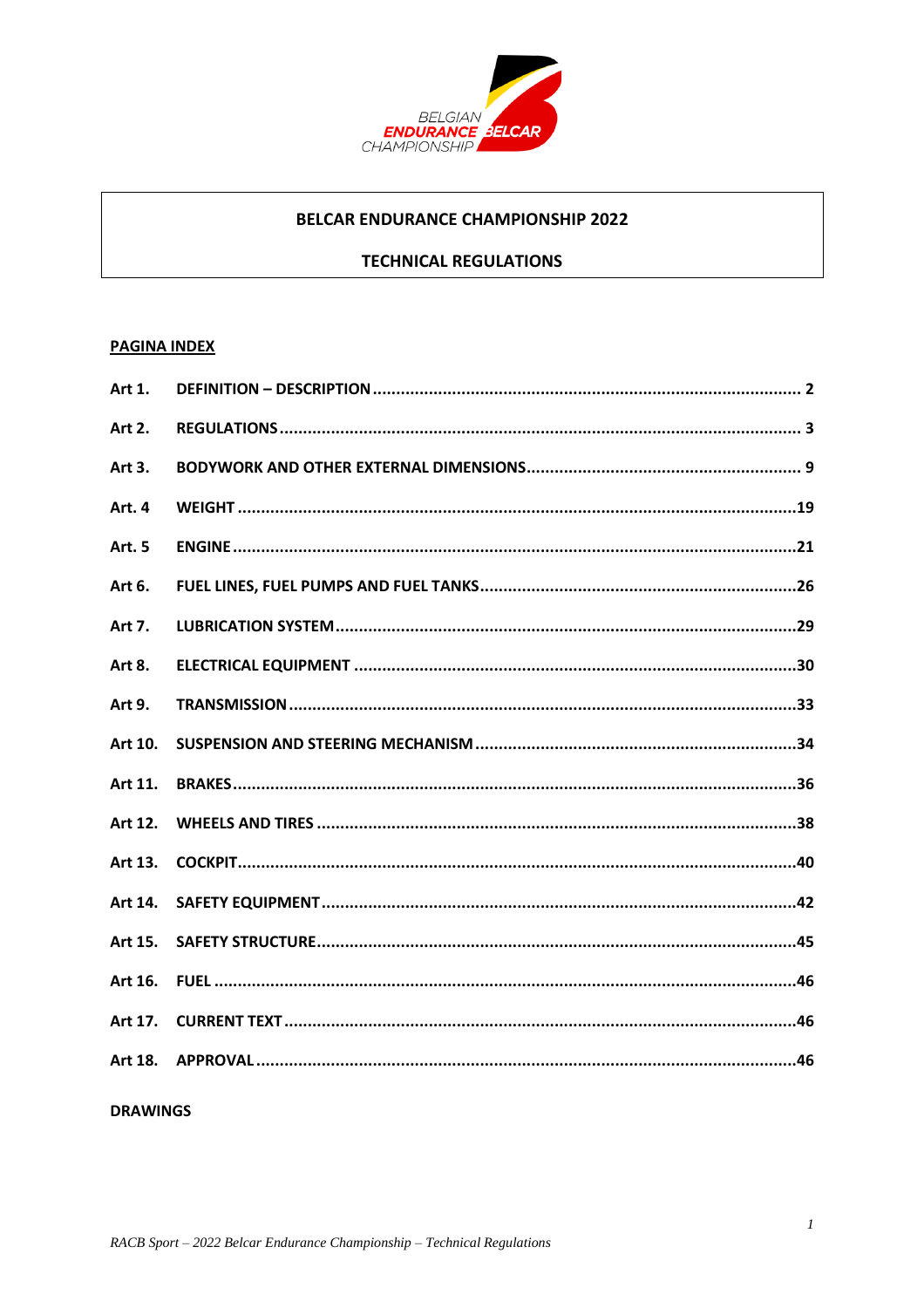

VZW Terlamen/Circuit Zolder is the promoter of the Belcar Endurance Championship 2022 in accordance with the regulations of the International Sporting Code of the FIA, the sporting rules of RACB sport, the current regulation and possibly the additional (special) regulation, to which all participants must submit through their participation. Every member of a participating team must take note of the full content of the current regulation.

### <span id="page-1-0"></span>**Art. 1 DEFINITION – DESCRIPTION**

A race car for the Belcar Endurance Championship is defined by RACB Sport, in agreement with the promoter. This car is suitable for sporting purposes and has at least one exit on each side. The base model has to be homologated for the public road or homologated for races by the FIA or by an ASN.

### GT racing car

The model used as the basis for the race car must come directly from a series model (road car) which complies with the following criteria:

Car designed for sport, with 2 doors, 2 or 2+2 seats (as declared for the road car type approval), closed, with one or more closed luggage compartment, which can be used perfectly legally on the open road and is available for sale through the dealer network of a manufacturer recognised by the FIA.

- Road car with an aptitude for sport regularly produced and marketed.
- Not homologated in FIA Group A or Group N
- EC "Full type" road homologation (or equivalent in the United States or Japan).
- Minimum production of 300 units in 24 months as from the first day of production.

Mounting of the suspension parts on mechanical components (engine, gearbox…) is forbidden.

### Touring racing car

The model used as the basis for the race car must comply with the homologation criteria of one of the FIA homologation regulation texts (including the criteria for cockpit dimensions of the homologation regulations for Group A cars), have at least 4 seats (excluding 2+2) and their original structure (chassis / bodyshell) must remain identifiable at any time.

### Silhouette-type cars

Cars based on a tubular chassis with the appearance of a large production road car (Touring or GT) with at least 2 seats.

Silhouette cars are subject to prior approval by RACB Sport.

<span id="page-1-1"></span>

|                           |   | <b>GT</b> | <b>Applicable text</b>                          |
|---------------------------|---|-----------|-------------------------------------------------|
| $\boldsymbol{\mathsf{x}}$ |   |           | Applicable text for Touring cars                |
|                           | X |           | Applicable text for cars of the type Silhouette |
|                           |   | X         | Applicable text for GT cars                     |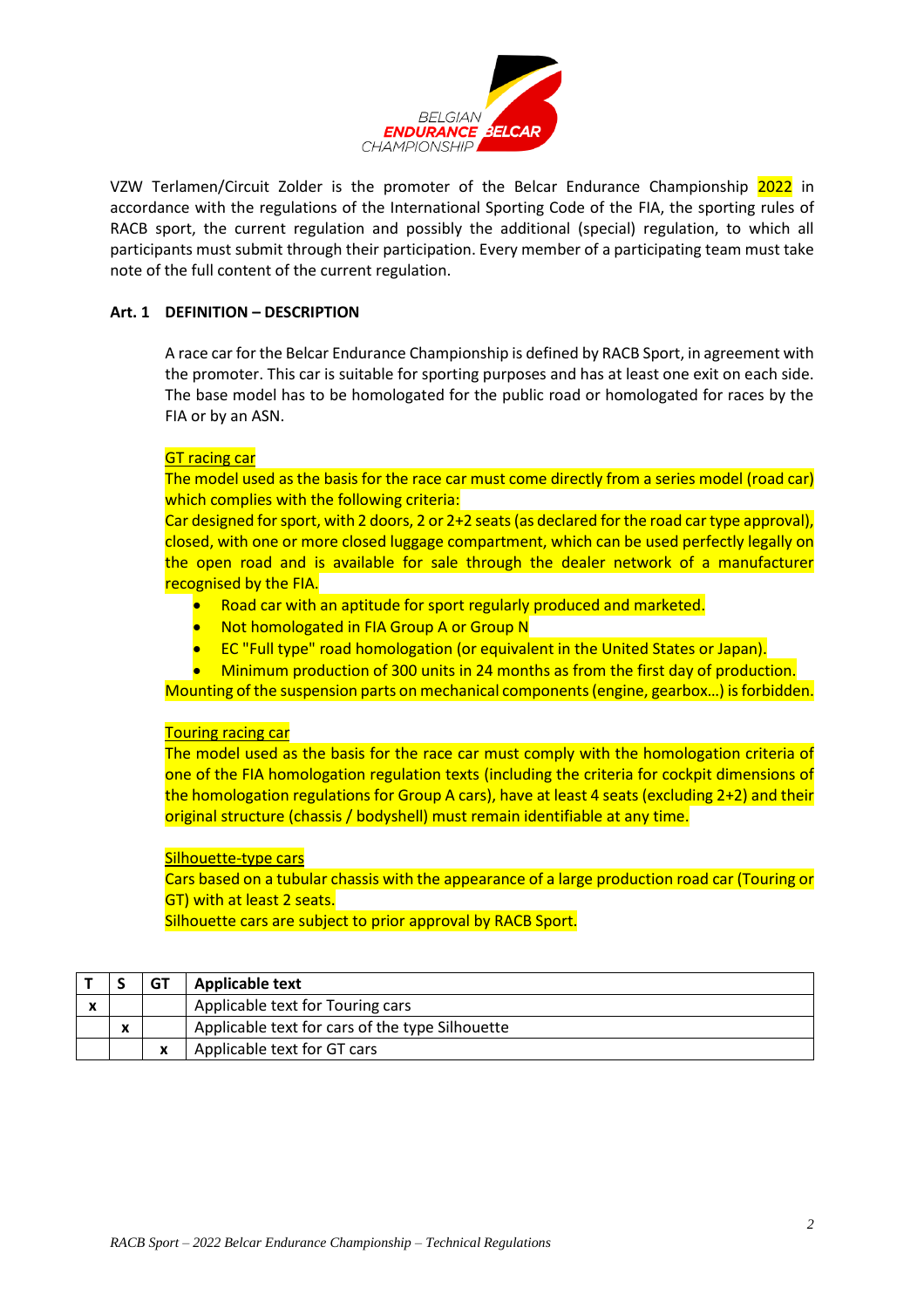

#### **Art. 2 REGULATIONS**

#### **2.1 Role of RACB Sport**

The technical regulations of the Belcar Endurance Championship 2020 are issued by RACB Sport, in agreement with the promoter.

#### **2.2 Authorised modifications**

Every construction or modification not authorised by the Technical Regulations Belcar Endurance Championship is expressly prohibited. An authorised modification cannot lead to an unauthorised modification.

#### **2.3 Authorised cars**

Participation in the Belcar Endurance Championship is reserved for vehicles that are conform to the technical regulations of the Belcar Endurance Championship and are divided into :

- **BELCAR GTa** - **BELCAR GTb BELCAR Ta BELCAR Tb** 

In case of contradictions between the technical regulations of the « Belcar Endurance Championship » and the « Porsche Endurance Trophy Benelux », the regulations of the « Porsche Endurance Trophy Benelux » will be followed for the Porsche cars.

### *BELCAR GTa*

#### o **Porsche 911 GT3 Cup cars**

Porsche cars authorised by the Porsche Endurance Trophy Benelux and fully compliant to the Porsche Endurance Trophy Benelux regulations.

In case of contradictions between the technical regulations of the « Belcar Endurance Championship » and the « Porsche Endurance Trophy Benelux », the regulations of the « Porsche Endurance Trophy Benelux » will be followed for the Porsche cars.

#### o **GT Cup cars > 3300 cm³**

Cars of the type GT that compete in mono-brand competitions, with a modified cylinder capacity of more than  $3300 \text{ cm}^3$ , accepted by RACB Sport and the promoter, with a safety equipment conform to 2022 Art 253 of FIA Appendix J or higher if required in these technical regulations. The technical definition needs to be in conformity with the cup regulations.

If the car no longer meets the specifications of the cup, it can be accepted by RACB Sport and the promoter based on a technical report (to be send to the promoter). In this case, the minimum weight of every other performance element can be adjusted and this by decision of RACB Sport in agreement with the promoter.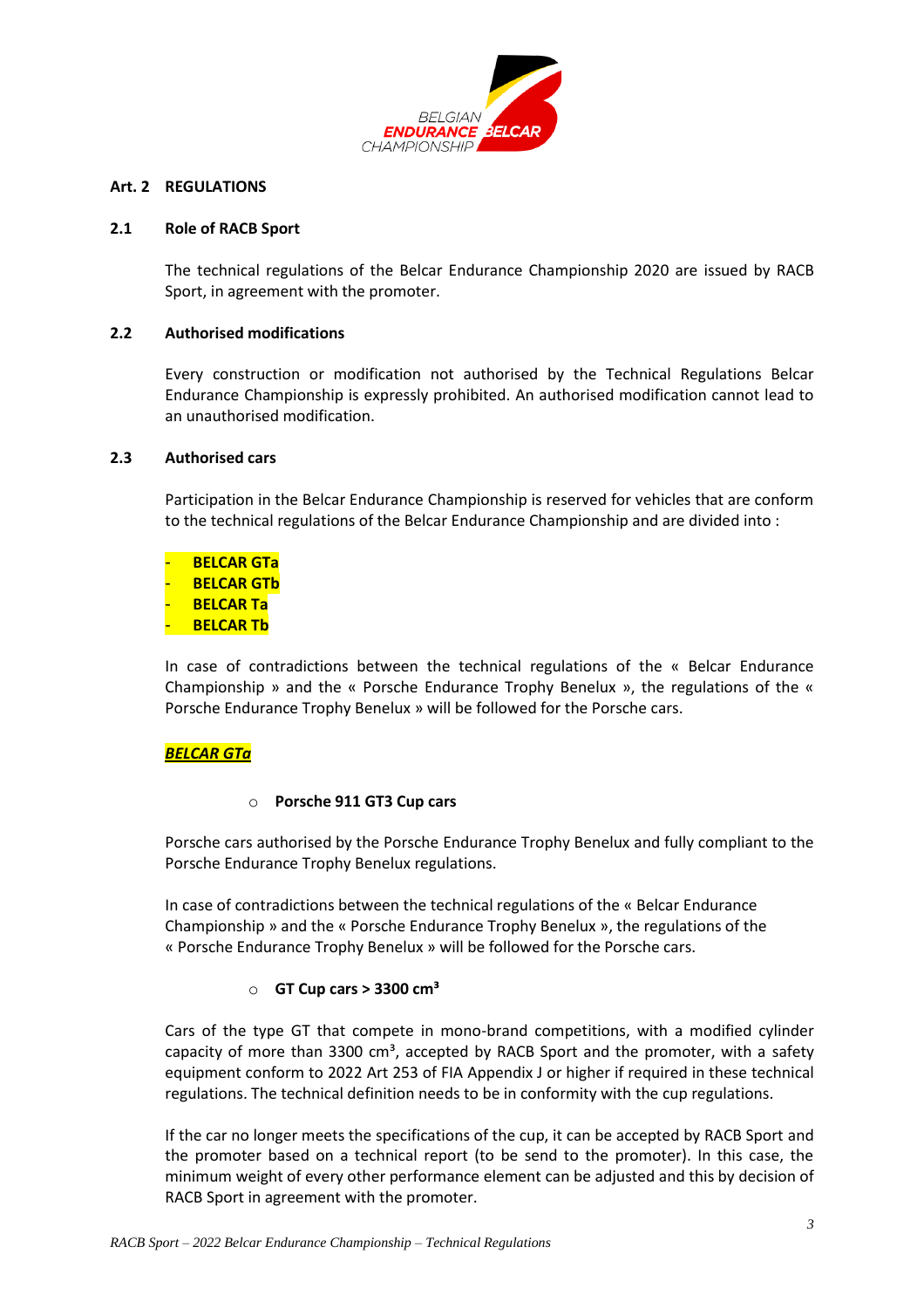

#### **The sole exceptions that are allowed to these specifications, are:**

- Freedom of brand and type of rims, with respect for the data included in the homologation form
	- Safety cage with FIA or ASN homologation, with respect for the data included in the homologation form
- Freedom of brake discs

### o **GT Open**

Cars of the type GT accepted after introduction and approval of a technical report based on the following technical regulations. Example of an approved chassis by the RACB: Marcos Mantis, Ginetta G50, Audi R8

Vehicles based on modified GT1 and GT2 cars (until 2011), as well as GT3 cars, are not allowed.

### o **Silhouette Pro and Pro Evo**

A 'Silhouette' is a car that uses a tube chassis with a touring bodywork belonging to a brand included in the list of touring cars that have been homologated by the FIA or approved by RACB Sport. Every participant is obliged to include the origin of the chassis in the passport of his car.

All Silhouette cars must meet the safety requirements of FIA Appendix  $J -$  Article 277 for Category II-SH cars.

The Silhouette Pro is a car of the type 'Silhouette' with a chassis included in the list mentioned below and equipped with an atmospheric V6 engine.

- Tube chassis of the type Silhouette, berlines, coupés with 4 seats and 2+2, as used in the French FFSA Supertourism championship 2001-2005.
- Silhouette Solution F TC06.
- Silhouette Solution F TC10.
- Silhouette Gomez Competition GC10.
- Silhouette Renault Megane Trophy.
- Other chassis approved by RACB Sport.

The Silhouette Pro Evo is a car of the type 'Silhouette' with a chassis included in the list below and equipped with an atmospheric V8 engine.

- Tube chassis of the type Silhouette, berlines, coupés with 4 seats and 2+2, as used in the French FFSA Supertourism Championship 2001-2005.
- Silhouette Solution F TC06.
- Silhouette Solution F TC10.
- Silhouette Gomez Competition GC10.
- Silhouette Renault Megane Trophy.
- Other chassis approved by RACB Sport (e.g. Transam, MARC Cars, …).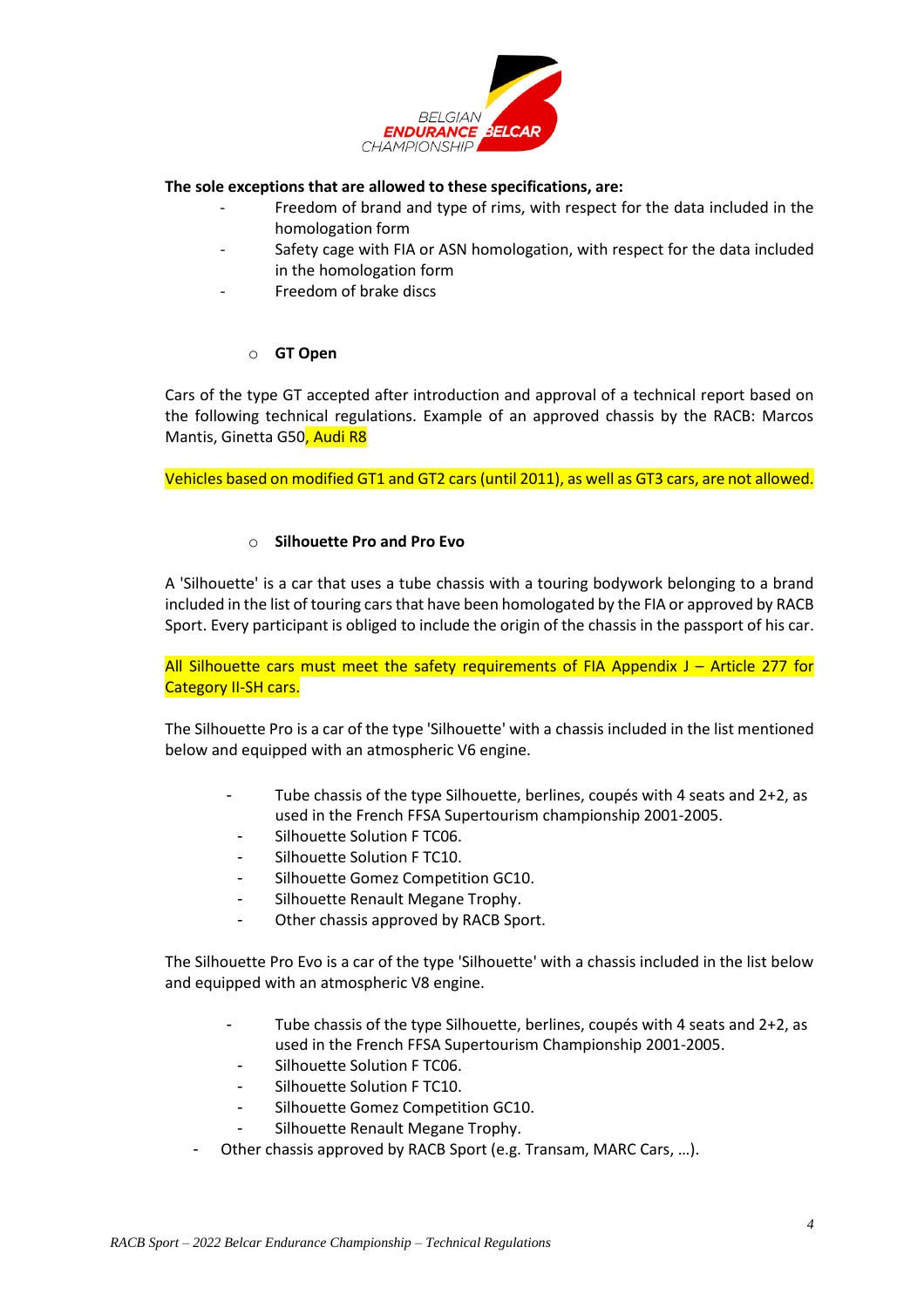

*BELCAR GTb*

### o **Porsche Cayman Cup cars**

Porsche cars authorised by the Porsche Endurance Trophy Benelux and fully compliant to the Porsche Endurance Trophy Benelux regulations.

In case of contradictions between the technical regulations of the «Belcar Endurance Championship» and the «Porsche Endurance Trophy Benelux», the regulations of the «Porsche Endurance Trophy Benelux» will be followed for the Porsche cars.

### o **GT Class 4 cars**

Every car of the type GT Class 4 needs to be in conformity with its homologation form and will be part of a prior application to RACB Sport for approval.

GT Class 4 cars will be subject to a BOP established by RACB Sport and the promoter.

### o **Silhouette Light**

A 'Silhouette' is a car that uses a tube chassis with a touring bodywork belonging to a brand included in the list of touring cars that have been homologated by the FIA or approved by RACB Sport. Every participant is obliged to mention the origin of the chassis in the passport of the car.

All Silhouette cars must meet the safety requirements of FIA Appendix  $J -$  Article 277 for Category II-SH cars.

Cars of the type 'Silhouette' with a chassis included in the list below and equipped with a full series V6 engine of max. 3,5L, conform to the homologation file B-2007-03 (Solution F TC06), conform to the technical regulations or conform to the Renault Megane Trophy version 2004 (plenum not 'birthday').

For every Silhouette using a VQ35 (Nissan) or V4Y (Renault) engine, or one of their derivatives, a brace of max. 20 mm can be installed between the lowest part (ref: 14010-AM61A or 14010- AC80A or 14010-AC805) and the upper part (ref: 14010-CD000 or 14010-CD00A). It is allowed to turn the upper plenum part in order to change the position of the butterfly box. The shape of the oil sump can be chosen freely, but the principal of the lubrication system needs to be preserved.

- Tube chassis of the type Silhouette, berlines, coupés with 4 seats and 2+2, as used in the French FFSA Supertourism Championship 2001-2005.
- Silhouette Solution F TC06
- Silhouette Solution F TC10
- Silhouette Gomez Competition GC10
- Silhouette Renault Megane Trophy
- Other chassis approved by RACB Sport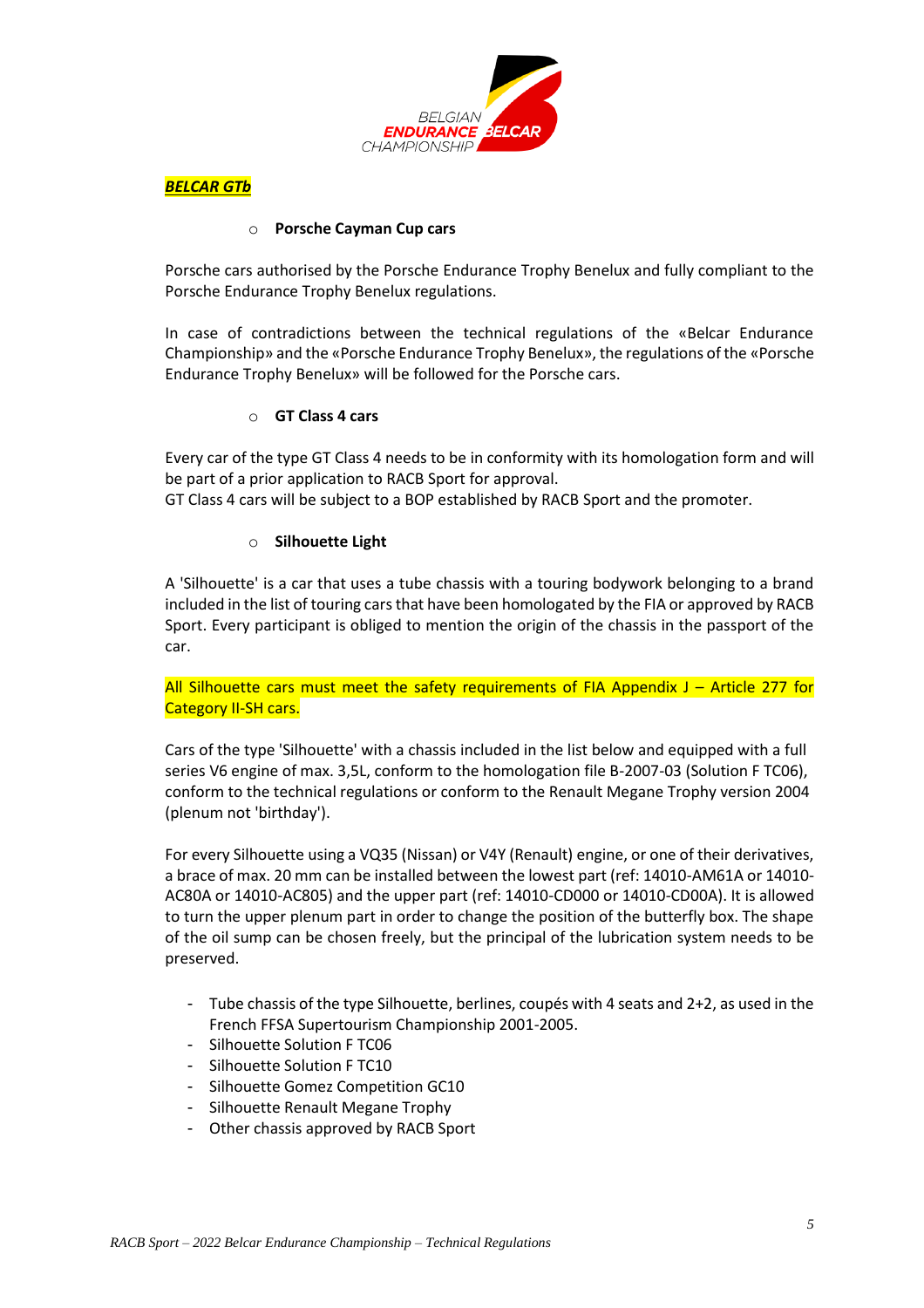

The class Silhouette Light is also available to:

#### Ligier JS2R & JS2R Evo

- Lamera Cup in conformity with the technical regulations of the Cup.
- Peugeot RC Diester Cup 2004-2009
- Roadster Cup conform to its homologation form
- Silhouette 'BRL Light' in conformity with its homologation form RACMSA 1660 and in conformity with the regulation BRL Light 2008
- Saker RAPX with 2000cc Subaru turbo engine
- Other chassis approved by RACB Sport

### o **GT Open < 2000 cc**

Cars of the type GT with a corrected cylinder capacity of less than 2000 cc accepted after introduction and approval of a technical report based on the following technical regulations.

#### *BELCAR Ta*

#### o **Touring cars > 4000 cm³**

Cars of the type Touring with a corrected cylinder capacity of more than 4000 cc, accepted after introduction and approval of a technical report based on the following technical regulations.

# o **Touring cars between 2800 cc and 4000 cc**

Cars of the type Touring with a corrected cylinder capacity of less than 4000 cc and more than 2500 cc accepted after introduction and approval of a technical report based on the following technical regulations.

In the Belcar Endurance Championship, the use of cars that come from TCR regulations is only possible with a prior agreement by the WSC Ltd, the owner of the TCR concept.

For every other model of touring cars, equipped with a turbo engine of max. 2.0I without technical report given by the WSC Ltd, the candidate needs to send an application to RACB Sport, minimum 4 weeks before the race.

This application needs to be sent by mail with annexed a technical passport Belcar filled in by the candidate.

#### o **BMW M240i Cup, BMW M235i Cup and BMW M2CS Racing**

All with original engine mapping.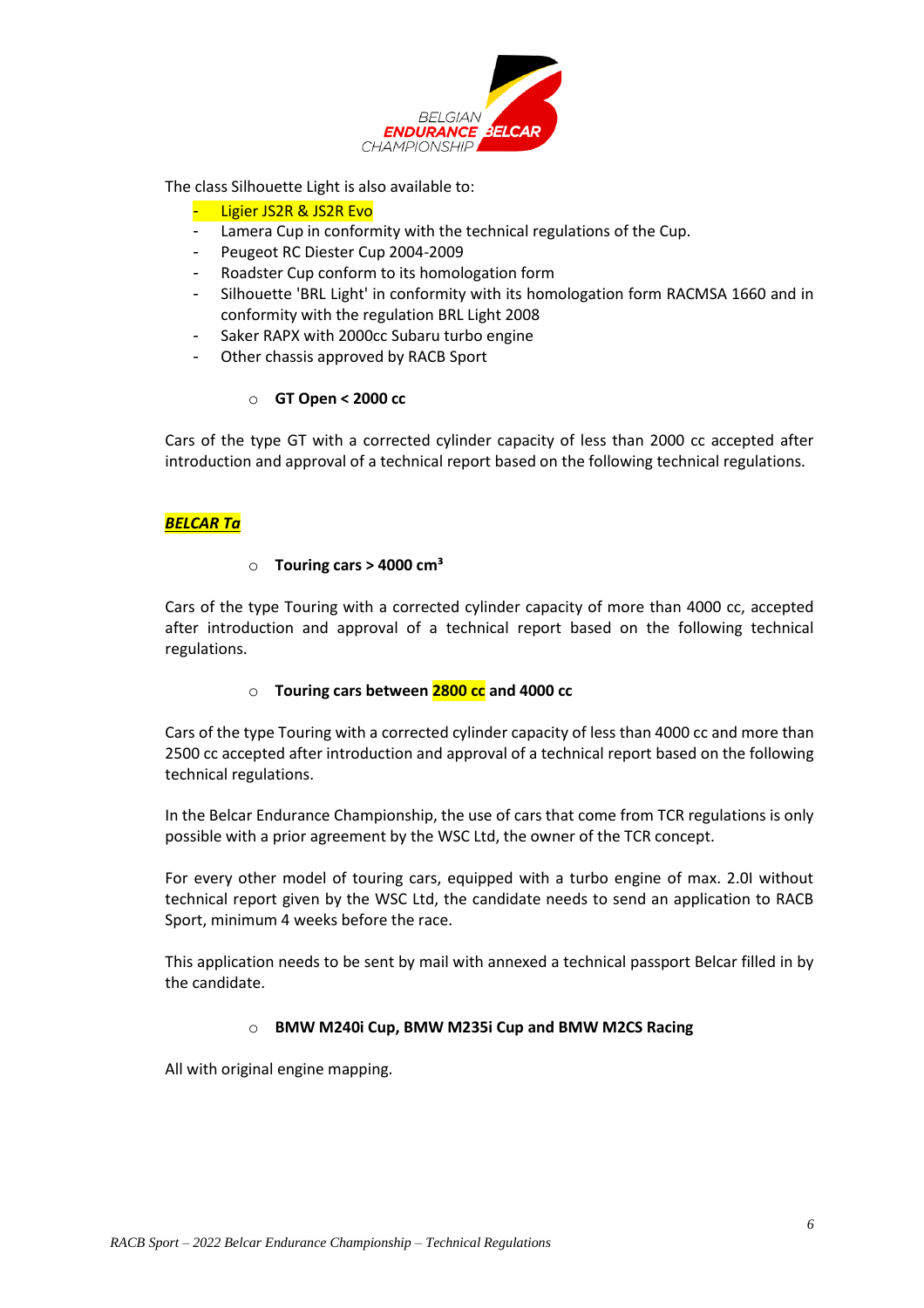



### o **Touring cars < 2800 cc**

Cars of the type Touring with a corrected cylinder capacity of less than 2500 cc, accepted after introduction and approval of a technical report based on the following technical regulations.

### o **VLN/NLS VT2 Class cars**

Cars of the type touring with a turbo engine of max 2000 cc, fully complying with current VLN/NLS VT2 class technical regulations without additional modification, equipped with an ASN-certified/homologated safety cage and accepted after introduction and approval of a technical report based on the following technical regulations.

#### **VARIA**

- RACB Sport reserves the right to, in agreement with the promoter, change the Belcar class of a car if they deem this change necessary.
- RACB Sport reserves the right to, in agreement with the promoter, impose a technical element on a car (ballast, restrictor, height of the bodywork…) in order to slow it down, if necessary.

#### **2.4 Dating of the regulation**

This Technical Regulation will immediately enter into force (see date of approval at the bottom of this document). From that date, it replaces and cancels all prior Technical Regulations.

A change to the regulation concerning safety, issued by the FIA, will be applicable starting from the next meeting.

#### **2.5 Passport of the vehicle and technical race passport**

All cars participating in a Belcar Endurance event must have a National Technical Passport and present it at the initial scrutineering. A technical passport is not a homologation form.

It is the assignment of the team leader or owner of the vehicle to, before the closing date of the first meeting, send the complete passport of the vehicle to the promoter by mail.

If the passport of a vehicle is not or incompletely filled in, the car can be refused for the meeting.

If, during the season, a team leader or owner wishes to present a change to the technical data included in the passport of the vehicle, he needs to do so in a written way or by email to RACB Sport, and this at least 14 calendar days before the start of the meeting.

RACB Sport reserves the right to accept or deny this change if it does not answer to the spirit of the regulation and if it excessively increases the performances and/or preparation and exploitation costs of the vehicle, even if not explicitly forbidden.

The participant needs to request a National technical Passport at least 2 weeks before his registration to the first race he will attend (Passport is available on RACB website).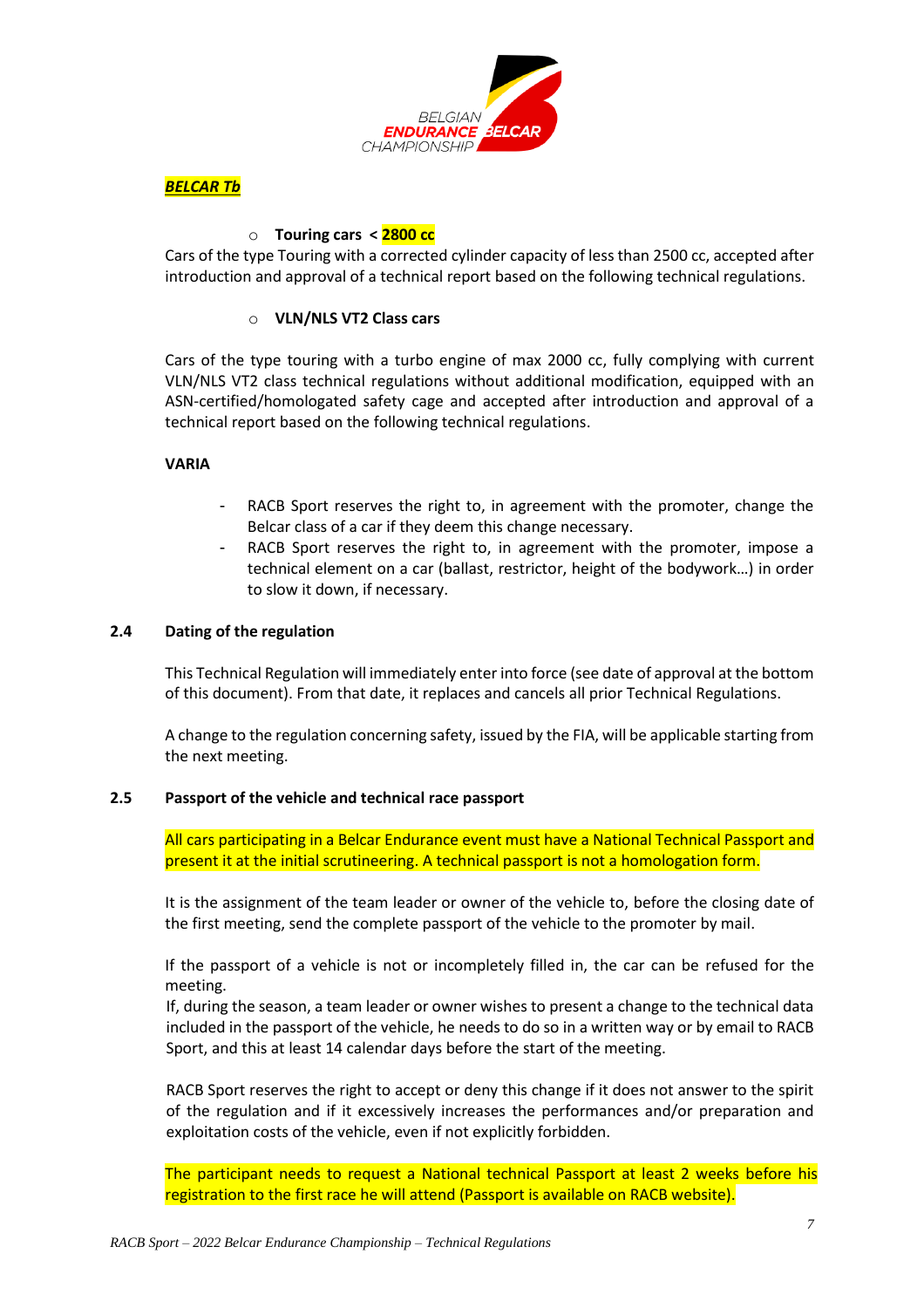

This document needs to accompany the car during every meeting. During the technical check, this document needs to be presented. Technical comments can be noted on this document. The absence of this document during the technical check or the deliberate falsification of this document will be considered as fraud and can be punished with a financial penalty of € 150.

### **2.6 Conformity of the regulations**

During a meeting, the team leader or the owner of the car needs to ensure that his car meets all regulations that are applicable to his car. (sporting regulation, technical regulation, homologation form, technical race passport, etc.):

In order to determine the conformity, both participant and RACB Sport can appeal to the technical data of the constructor, as well as to other official data of the sportive authority. Requests for new homologations or extension of homologations for the season 2022, need to be transmitted to RACB Sport.

Every modification that does not meet the spirit of the regulation, even if not explicitly forbidden, but that could excessively raise the reparation costs of a car, is without prior warning forbidden by the Technical Commission of RACB Sport.

A car of which the construction and/or modification can include risks, cannot sign up nor participate and this without prior warning.

A car of which the construction can bring possible dangers, can be excluded by the College of Sports Commissioners of RACB Sport, on advice of the Technical Commission.

### **2.7 General statements**

Articles 251, 252, 253, 257(2011) and 277 of current Annex J of the FIA remain applicable, but the articles of the current regulation are decisive.

Every bolt, nut or screw of the car can be replaced by another bolt, nut or screw on the condition that it is of the same material family, the same diameter or bigger than the original part and contains a blocking method (ring, counter nut).

#### Materials

For the mechanical parts, chemical or thermal treatments are allowed, on the condition that the weight and dimensions are maintained as mentioned on the homologation form or on the technical document of RACB Sport.

The following materials are forbidden: magnesium (except for the rims), ceramic and titanium (only if original), except as stated in art. 5.2.1. of this regulation.

The use of composition materials is allowed within the limits of this regulation.

The used material for the bodywork elements (trunk lid and engine compartment, bumpers, doors and wings) is limited to glass fibre, but in case an element is being replaced, it needs to be fixed at least as solid as the original element.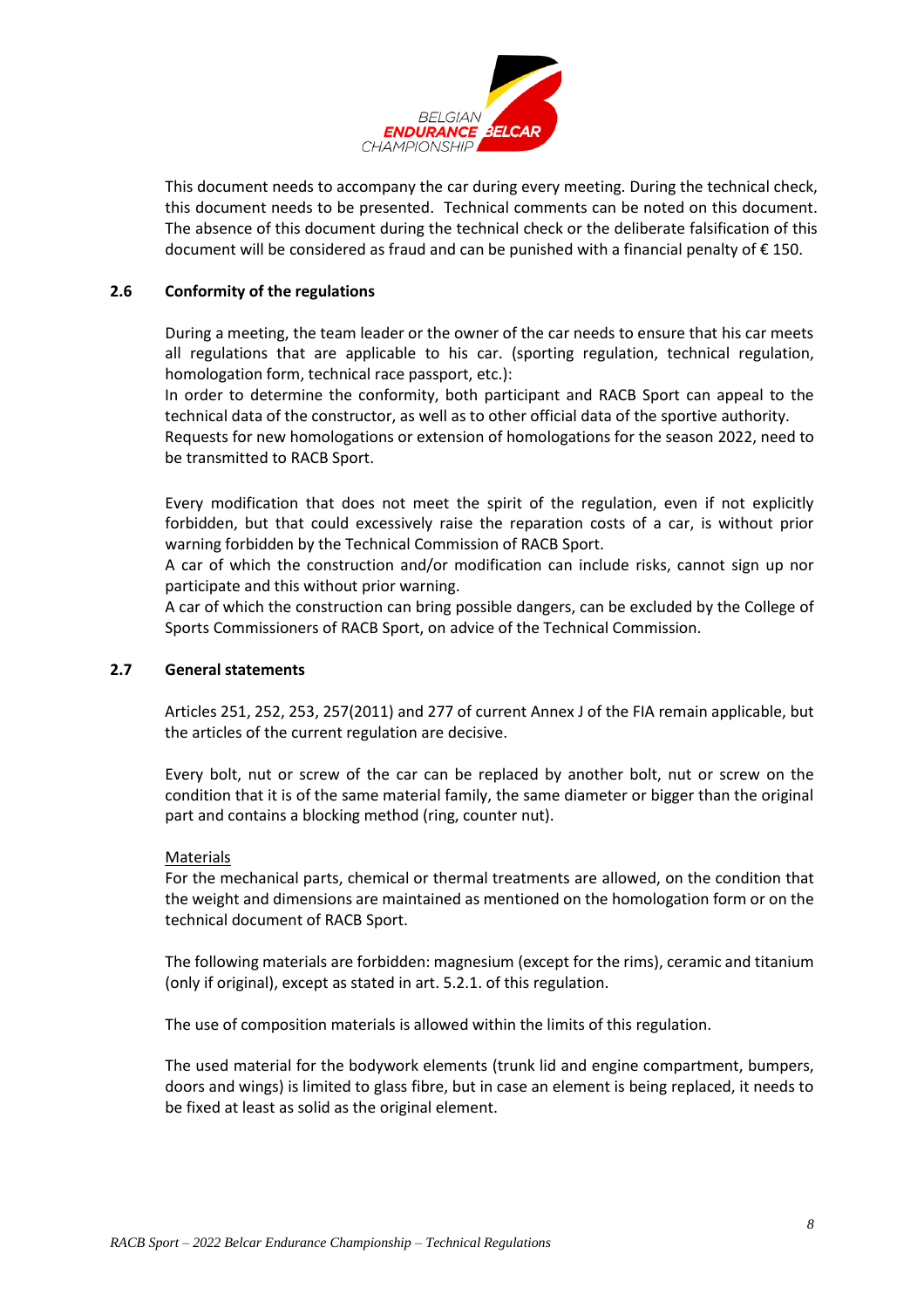

### **2.8 Telemetry**

Data transmission departing from a car moving towards the pit box is allowed.

A pulse generator that releases data about timekeeping is allowed, on the condition that these generators form separate units and that they have no connection with the control unit of the engine.

### **2.9 Electronics**

A control system of the traction is forbidden, except for GT cars that have been homologated with this system.

If the engine electrical control unit has a traction control system, it cannot be activated. It is the task of the participant to show that this function has not been activated and has been decommissioned.

The RACB Sport can impose the rule that a vehicle can only be equipped with one sensor measuring the speed of the wheel revolution.

### **2.10 Technical check**

Before the start of a meeting, the technical commissioners will indicate the place for the check of the height of the car and the weighing. It is the task of the participant to inform himself about the place of the check.

Before every meeting, during the technical check, a participant can adapt the tire pressure to max. 1,5 bar if the pressure is lower.

Within the time period of the check, imposed by the organisers, the participant has the possibility to ensure himself of the conformity of his car, using the equipment of the official check, at the place of the official check.

## <span id="page-8-0"></span>**Art 3. BODYWORK AND OTHER EXTERNAL DIMENSIONS**

### **3.1 Dimensions**

|              | S | GТ           | <b>Dimensions</b>                                                                                                                                                                                                                                                                                                                                                                                                        |
|--------------|---|--------------|--------------------------------------------------------------------------------------------------------------------------------------------------------------------------------------------------------------------------------------------------------------------------------------------------------------------------------------------------------------------------------------------------------------------------|
| X            | X | X            | All bodywork dimensions and -shapes need to remain original, except for the required or<br>authorised modifications included in the following articles.                                                                                                                                                                                                                                                                  |
|              |   |              | The maximum length needs to respect the length of the production model, with an<br>authorised deviation of 25 mm and with the exception of the regulations in article 3.4.3.<br>The maximum width (rear-view mirrors not included) is 2000 mm, except for<br>homologated racing cars or cars of which a copy registered for road traffic exceeds this<br>width, in which case the original width needs to be maintained. |
| $\mathbf{x}$ |   | $\mathbf{x}$ | For homologated racing cars, the bodywork needs to be in conformity with the<br>homologation form.<br>For the GT Cup cars, the bodywork needs to be in conformity with the homologation<br>form and the Cup regulation.                                                                                                                                                                                                  |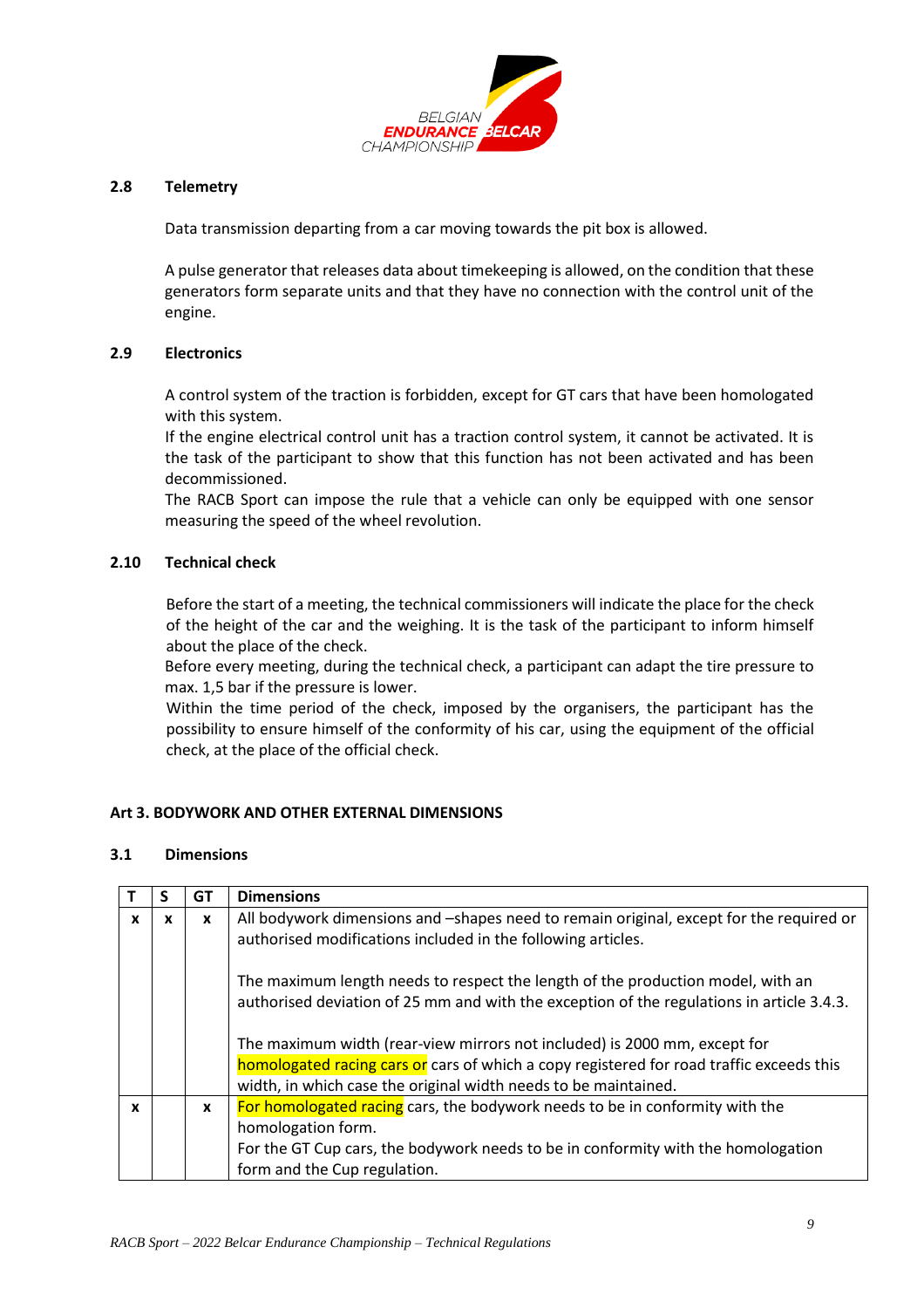

# **3.2 Doors**

|              |              | GT           | <b>Doors</b>                                                                                                                                                                                                                                                                                                                                                                                                                                                                  |
|--------------|--------------|--------------|-------------------------------------------------------------------------------------------------------------------------------------------------------------------------------------------------------------------------------------------------------------------------------------------------------------------------------------------------------------------------------------------------------------------------------------------------------------------------------|
| X            |              | $\mathbf{x}$ | The dimensions and functions of the original car doors need to be preserved. If a door<br>has been replaced by a door in glass fibre, the security cage needs to be equipped with                                                                                                                                                                                                                                                                                             |
|              |              |              | at least a lateral protection 'X' (drawing 253-9) in conformity with the valid FIA<br>regulations of Article 253-8.                                                                                                                                                                                                                                                                                                                                                           |
|              | $\mathbf{x}$ |              | The doors can be shortened at their lowest side, without hindering the evacuation of a<br>pilot. This can be done in order to create a better adaptation with the bottom of the car<br>in case the car has been raised.                                                                                                                                                                                                                                                       |
| $\mathbf{x}$ | $\mathbf{x}$ | $\mathbf{x}$ | The front doors must be able to open without using tools and this both from the inside<br>and from the outside.                                                                                                                                                                                                                                                                                                                                                               |
| $\mathbf{x}$ | X            | X            | It is allowed to change the original hinges and latches of the doors with the sole<br>purpose of offering the pilot a quicker evacuation in case of an accident. The interior<br>lining of the doors cannot be removed. The interior lining can remain original or can be<br>made of metal plates with a minimum thickness of 0,5 mm or be made of carbon fibre<br>with a minimum thickness of 1 mm or be made of another solid material with a<br>minimum thickness of 2 mm. |

# **3.3 Windshield and windows / screens**

| т            | S            | GT           | Windshield and windows / screens                                                                                                                                                                                                                                                                                                                                                                                                                                                     |
|--------------|--------------|--------------|--------------------------------------------------------------------------------------------------------------------------------------------------------------------------------------------------------------------------------------------------------------------------------------------------------------------------------------------------------------------------------------------------------------------------------------------------------------------------------------|
| X            | $\mathbf{x}$ | X            | A one-piece windshield in laminated glass, homologated for road use, or in<br>polycarbonate is mandatory. The thickness of the windshield in laminated glass needs<br>to be at least 4,5 mm and in polycarbonate at least 6 mm.                                                                                                                                                                                                                                                      |
|              |              |              | The original windshield can be replaced by a windshield made of laminated glass with<br>the same shape and dimensions and equipped with an integrated demisting system.                                                                                                                                                                                                                                                                                                              |
|              |              |              | Security fastenings can be used on the condition that they do not improve the<br>aerodynamic qualities of the car.                                                                                                                                                                                                                                                                                                                                                                   |
|              |              |              | It is allowed to apply maximum 4 transparent films on the outer surface of the<br>windshield in order to protect it.                                                                                                                                                                                                                                                                                                                                                                 |
|              |              |              | The side and rear windows can be replaced by polycarbonate, with a minimum<br>thickness of 3 mm.                                                                                                                                                                                                                                                                                                                                                                                     |
|              | X            |              | A derogation for the use of a windshield that originates from the brand touring car or<br>from a different model, can be obtained.                                                                                                                                                                                                                                                                                                                                                   |
| $\mathbf{x}$ | $\mathbf{x}$ | $\mathbf{x}$ | The view in all directions needs to be preserved at all times. It needs to be possible to<br>see the complete interior of the car from the outside. The side windows need to remain<br>clear. The names of the pilots, the national flag of the pilots and possibly the by the<br>organiser obliged publicity need to be applied on the side windows in white letters<br>(type Arial Bold) with a minimum height of 5 cm. On the rear window, only a tape of 8<br>cm can be applied. |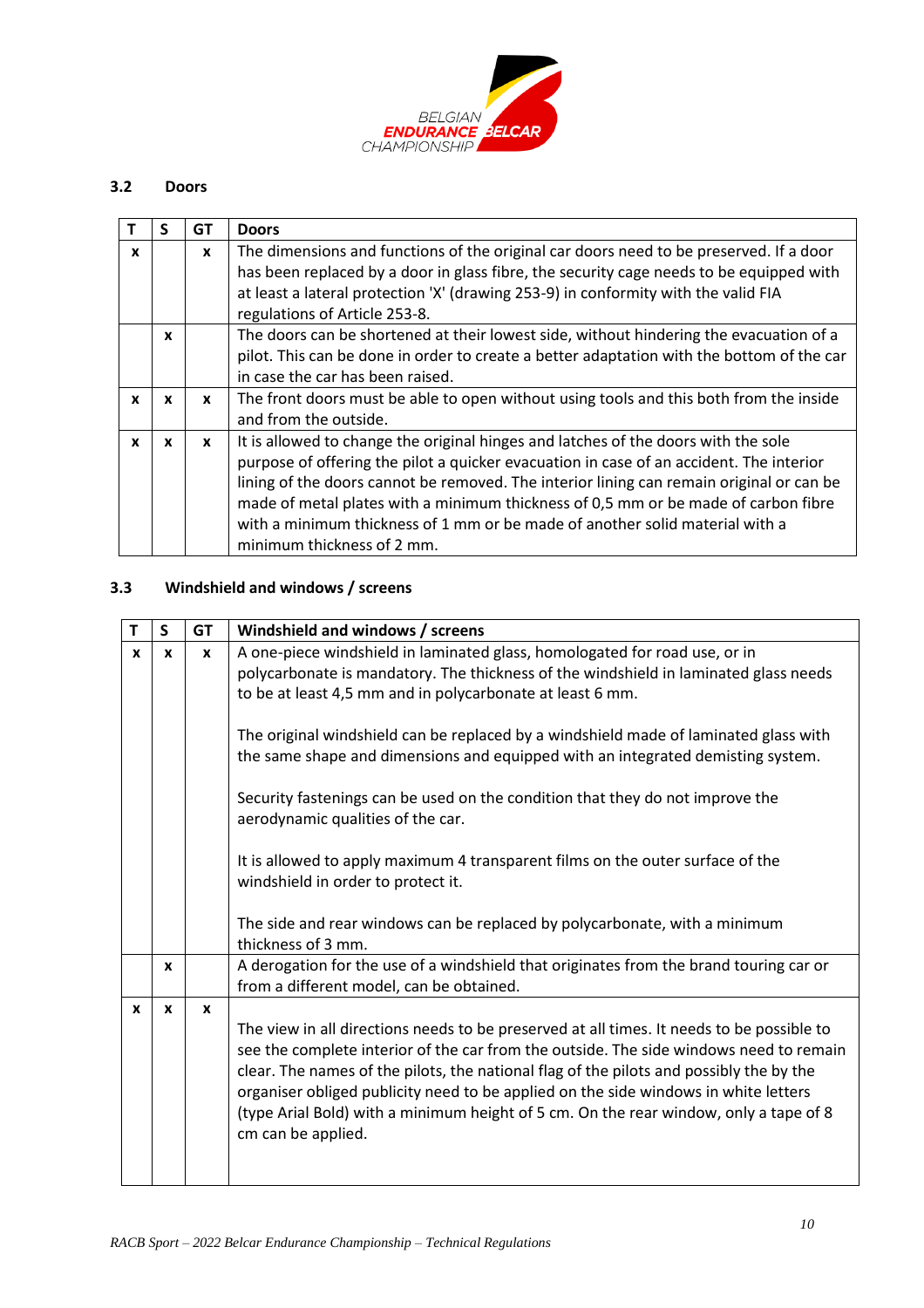

|  | In case the side and rear windows are made out of glass, it is obliged to apply a                                                                                                |
|--|----------------------------------------------------------------------------------------------------------------------------------------------------------------------------------|
|  | transparent, colourless safety film (e.g. SL Lumar Safety Film/D1570) of maximum 0,1<br>mm at the inside in order to guarantee an effective protection in case of fragmentation. |
|  | The same film is recommended for the exterior rear-view mirrors.                                                                                                                 |
|  |                                                                                                                                                                                  |
|  | All side windows need to remain closed for $\frac{3}{4}$ during trainings and races. The installation                                                                            |
|  | of a safety net at the pilot's side is recommended.                                                                                                                              |
|  |                                                                                                                                                                                  |
|  | Darkening of the rear window (colour film or obscuration band) is not allowed.                                                                                                   |
|  |                                                                                                                                                                                  |
|  | The windows of the car need to remain free of publicity, with the exception of a<br>band/film with a maximum width of 10 cm on the upper part of the windshield and, if          |
|  | the rearward visibility is preserved, a band/film with a maximum width of 8 cm on the                                                                                            |
|  | rear window.                                                                                                                                                                     |
|  |                                                                                                                                                                                  |
|  | On the windshield, only the by the promoter obliged publicity (banner) and a                                                                                                     |
|  | miniaturised race number (far right corner with a height of 100 mm) can be applied.                                                                                              |
|  |                                                                                                                                                                                  |
|  | Cockpit ventilation                                                                                                                                                              |
|  | In order to ventilate the cockpit, the rear and side windows can have 5 circular holes                                                                                           |
|  | with a maximum diameter of 50 mm each.                                                                                                                                           |
|  | The ventilation opening can be installed on every door window, as long as it complies                                                                                            |
|  | with the following rules:                                                                                                                                                        |
|  | It cannot exceed the outline of the window, has a maximum height of 150                                                                                                          |
|  | mm and cannot be placed more than 50 mm from the window's surface.                                                                                                               |
|  | It needs to be made from the same material as the window itself or be                                                                                                            |
|  | made from transparent polycarbonate.                                                                                                                                             |
|  | It cannot hinder the rear view of the pilot.                                                                                                                                     |
|  | Air ducts powered by a ventilation hole are allowed in the cockpit, provided that they                                                                                           |
|  | do not hinder the view and the safety of the pilot.                                                                                                                              |
|  | <b>Net</b>                                                                                                                                                                       |
|  | The door windows can be replaced by nets of which the characteristics are in                                                                                                     |
|  | conformity with the FIA norm article 253-11.                                                                                                                                     |
|  |                                                                                                                                                                                  |
|  | The net must consist of woven strips with a minimum width of 19 mm $(3/4")$ . The mesh                                                                                           |
|  | size is minimum 25 mm x 25 mm and maximum 60 mm x 60 mm. The woven strips must                                                                                                   |
|  | be made of fireproof material and the crossing points need to be stitched together. The                                                                                          |
|  | net cannot be of a provisional nature.                                                                                                                                           |
|  | The net must be fixed to the safety cage or to a fixed part of the bodywork above the                                                                                            |
|  | door window using a quick release system that also functions in a rollover situation. It                                                                                         |
|  | needs to be possible to detach the net using only one hand. A system using a push-                                                                                               |
|  | button is allowed, provided that it is in conformity with the regulations of this article.                                                                                       |
|  | The push-buttons need to be visible from the outside, have a striking colour and be                                                                                              |
|  | marked with 'PRESS'. For the fastening of the nets to the safety cage, only screwable                                                                                            |
|  | fastenings are allowed. Every change to the safety cage itself is not allowed.                                                                                                   |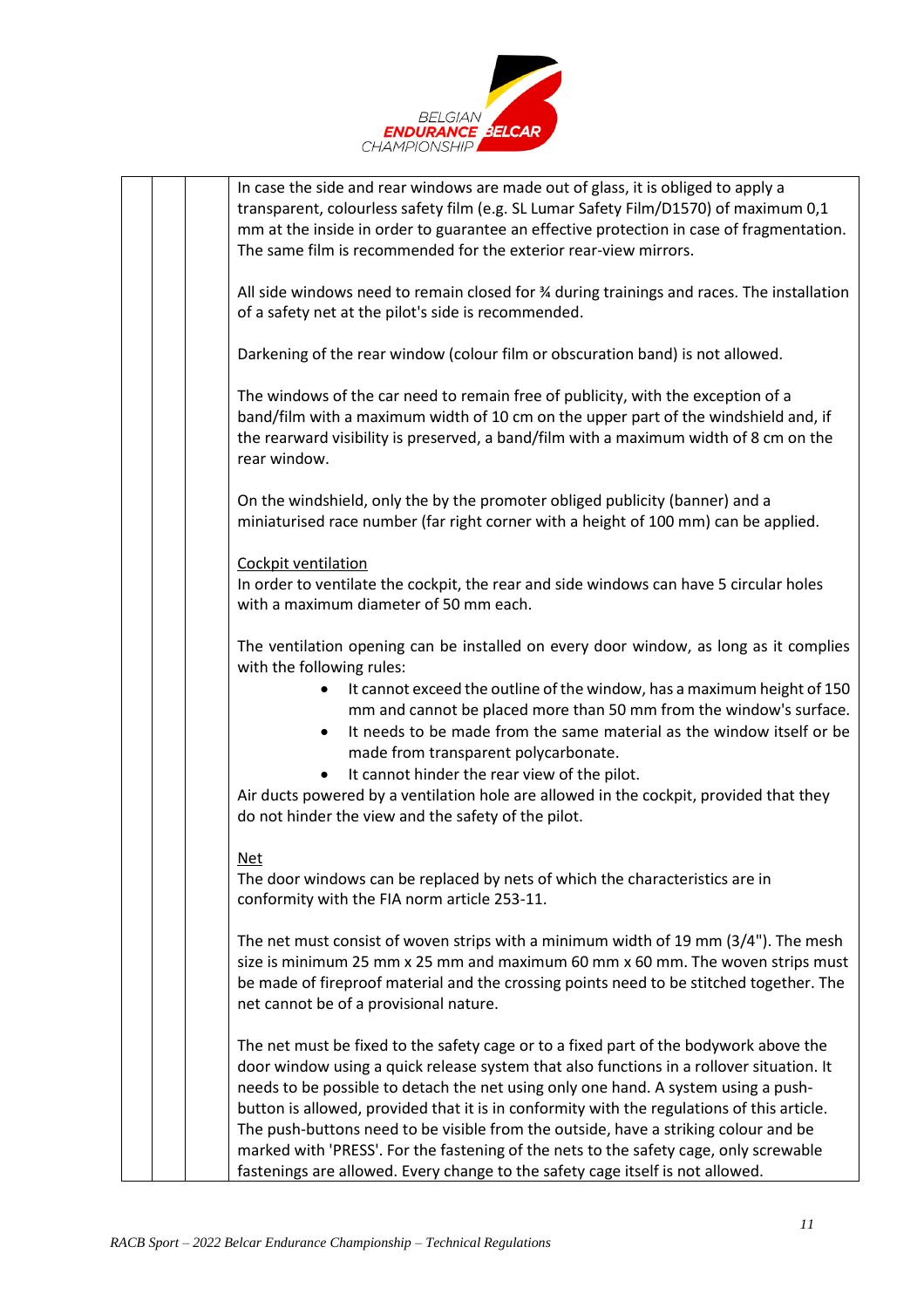

# **3.4 Bodywork**

| Τ | $\mathsf S$      | <b>GT</b> | <b>Bodywork</b>                                                                             |
|---|------------------|-----------|---------------------------------------------------------------------------------------------|
| X | $\mathbf{x}$     | X         | Bodywork: All entirely hung parts of the car that are touched by the outside air stream,    |
|   |                  |           | with the exception of parts that are undoubtedly linked to the mechanical functioning       |
|   |                  |           | of the engine, the transmission and the suspension. Every air intake is considered to be    |
|   |                  |           | part of the bodywork.                                                                       |
|   | X                |           | The material used for the bodywork is limited to glass fibre, but in case of a              |
|   |                  |           | replacement of an element, it needs to be fixed in the most solid way possible, just like   |
|   |                  |           | the original method.                                                                        |
|   |                  |           | The use of composite elements in carbon/Kevlar is allowed in order to reinforce the         |
|   |                  |           | tank of the driver and the fuel.                                                            |
| X |                  | X         | Under no circumstances, is it allowed to modify the chassis. In relation to the             |
|   |                  |           | wheelbase, the chassis must maintain its original position. Modifications to the chassis    |
|   |                  |           | are only allowed for the installation of a safety cage, providing that they comply with     |
|   |                  |           | the regulations about safety cages, art. 15.1.                                              |
| X | $\boldsymbol{x}$ | X         | At any given moment during the use of the car on the racetrack, the bodywork parts need     |
|   |                  |           | to remain in place.                                                                         |
| X |                  |           | No part of the car and no elements hanging from the car, can be found within 65 mm of       |
|   |                  |           | the ground.                                                                                 |
|   | X                |           | No part of the car and no elements hanging from the car can be found within 55 mm of        |
|   |                  |           | the ground.                                                                                 |
|   |                  | X         | No part of a GT Open or GT Cup car and no elements hanging from the car can be found        |
|   |                  |           | within 55 mm of the ground.                                                                 |
|   |                  |           | For <b>homologated racing cars</b> , the height will be determined based upon the           |
|   |                  |           | homologation form. The measuring shall take place at the homologated places.                |
| X | X                | X         | If, during the meeting, the car was involved in an accident, the conformity of these values |
|   |                  |           | will be evaluated by the Technical Commission.                                              |
| x | X                | X         | No system is allowed that can change this ground clearance while the car is in motion,      |
|   |                  |           | or without external equipment.                                                              |
| X | X                | X         | RACB Sport, in agreement with the promoter, reserves the right to adapt the ground          |
|   |                  |           | clearance of a car in order to increase equality of performances.                           |

### **3.4.1 « Flat » bottom**

|   |   | GT           | « flat » bottom                                                                             |
|---|---|--------------|---------------------------------------------------------------------------------------------|
| X | X |              | The use of a flat bottom is allowed. It consists solely of multiplex wood or concrete plex  |
|   |   |              | with a minimum thickness of 4 mm. If a flat bottom is installed, it has to comply with      |
|   |   |              | the description below. If it is not installed, the bottom of the car cannot be modified,    |
|   |   |              | but has to remain identical to that of a copy registered for road traffic, with the         |
|   |   |              | exception of holes that have the sole purpose of cooling the mechanical parts.              |
|   |   | $\mathbf{x}$ | The use of a flat bottom is allowed. If a flat bottom is installed, it needs to comply with |
|   |   |              | the description below. If it is not installed, the bottom of the car cannot be modified,    |
|   |   |              | but has to remain identical to that of a copy registered for road traffic, with the         |
|   |   |              | exception of holes that have the sole purpose of cooling the mechanical parts.              |
| X | x | x            | In top-down view, from a vertical projection, the flat bottom cannot be visible.            |
| X | x | X            | Skirts (Jupes) are not allowed. Every dispositive or construction built completely or       |
|   |   |              | partially between the underbody of the car and the ground is strictly forbidden.            |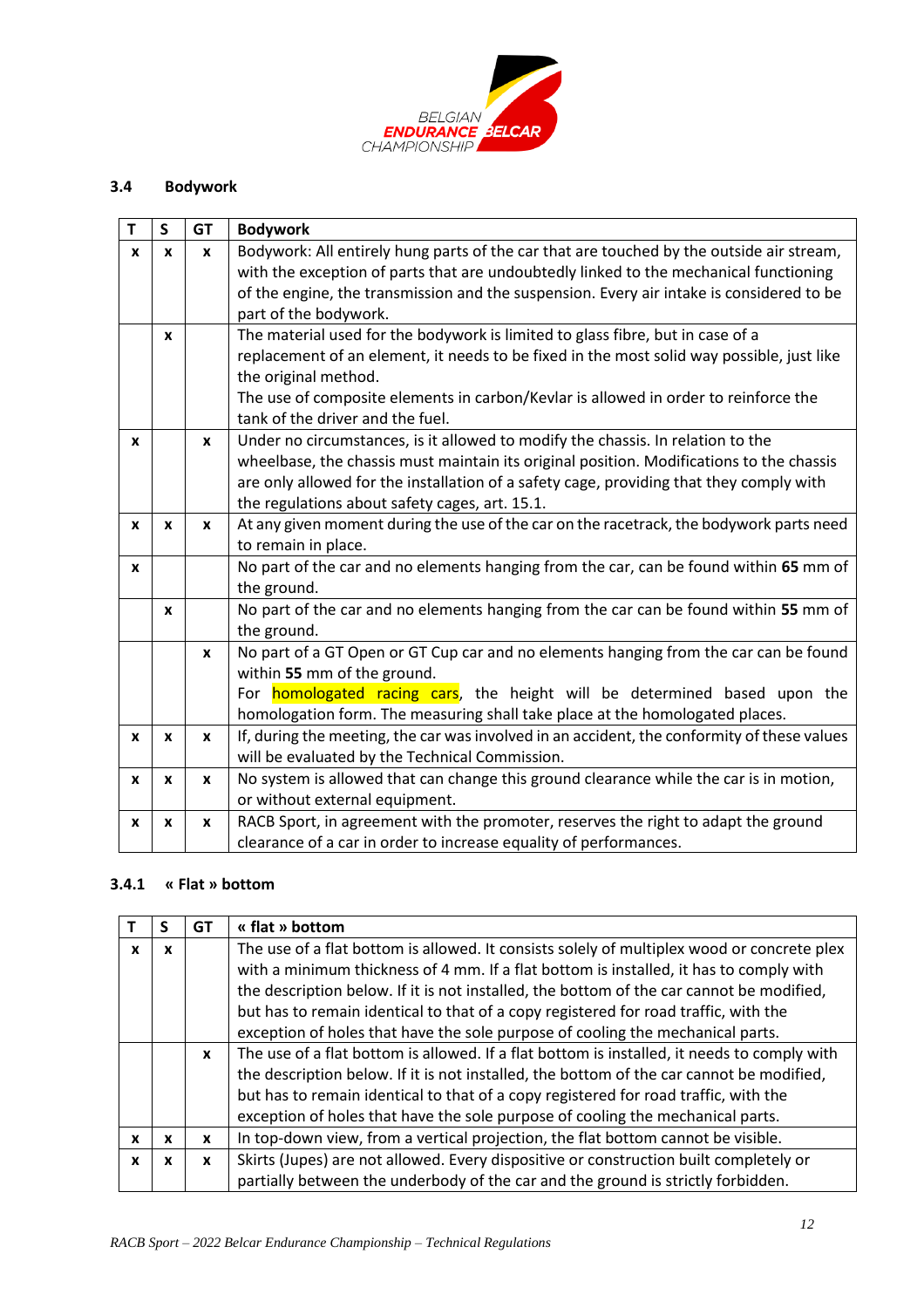

| $\mathbf{x}$ | X | $\mathbf{x}$ | Between the vertical and the transversal surface, formed at the front of the complete                         |
|--------------|---|--------------|---------------------------------------------------------------------------------------------------------------|
|              |   |              | front wheels and at least the wheel axle of the rear wheels, all the bodywork parts that                      |
|              |   |              |                                                                                                               |
|              |   |              | are directly visible on the bottom of the car, with the exception of the wheel arches and                     |
|              |   |              | the exhaust pipe, need to be described in a plan. This plan, also called Flat Bottom or                       |
|              |   |              | Reference Surface, needs to be a unified, solid, hard and rigid surface (no level of                          |
|              |   |              | freedom towards the unity chassis/bodywork).                                                                  |
|              |   |              | The perimeter of the surface described by these parts can be round up to a radius of<br>maximum 25mm.         |
|              |   |              |                                                                                                               |
|              |   |              | In order to defeat possible manufacture difficulties, a tolerance of $+/-5$ mm to this<br>surface is allowed. |
|              |   |              | No hanging part of the car is allowed under the flat bottom and no air flow may run<br>over it.               |
|              |   |              | No air flow with aero dynamical effect is allowed between the bodywork and the flat                           |
|              |   |              |                                                                                                               |
|              |   |              | bottom. The channelled air flows towards the air intakes or coming from the air outlets                       |
|              |   |              | that run above any part of the flat bottom cannot result in a positive or negative air                        |
|              |   |              | pressure.                                                                                                     |
|              |   |              | The part of the flat bottom between the axle of the front wheels and the vertical and                         |
|              |   |              | transverse part formed at the front of the complete front wheels needs to have a                              |
|              |   |              | minimum width of 1000mm.                                                                                      |
|              |   |              |                                                                                                               |

# **3.4.2 « Rear Diffuser »**

|   | S | GT | « Rear Diffuser »                                                                                                                                                                                                                                                                       |
|---|---|----|-----------------------------------------------------------------------------------------------------------------------------------------------------------------------------------------------------------------------------------------------------------------------------------------|
| X |   | X  | The use of a rear diffuser is possible. If a rear diffuser is installed, it must fully meet the<br>following description or be homologated for the car.                                                                                                                                 |
|   |   |    | The installation of a dive plane at the end of the flat bottom is allowed:<br>Between the vertical parts formed by the inner surface of the rear<br>wheels.<br>Between the rearmost point of the flat bottom and the vertical part<br>٠<br>formed by the extreme point of the bodywork. |
|   |   |    | No part of the diffuser is allowed at 215 mm off the ground. Vertical flat shaped wedges<br>are allowed if they remain parallel with the longitudinal centre line of the car.<br>The maximum height of a gurney, installed on the diffuser, is 10 mm.                                   |

### **3.4.3 Front bottom panel**

|   |        | GT | Front bottom panel - Spoiler - Splitter                                                                                        |
|---|--------|----|--------------------------------------------------------------------------------------------------------------------------------|
| X | x      | x  | It is allowed to add a bottom panel between the front bumper and the front of the flat                                         |
|   |        |    | bottom, on the condition that it is flat or has been homologated.                                                              |
|   | X      |    | The original front overhang can be enlarged by adding a spoiler (max. thickness: 30                                            |
|   |        |    | mm).                                                                                                                           |
|   | v<br>^ |    | The spoiler needs to remain within range of Template B, as described by the drawing<br>below, and needs to respect Template A. |
|   |        |    |                                                                                                                                |
|   |        |    |                                                                                                                                |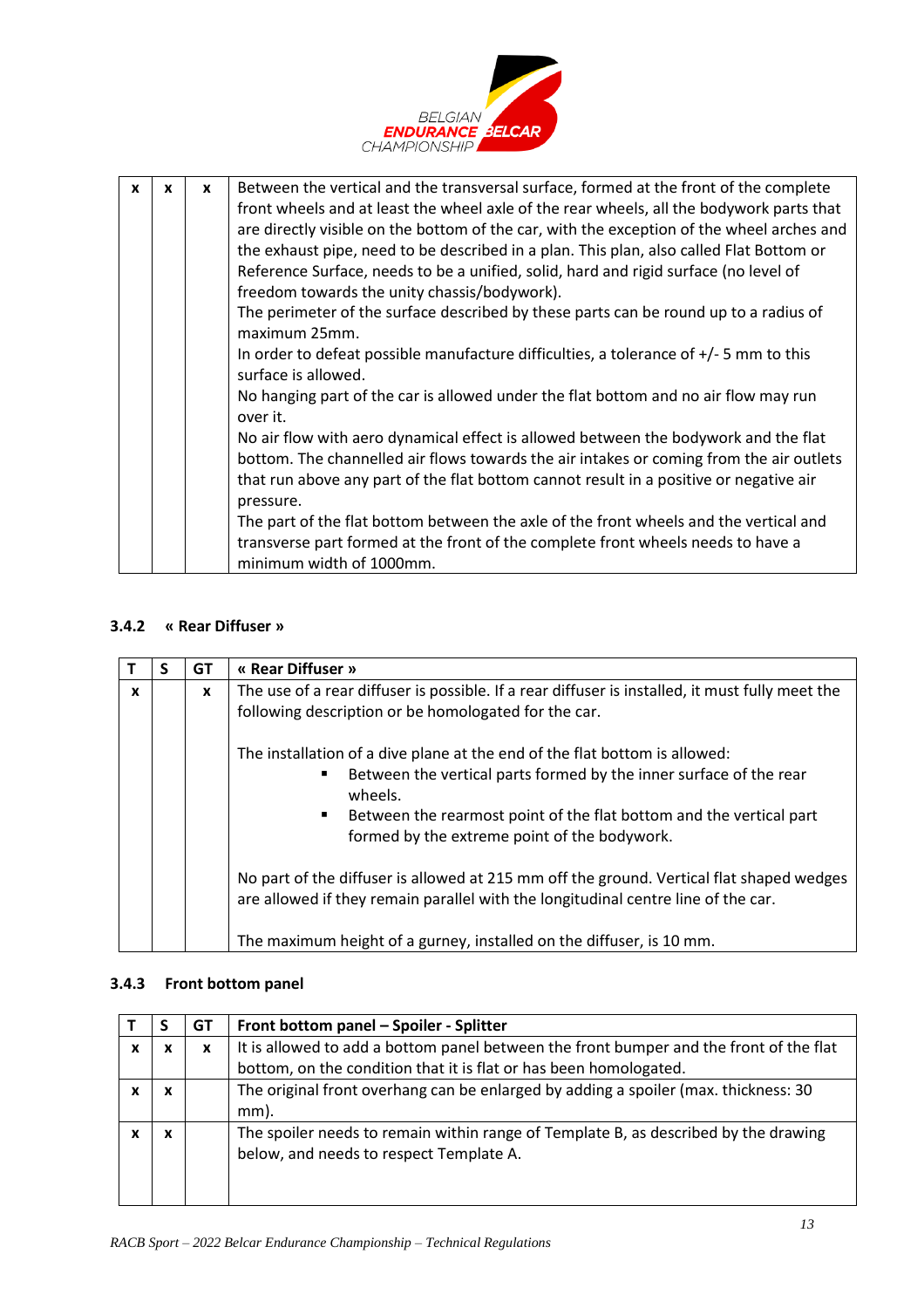

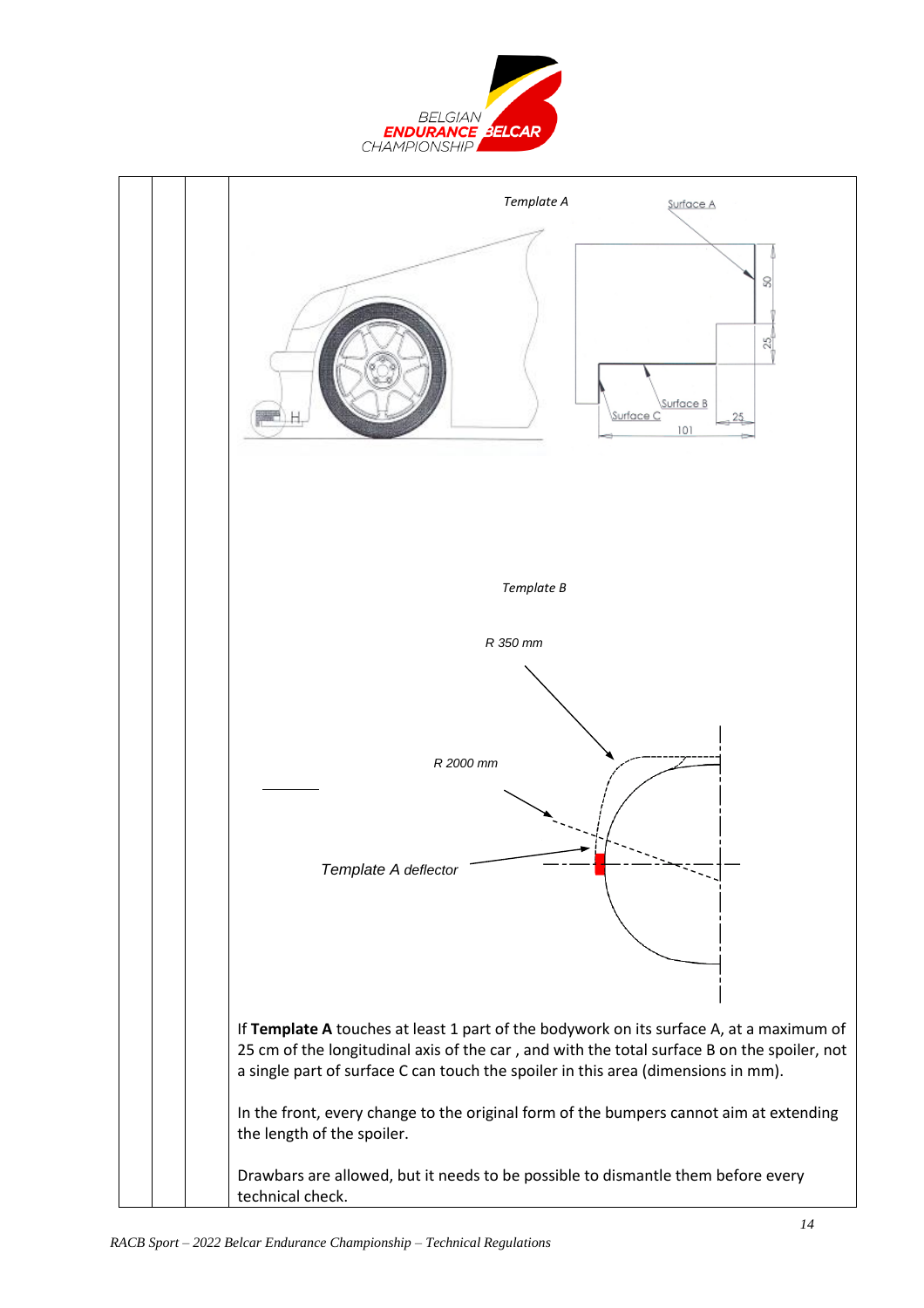

|   |   | X | The original front overhang can be extended by adding a spoiler (max. thickness: 30<br>mm) which needs to be placed within the template B |
|---|---|---|-------------------------------------------------------------------------------------------------------------------------------------------|
|   |   |   | of max 80 mm, if the original overhang is < 1000 mm                                                                                       |
|   |   |   | of max 60mm, if the original overhang is equal to or > 1000mm and < 1100mm<br>٠                                                           |
|   |   |   | In frontal view, the spoiler cannot exceed the width of the race car, measured at the<br>front wheel axle.                                |
|   |   |   | A maximum of 2 aero dynamic elements can be added above the spoiler, on both sides<br>of the car. These must be located:                  |
|   |   |   | At the front of the vertical plane, tangent to the complete wheels.<br>٠                                                                  |
|   |   |   | Within the perimeter of the spoiler, seen from above.<br>٠                                                                                |
|   |   |   | With a constant thickness.<br>٠                                                                                                           |
|   |   |   | Outside the original front of the car.<br>٠                                                                                               |
|   |   |   | Maximum 180 mm above the flat bottom.<br>$\blacksquare$                                                                                   |
|   |   |   | They cannot:                                                                                                                              |
|   |   |   | Cover the headlights.<br>٠                                                                                                                |
|   |   |   | Be wider than 200 mm.<br>$\blacksquare$                                                                                                   |
|   | X |   | In front view, measured at the front wheel axle, the spoiler cannot exceed the width of                                                   |
|   |   |   | the race car. A maximum of 2 aerodynamic elements can be added above the spoiler, at                                                      |
|   |   |   | each side of the car.                                                                                                                     |
|   |   |   | These must be located:                                                                                                                    |
|   |   |   | At the front of the vertical plane, tangent to the complete wheels.<br>٠                                                                  |
|   |   |   | Within the perimeter of the spoiler, seen from above.<br>٠                                                                                |
|   |   |   | With a constant thickness.<br>٠                                                                                                           |
|   |   |   | Outside the original front of the car.                                                                                                    |
|   |   |   | Maximum 350 mm above the underside of the front plane or the flat bottom if<br>$\blacksquare$                                             |
|   |   |   | the car does not have a front plane.                                                                                                      |
|   |   |   | They cannot:                                                                                                                              |
|   |   |   | Cover the headlights.                                                                                                                     |
|   |   |   | Be wider than 250 mm.<br>$\blacksquare$                                                                                                   |
|   |   |   | Adding 'dérives' on the splitter is not allowed.                                                                                          |
| X | x | X | If the car already has a splitter, but one that does not meet the mentioned                                                               |
|   |   |   | specifications, it needs to be approved by RACB Sport.                                                                                    |

### **3.4.4 Openings in the « flat bottom » and in the « rear diffuser »**

|   | GT | Openings in the « flat bottom » and « rear diffuser »                                               |  |  |  |  |  |  |
|---|----|-----------------------------------------------------------------------------------------------------|--|--|--|--|--|--|
| X | x  | The sole openings allowed in the 'flat bottom' and 'rear diffuser' are:                             |  |  |  |  |  |  |
|   |    | Cut-outs that serve the wheel movements.                                                            |  |  |  |  |  |  |
|   |    | Hatches for maintenance purposes.                                                                   |  |  |  |  |  |  |
|   |    | Entry for pneumatic jacks.<br>$\blacksquare$                                                        |  |  |  |  |  |  |
|   |    | Exit for the overflow pipes of gasoline + relief valves oil                                         |  |  |  |  |  |  |
|   |    | Opening or recess for the evacuation of exhaust warmth<br>п                                         |  |  |  |  |  |  |
|   |    | Maximum 4 'NACA' air circulation holes for cooling, of which the total horizontal<br>$\blacksquare$ |  |  |  |  |  |  |
|   |    | surface cannot exceed 360 cm <sup>2</sup>                                                           |  |  |  |  |  |  |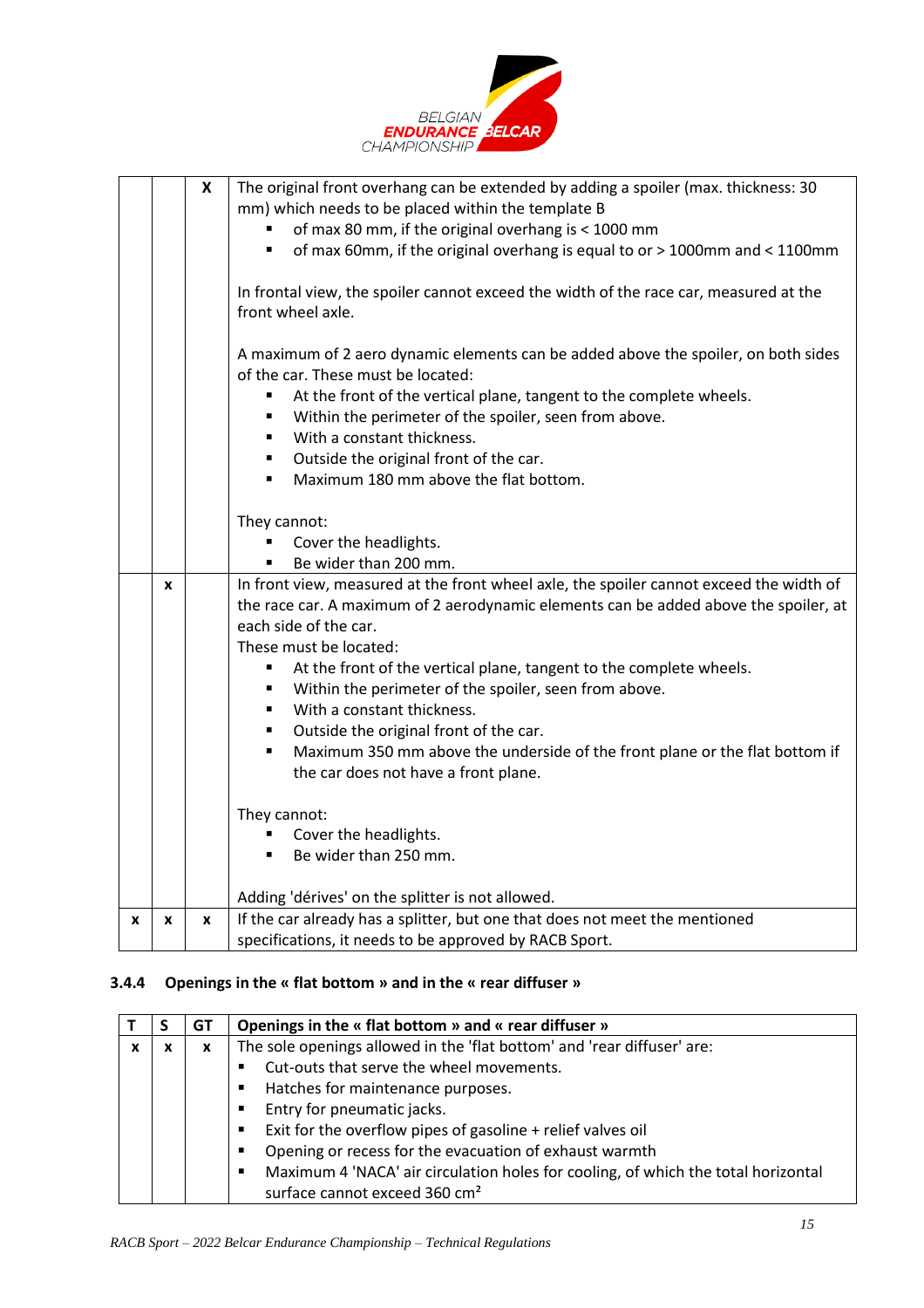

# **3.4.5 Structure of the bodywork**

|              | S            | GT           | <b>Structure of the bodywork</b>                                                                                                                                                                                                                                                                                                                                                                                                |  |  |  |  |  |
|--------------|--------------|--------------|---------------------------------------------------------------------------------------------------------------------------------------------------------------------------------------------------------------------------------------------------------------------------------------------------------------------------------------------------------------------------------------------------------------------------------|--|--|--|--|--|
| x            | X            | $\mathbf{x}$ | The bodywork must, in a vertical projection seen from above, cover all mechanical<br>elements, with the exception of the bottom half of the complete wheels.<br>Seen from the side and to the front, no part of an air intake can be located passed the<br>highest point of the windshield except for homologated racing cars.                                                                                                  |  |  |  |  |  |
| $\mathbf{x}$ | X            | X            | The car cannot have any protruding parts, sharp edges or sides. When the car is in<br>motion, every part of the bodywork, aerodynamic parts included, must be firmly fixed<br>to the chassis/bodywork of the car. These parts cannot have any level of freedom and<br>must remain immobilised.                                                                                                                                  |  |  |  |  |  |
| $\mathbf{x}$ |              | $\mathbf{x}$ | The original hood and trunk lid fasteners need to be removed and must be replaced by<br>safety locks.<br>If the original hinges of the hood are preserved, it suffices to install safety locks in the<br>other 2 corners. If the original hinges of the hood and/or trunk lid are not preserved,<br>safety locks need to be installed in all 4 corners. All safety locks need to be clearly<br>marked with contrasting colours. |  |  |  |  |  |
| $\mathbf{x}$ | $\mathbf{x}$ | X            | All bodywork seals in the vicinity of gasoline connections need to be designed in a way<br>that leaks of gasoline to the engine compartment or the cockpit are avoided.                                                                                                                                                                                                                                                         |  |  |  |  |  |

# **3.5 Additional changes to the bodywork and chassis**

# **3.5.1 Maximum width**

|              |   | GТ | <b>Maximum width</b>                                                                                                                                                                                                                                                                                                                                                                                        |  |
|--------------|---|----|-------------------------------------------------------------------------------------------------------------------------------------------------------------------------------------------------------------------------------------------------------------------------------------------------------------------------------------------------------------------------------------------------------------|--|
| $\mathbf{x}$ |   | X  | The width of the bodywork at the front and rear wheel passage, can be widened with<br>max. 100 mm on each side. The total width of the car cannot exceed the 2000 mm, with<br>the exception of cars of which a copy registered for road traffic exceeds this width, in<br>which case the original width needs to be maintained and homologated racing cars,<br>which must be conform to their homologation. |  |
|              | X |    | The width of the bodywork at the front and rear wheel passages can be widened. In all<br>circumstances, the total width of the car cannot exceed 2000 mm.                                                                                                                                                                                                                                                   |  |

# **3.5.2 Rear wing**

|  |                                                                                       | GT                                                           | <b>Rear wing</b>                                                                       |  |  |  |  |  |  |  |
|--|---------------------------------------------------------------------------------------|--------------------------------------------------------------|----------------------------------------------------------------------------------------|--|--|--|--|--|--|--|
|  | x                                                                                     | x                                                            | The assembly of a rear wing is allowed. It can replace the original wing but adding an |  |  |  |  |  |  |  |
|  |                                                                                       |                                                              | additional rear wing is not allowed.                                                   |  |  |  |  |  |  |  |
|  |                                                                                       |                                                              | The complete wing unit cannot form the highest point of the bodywork (Gurney           |  |  |  |  |  |  |  |
|  |                                                                                       |                                                              | included), except if original or in the possession of a homologation for this car.     |  |  |  |  |  |  |  |
|  |                                                                                       |                                                              | The rear wing cannot be installed on the most rear point of the car. The wing cannot   |  |  |  |  |  |  |  |
|  |                                                                                       | exceed more than 330 mm past the most rear point of the car. |                                                                                        |  |  |  |  |  |  |  |
|  | Every change to or extension of the bodywork aimed at moving the wing to the back, is |                                                              |                                                                                        |  |  |  |  |  |  |  |
|  |                                                                                       |                                                              | prohibited.                                                                            |  |  |  |  |  |  |  |
|  |                                                                                       |                                                              |                                                                                        |  |  |  |  |  |  |  |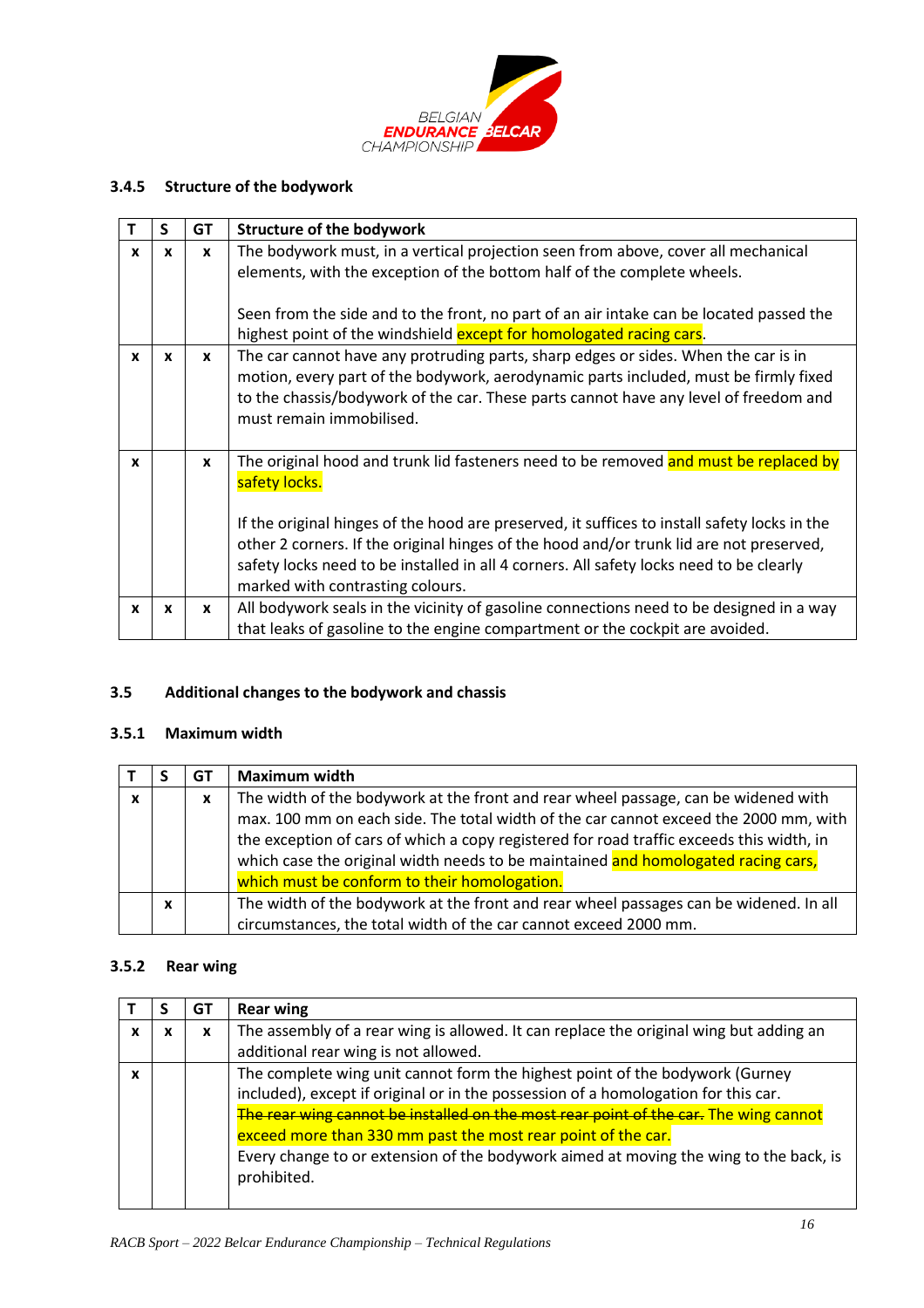

|   | X |   | <b>Silhouette PRO and PRO EVO:</b>                                                       |  |  |  |  |  |  |
|---|---|---|------------------------------------------------------------------------------------------|--|--|--|--|--|--|
|   |   |   | The complete wing unit (Gurney included) cannot form the highest point of the            |  |  |  |  |  |  |
|   |   |   | bodywork, except if it has been homologated. If the car has an air intake                |  |  |  |  |  |  |
|   |   |   | through the roof, the intake will not be taken into account while determining            |  |  |  |  |  |  |
|   |   |   | the highest point of the roof. The highest and most accessible point will be used        |  |  |  |  |  |  |
|   |   |   | for the measuring.                                                                       |  |  |  |  |  |  |
|   |   |   | It cannot exceed the most rear point of the car. Every change to or extension of         |  |  |  |  |  |  |
|   |   |   | the bodywork, aimed at moving the wing to the back, is prohibited.                       |  |  |  |  |  |  |
|   |   | X | The complete wing unit (gurney included) cannot form the highest point of the            |  |  |  |  |  |  |
|   |   |   | bodywork, except if it has been homologated.                                             |  |  |  |  |  |  |
|   |   |   | If the car has an air intake through the roof, the intake will not be taken into account |  |  |  |  |  |  |
|   |   |   | while determining the highest point of the roof. The highest and most accessible point   |  |  |  |  |  |  |
|   |   |   | will be used for the measuring.                                                          |  |  |  |  |  |  |
|   |   |   | The wing cannot exceed more than 330 mm past the most rear point of the car. Every       |  |  |  |  |  |  |
|   |   |   | change to or extension of the bodywork, aimed at moving the wing to the back, is         |  |  |  |  |  |  |
|   |   |   | prohibited.                                                                              |  |  |  |  |  |  |
| x | X | X | The wing can only consist of one aerofoil section. Two flaps are prohibited.             |  |  |  |  |  |  |
| x | x | x | A Gurney is allowed, but there cannot be an air flow between the gurney and the wing     |  |  |  |  |  |  |
|   |   |   | surface. The wing gurney can have a maximum height of 25 mm, measured                    |  |  |  |  |  |  |
|   |   |   | perpendicularly on the surface formed by the wing and needs to be firmly fixed over its  |  |  |  |  |  |  |
|   |   |   | complete length if it does not form an integral part of the wing.                        |  |  |  |  |  |  |
|   |   |   |                                                                                          |  |  |  |  |  |  |
|   |   |   |                                                                                          |  |  |  |  |  |  |
|   |   |   | Hauteur de l'équerre / Trim tab height                                                   |  |  |  |  |  |  |
|   |   |   |                                                                                          |  |  |  |  |  |  |
|   |   |   |                                                                                          |  |  |  |  |  |  |
|   |   |   |                                                                                          |  |  |  |  |  |  |
|   |   |   |                                                                                          |  |  |  |  |  |  |
|   |   |   |                                                                                          |  |  |  |  |  |  |
|   |   |   |                                                                                          |  |  |  |  |  |  |
|   |   |   |                                                                                          |  |  |  |  |  |  |
|   |   |   |                                                                                          |  |  |  |  |  |  |
|   |   |   |                                                                                          |  |  |  |  |  |  |
| x | x |   | <b>Dimensions</b>                                                                        |  |  |  |  |  |  |
|   |   |   | The wing (endplates included) needs to fit in a volume with a maximum dimension of       |  |  |  |  |  |  |
|   |   |   | 520 mm (longitudinal and horizontal) x 150 mm (height) x 1650 mm (transversal).          |  |  |  |  |  |  |
|   |   |   | For homologated cars, wings must be conform to the homologation.                         |  |  |  |  |  |  |
|   |   |   |                                                                                          |  |  |  |  |  |  |
|   |   |   | The chord of the wing main plane must be maximum 400 mm.                                 |  |  |  |  |  |  |
|   |   |   |                                                                                          |  |  |  |  |  |  |
|   |   |   |                                                                                          |  |  |  |  |  |  |
|   |   | X | Dimensions                                                                               |  |  |  |  |  |  |
|   |   |   | The wing (endplates included) needs to fit in a volume with a maximum dimension of       |  |  |  |  |  |  |
|   |   |   | 520 mm (longitudinal and horizontal) x 150 mm (height) x 1700 mm (transversal).          |  |  |  |  |  |  |
|   |   |   | For homologated cars, wings must be conform to the homologation.                         |  |  |  |  |  |  |
|   |   |   |                                                                                          |  |  |  |  |  |  |
|   |   |   | The chord of the wing main plane must be maximum 400 mm.                                 |  |  |  |  |  |  |
|   |   |   |                                                                                          |  |  |  |  |  |  |
|   |   |   |                                                                                          |  |  |  |  |  |  |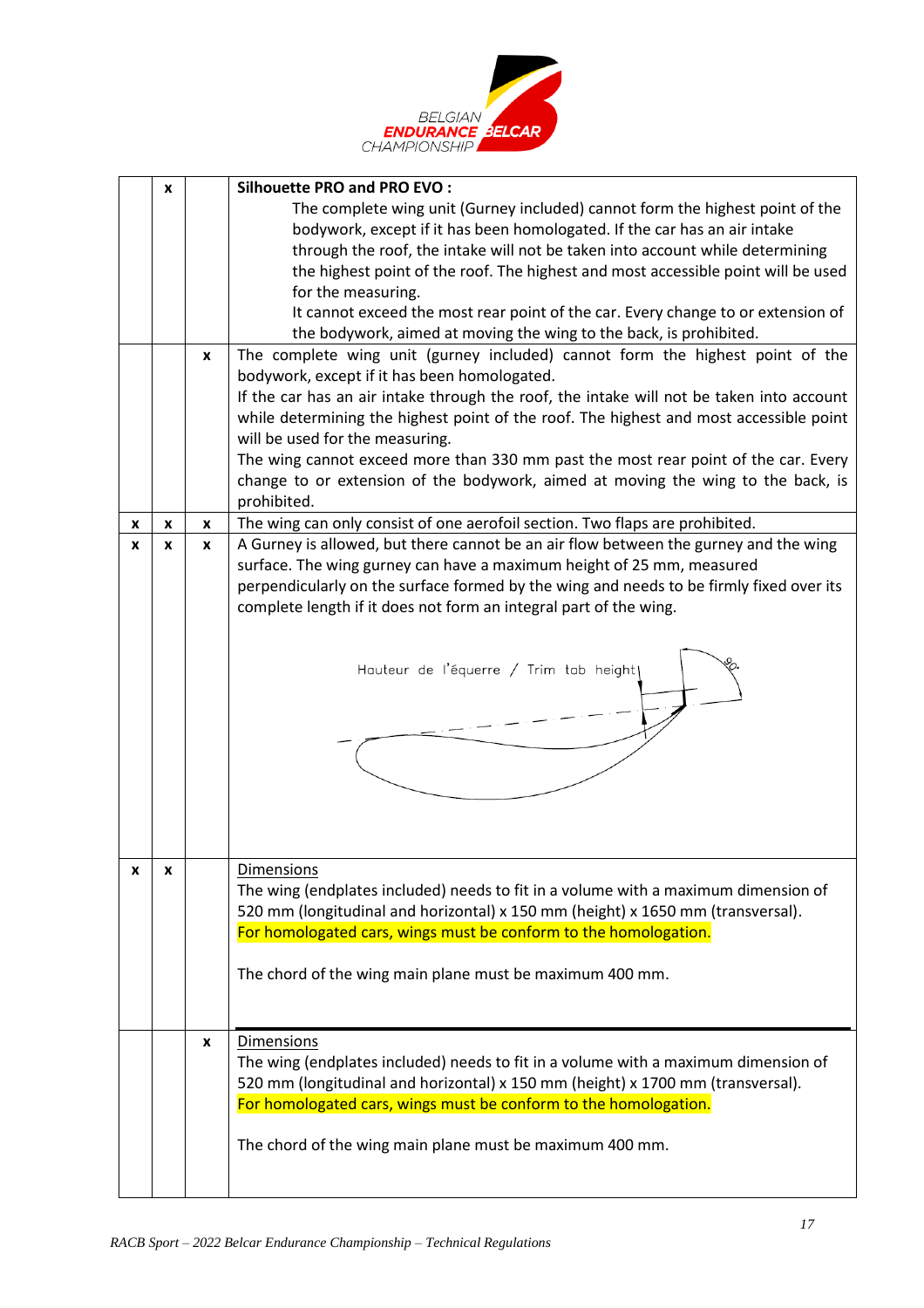

| $\mathbf x$ | x | Vertical wing supports<br>X<br>Their surface needs to be flat and parallel to the longitudinal centre line of the car. They<br>need to be laterally at least 100 mm off of the end plates and they need to be made out<br>of metal (attachment included). |                                                                                                                                                                                                                                                                                             |  |  |  |  |  |  |  |
|-------------|---|-----------------------------------------------------------------------------------------------------------------------------------------------------------------------------------------------------------------------------------------------------------|---------------------------------------------------------------------------------------------------------------------------------------------------------------------------------------------------------------------------------------------------------------------------------------------|--|--|--|--|--|--|--|
|             |   |                                                                                                                                                                                                                                                           | The front side can be rounded off (with a constant radius) and the rear side can be<br>ground diagonally over 20 mm max.                                                                                                                                                                    |  |  |  |  |  |  |  |
|             |   |                                                                                                                                                                                                                                                           | Endplates<br>Their surface needs to be flat and parallel to the longitudinal centre line of the car and<br>their minimum thickness is 10 mm. The edge need to be rounded off with a constant<br>radius of minimum 5 mm, except in case of a specific homologated approval by RACB<br>Sport. |  |  |  |  |  |  |  |
|             |   |                                                                                                                                                                                                                                                           | For homologated cars, wing supports and endplates must be conform to the<br>homologation.                                                                                                                                                                                                   |  |  |  |  |  |  |  |

## **3.5.3 Bumpers**

|   |   | GТ           | <b>Bumpers</b>                                                                           |  |  |  |  |  |  |
|---|---|--------------|------------------------------------------------------------------------------------------|--|--|--|--|--|--|
| x |   | $\mathbf{x}$ | The front and rear bumpers cannot be removed or reinforced and need to remain in         |  |  |  |  |  |  |
|   |   |              | place during the complete duration of the meeting. In vertical projection, as seen from  |  |  |  |  |  |  |
|   |   |              | above, the shape of the front and the back bumpers need to have the same profile as      |  |  |  |  |  |  |
|   |   |              | the original version. No part of the bumper can be located outside this shape, except if |  |  |  |  |  |  |
|   |   |              | it has been homologated by the FIA or RACB Sport.                                        |  |  |  |  |  |  |
|   | X |              | The shape of the front and rear bumpers, as seen from above, needs to have the same      |  |  |  |  |  |  |
|   |   |              | profile as the original. They cannot exceed the bodywork to the original values. The     |  |  |  |  |  |  |
|   |   |              | lateral parts can be connected to the new fender in order to preserve the aspect of the  |  |  |  |  |  |  |
|   |   |              | original car.                                                                            |  |  |  |  |  |  |
| x | X | X            | The lateral parts can be connected to the new fender in order to preserve the aspect of  |  |  |  |  |  |  |
|   |   |              | the original car.                                                                        |  |  |  |  |  |  |
|   | x | x            | It is allowed to close the openings if additional lights are not installed.              |  |  |  |  |  |  |

### **3.5.4 Underbody and side skirts**

|                  | GT | <b>Underbody</b>                                                                           |  |  |  |  |  |  |
|------------------|----|--------------------------------------------------------------------------------------------|--|--|--|--|--|--|
| $\boldsymbol{x}$ |    | It is allowed to install a new underbody on each side of which the width is not higher     |  |  |  |  |  |  |
|                  |    | than the bottom of the front and rear fenders to which it is connected. The upper          |  |  |  |  |  |  |
|                  |    | surface needs to pass under the door and follow the flatness of the flat bottom, except    |  |  |  |  |  |  |
|                  |    | for the first and last 35 cm. In these zones, it is allowed to round off the surfaces with |  |  |  |  |  |  |
|                  |    | only an aesthetic purpose and therefore no aerodynamic improvement in mind. Adding         |  |  |  |  |  |  |
|                  |    | planes or flaps is prohibited.                                                             |  |  |  |  |  |  |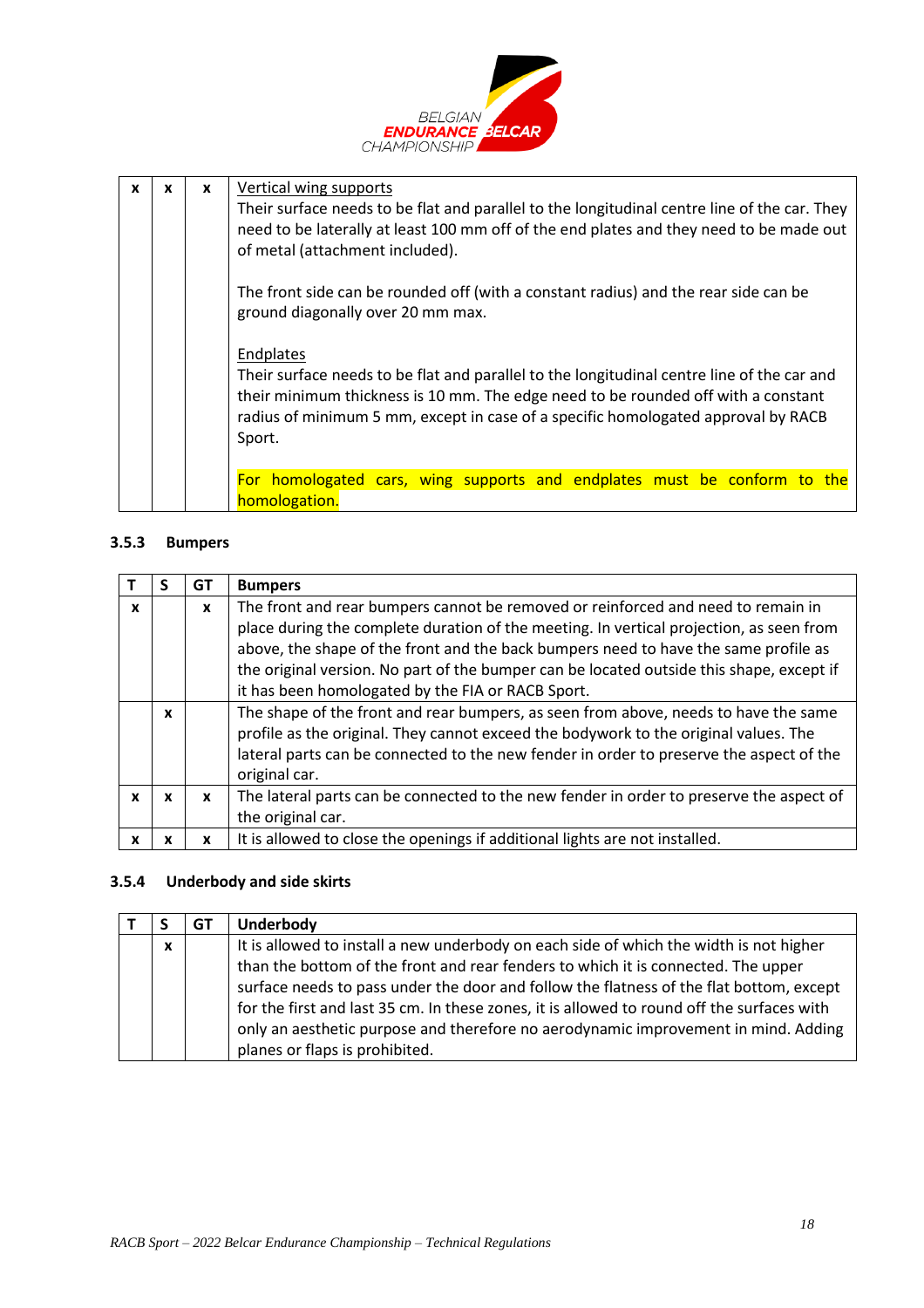

# **3.5.5 Fenders**

|   |   | GT | <b>Fenders (flanks)</b>                                                                                                                                                                                                                                                                                                                                                                                                |
|---|---|----|------------------------------------------------------------------------------------------------------------------------------------------------------------------------------------------------------------------------------------------------------------------------------------------------------------------------------------------------------------------------------------------------------------------------|
| X | x | X  | Cut-outs or openings in the front and rear fenders are only allowed, if:<br>The bodywork covers all mechanical elements in a vertical projection, as seen<br>from above.<br>Their height does not exceed the maximum height of the wheel opening.<br>A safety measure needs to be installed at the cut-outs or openings in order to<br>avoid projections to the back (ex: grills).<br>Adding 'dérives' is not allowed. |

# **3.5.6 Varia**

|  | GT | Varia                                                                                                     |
|--|----|-----------------------------------------------------------------------------------------------------------|
|  | x  | Adaptions that are necessary for additional light supports and connections for refuelling<br>are allowed. |
|  |    | Additional lights cannot be installed beyond the most frontal point of the car.                           |
|  |    | It is allowed to close the openings if additional lights are not installed.                               |

## <span id="page-18-0"></span>**Art. 4 WEIGHT**

# **4.1 Minimum weight**

|              |   | GT | Minimum weight                                                                                                                                                                                                                                                                                        |  |  |  |
|--------------|---|----|-------------------------------------------------------------------------------------------------------------------------------------------------------------------------------------------------------------------------------------------------------------------------------------------------------|--|--|--|
| X            | x | X  | The minimum weight of the car $-$ this is the weight of the car at any given moment<br>during the meeting, without pilot and his equipment, an empty fuel tank and the other<br>tanks for different fluids at their normal level - in function of the class and the cylinder<br>capacity, is minimum: |  |  |  |
| $\mathbf{x}$ |   | X  | Improvement factor cylinder capacity:<br>Supercharged engine gasoline<br>x <sub>1.7</sub><br>Supercharged engine diesel:<br>x <sub>1.5</sub><br>Double turbo engine:<br>$x$ 2.0<br>$\overline{\phantom{a}}$<br>Rotation engine:<br>x <sub>1.5</sub><br>$\overline{\phantom{a}}$                       |  |  |  |

| X | <b>BELCAR T-A</b><br>$\bullet$ |   |                             |                |  |
|---|--------------------------------|---|-----------------------------|----------------|--|
|   |                                |   | Corrected cylinder capacity | Minimum weight |  |
|   |                                | > | 4000 cc                     | 1170 kg        |  |
|   | 3501 cc                        | → | 4000 cc                     | 1150 kg        |  |
|   | 3001 cc                        | → | 3500 cc                     | 1100 kg        |  |
|   | 2801 cc                        | → | 3000 cc                     | 1050 kg        |  |
|   |                                |   |                             |                |  |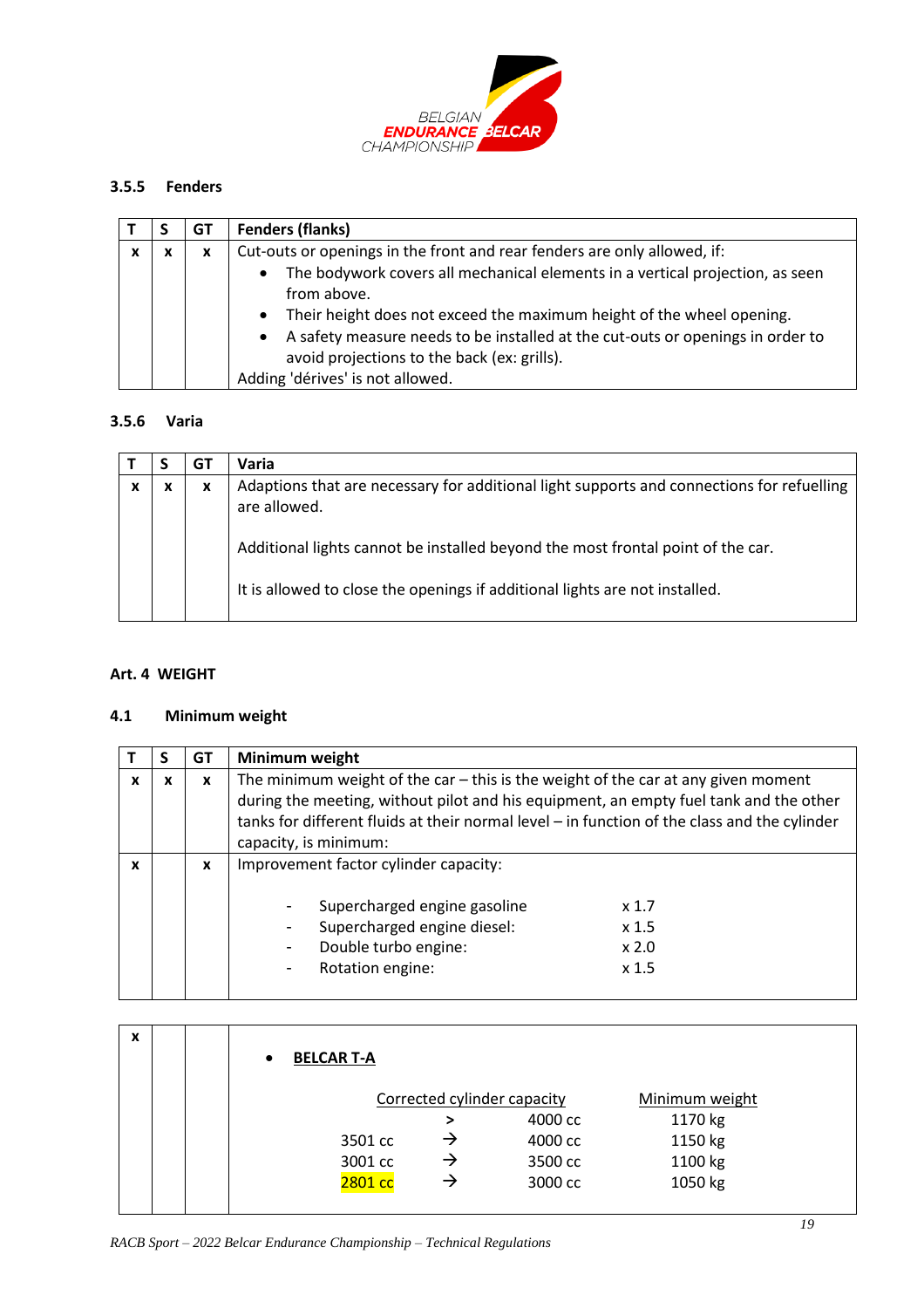

|   |   | <b>BELCAR T-B:</b>                                                               |
|---|---|----------------------------------------------------------------------------------|
|   |   | Corrected cylinder capacity<br>Minimum weight                                    |
|   |   | $\rightarrow$<br>2501 cc<br>2800 cc<br>1000 kg                                   |
|   |   | $\rightarrow$<br>2001 cc<br>2500 cc<br>980 kg                                    |
|   |   | $\rightarrow$<br>1801 cc<br>2000 cc<br>930 kg                                    |
|   |   | $\rightarrow$<br>1601 cc<br>1800 cc<br>880 kg                                    |
|   |   | $\rightarrow$<br>1401 cc<br>1600 cc<br>850 kg                                    |
|   |   | $\rightarrow$<br>1301 cc<br>760 kg<br>1400 cc                                    |
|   |   | $\rightarrow$<br>1001 cc<br>730 kg<br>1300 cc                                    |
|   |   | $\prec$<br>1000 cc<br>650 kg                                                     |
|   |   |                                                                                  |
| X |   | <b>BELCAR GT-A - Silhouette PRO &amp; PRO EVO</b>                                |
|   |   | Cylinder capacity<br>Minimum weight                                              |
|   |   | Max. 3500 cc<br>1000 kg                                                          |
|   |   | single throttle valve                                                            |
|   |   | Max. 3200 cc<br>1000 kg                                                          |
|   |   | multi throttle valve                                                             |
|   |   |                                                                                  |
|   |   | <b>BELCAR GT-B - Silhouette Light</b>                                            |
|   |   | Cylinder capacity<br>Minimum weight<br>Max 3500 cc                               |
|   |   | 965 kg                                                                           |
|   |   | Minimum weight<br><b>Type</b>                                                    |
|   |   | Ligier JS2R/JS2R Evo<br><b>980 kg</b>                                            |
|   |   | Lamera Cup<br>850 kg                                                             |
|   |   | Peugeot RC Diester Cup<br>845 kg                                                 |
|   |   | Roadster Cup<br>730 kg                                                           |
|   |   | Roadster Cup S<br>780 kg                                                         |
|   |   | Saker RAPX<br>825 kg                                                             |
|   | X | <b>BELCAR GT-A</b>                                                               |
|   |   | Homologated GT Car: Minimum weight defined in the Homologation<br>$\circ$        |
|   |   | GT Cup: Minimum weight defined in the Cup regulation.<br>$\circ$                 |
|   |   | GT Open: Minimum weight defined in the Technical Passport.<br>$\circ$            |
|   |   | <b>BELCAR GT-B</b>                                                               |
|   |   | Homologated GT Car: Minimum weight defined in the Homologation<br>$\overline{O}$ |
|   |   | GT Open < 2000 cc: Minimum weight defined in the Technical Passport.<br>$\circ$  |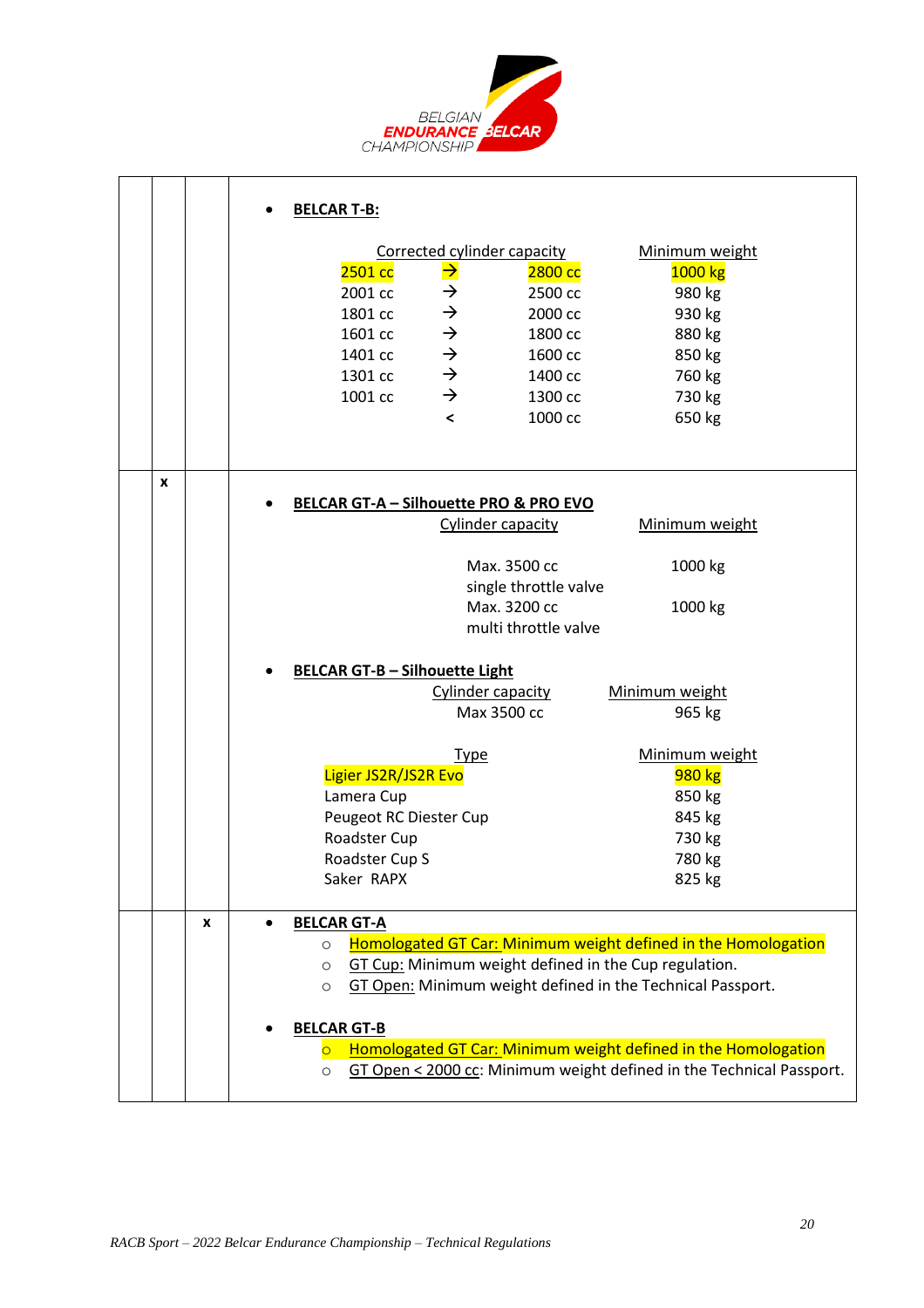

## **4.2 Balance**

|   |   | G1 | <b>Balance</b>                                                                                                                                                                                                                                                                                                                                                                                                                                    |
|---|---|----|---------------------------------------------------------------------------------------------------------------------------------------------------------------------------------------------------------------------------------------------------------------------------------------------------------------------------------------------------------------------------------------------------------------------------------------------------|
| X | x | x  | RACB Sport, in agreement with the promoter, reserves the right to change the class<br>and/or minimum weight of a car, to impose a restrictor or to use another measure or<br>enacting term in order to optimise the equality of performances between the cars. If a<br>change in class has been carried out, the transmission of the already given elements<br>towards the new class can be imposed and this completely depending on the RACB and |
|   |   |    | the promoter.                                                                                                                                                                                                                                                                                                                                                                                                                                     |

#### **4.3 Ballast**

|   |   | GТ           | <b>Ballast</b>                                                                                                                                                                                                                                                                                                                                                                                                                                                                                                                  |
|---|---|--------------|---------------------------------------------------------------------------------------------------------------------------------------------------------------------------------------------------------------------------------------------------------------------------------------------------------------------------------------------------------------------------------------------------------------------------------------------------------------------------------------------------------------------------------|
| X | x | $\mathbf{x}$ | The use of one or more ballasts is allowed in order to bring the car to its minimum weight.<br>However, before adding ballast, the participant has to replace the bodywork elements<br>and the windows made of synthetic material (removed if mentioned in the catalogue of<br>the manufacturer or in a homologation).<br>The ballast will consist of solid blocks as a unity and will be fixed in a visible way.<br>It needs to be fixed at the bottom of the interior of the car, on the passenger side.                      |
|   |   |              | The ballast needs to be visible and sealed by the scrutineer and this at the request of the<br>team. The ballast will be attached using $\frac{4}{1}$ bolts of a quality 10.9 with a minimum diameter<br>of 10 mm. A 3mm thick reinforcement plate to accommodate the ballast must be bolted<br>(min. 4 bolts) or welded to the chassis. Each contact point between the reinforcement<br>plate and the chassis must be at least 40cm <sup>2</sup> .<br>Any movable ballast system when the car is moving is strictly forbidden. |

# **4.4 Weighing**

|   | GT | Weighing                                                                                                            |
|---|----|---------------------------------------------------------------------------------------------------------------------|
| X | x  | The weight can be controlled at any given moment during the meeting, except during<br>the race itself.              |
|   |    | Adding any solid material or replacing a certain part with a heavier one is explicitly<br>forbidding during a race. |

## <span id="page-20-0"></span>**Art. 5 ENGINE**

|  | GТ       | Engine                                                                                  |
|--|----------|-----------------------------------------------------------------------------------------|
|  | <b>X</b> | For homologated racing cars, the engine and associated accessories and systems (fuel,   |
|  |          | cooling, lubrication,) needs to be in conformity with their homologation file.          |
|  |          | For GT Cup Cars, the engine needs to be in conformity with the homologation file and    |
|  |          | the Cup regulation.                                                                     |
|  |          | For other cars, the engine and its modalities are free, on the condition that they meet |
|  |          | the prescriptions in art. 5.1 to 5.6.                                                   |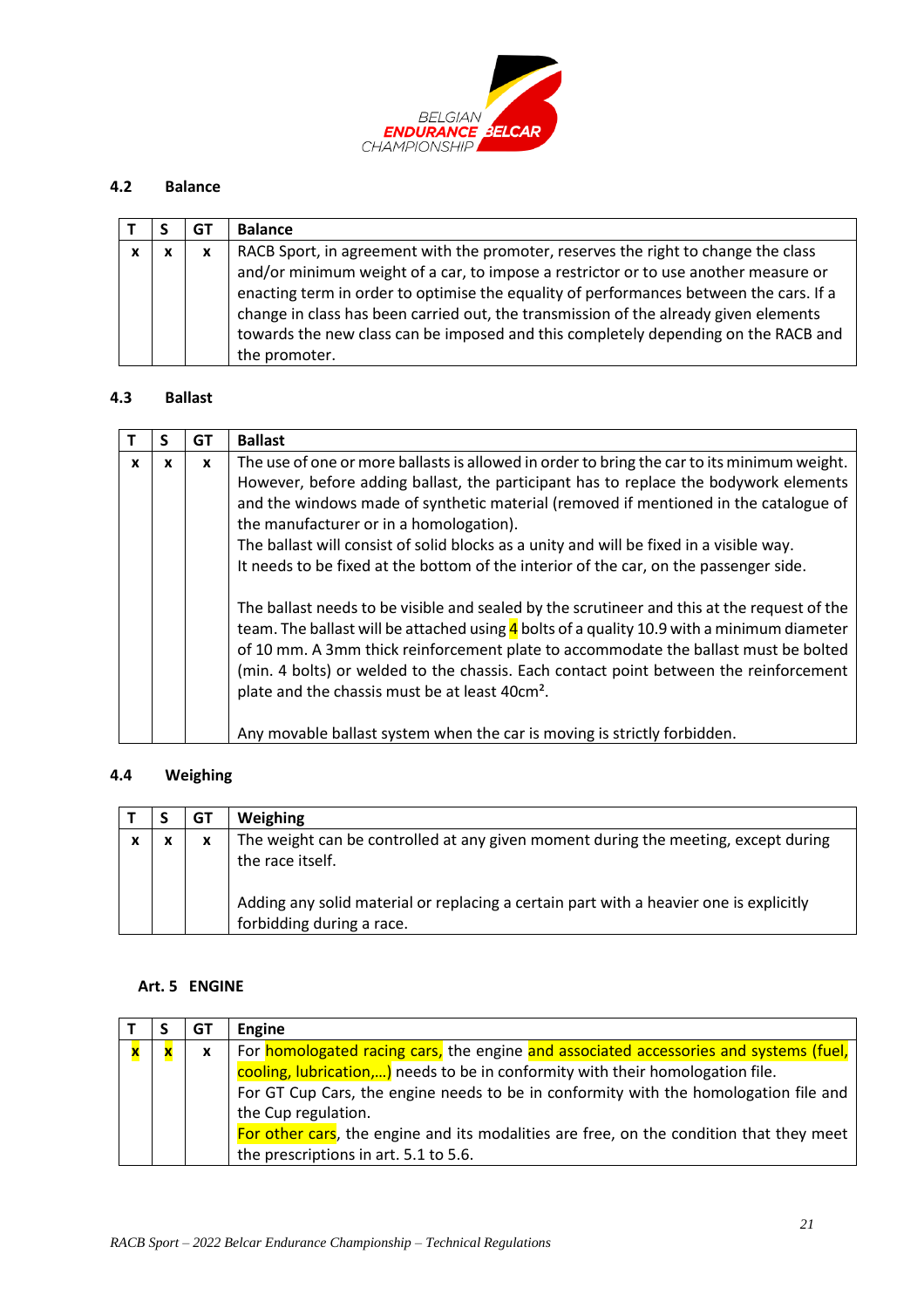

# **5.1 Type and position of the engine**

|   |              | GT | Type and position of the engine                                                          |
|---|--------------|----|------------------------------------------------------------------------------------------|
| X |              | X  | The brand, the number of cylinders and the position of the engine need to remain         |
|   |              |    | original. It is allowed to replace the engine of a car by an engine of the same brand,   |
|   |              |    | with the same number of cylinders and in the same position as the original.              |
|   |              | x  | Engines from the FIA group C, FIA group GT1, FIA group Sportscars and the Deutsche       |
|   |              |    | Tourenwagen Meisterschaft, or similar classes in other disciplines anywhere in the       |
|   |              |    | world, are not allowed.                                                                  |
| X |              | x  | The engine needs to be installed in the original engine compartment.                     |
|   | $\mathbf{x}$ |    | The engine, for the Division Silhouette, needs to be built centrally in the back, taking |
|   |              |    | into account the fireproof bulkhead as described in art. 15.3.                           |

# **5.2 Changes to the engine**

## **5.2.1 Materials**

|   | GT | <b>Materials</b>                                                                                                                                                                             |
|---|----|----------------------------------------------------------------------------------------------------------------------------------------------------------------------------------------------|
| x | x  | • The use of magnesium and titanium is not allowed, unless it was used in the original<br>part.                                                                                              |
|   |    | • The use of ceramic or ceramic covered components is not allowed, unless the<br>material was used in the original part. Exception: the exterior ceramic treatment of<br>the exhaust system. |
|   |    | • The use of carbon or composite material is limited to the clutch plates, no-voltage<br>cladding and airflows.                                                                              |
|   |    | • However, it is allowed to use heat-treatment on certain parts, on the condition that<br>it remains possible to, beyond doubt, show that the part comes from a production<br>model.         |

### **5.2.2 Accelerator**

|  | l GT | Accelerator                                                                                                                                                               |
|--|------|---------------------------------------------------------------------------------------------------------------------------------------------------------------------------|
|  |      | Only a direct mechanical connection between the accelerator and the engine is allowed.<br>If original and if the used engine is equipped with a system without mechanical |
|  |      | connection, this system can be preserved, but not modified.                                                                                                               |

# **5.2.3 Various**

|   | GT | Various                                                                                                                                                                                                                             |
|---|----|-------------------------------------------------------------------------------------------------------------------------------------------------------------------------------------------------------------------------------------|
|   | x  | • In the intake system, only throttle valves are allowed. Slide throttling valves and<br>tube throttling valves are prohibited.<br>• Variable intake systems, length or volume, are prohibited.<br>· Ignition accessories are free. |
| x | X  | • It needs to be possible to identify the flywheel as an original element. However, it<br>can be lightened.                                                                                                                         |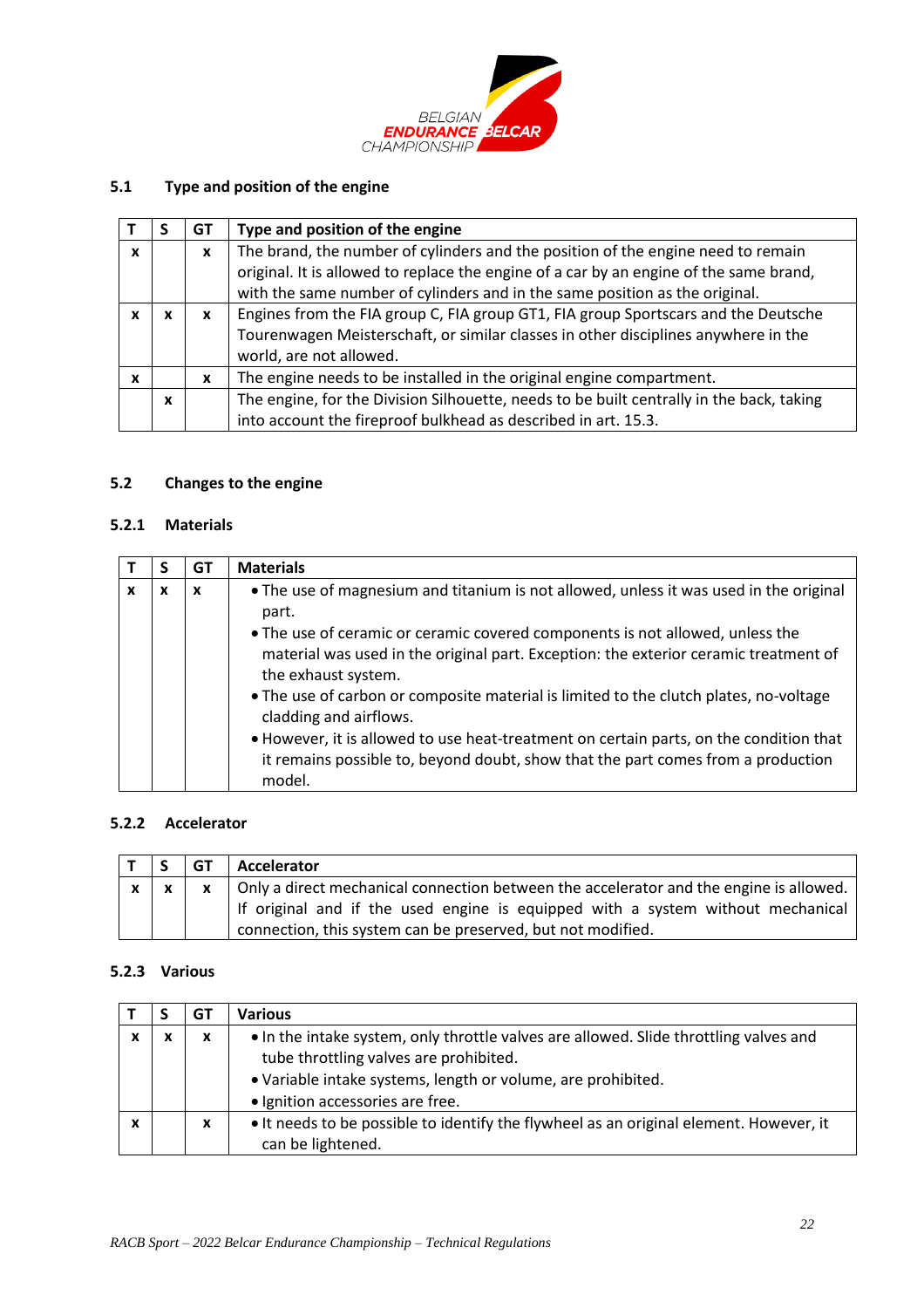

# **5.2.4 Engine control**

|   |   | GT           | <b>Various</b>                                                                                                                                                                                                                                                                                        |
|---|---|--------------|-------------------------------------------------------------------------------------------------------------------------------------------------------------------------------------------------------------------------------------------------------------------------------------------------------|
| x | x | x            | For naturally aspirated engines, the control unit is free, as is the speed limiter.                                                                                                                                                                                                                   |
| X |   |              | For a supercharged engine:                                                                                                                                                                                                                                                                            |
|   |   |              | <b>BELCAR T-A:</b> The control unit is free, except for the BMW 235i Cup, BMW 240i Cup<br>$\bullet$<br>and BMW M2CS Racing (must stay original)<br><b>BELCAR T-B:</b> The control unit is free<br>$\bullet$<br>Under no circumstances, can the pressure of the supercharger be changed while driving. |
|   |   | $\mathbf{x}$ | The control unit is free for supercharged engines.<br>Under no circumstances, can the pressure of the supercharger be changed while driving.                                                                                                                                                          |
|   |   |              |                                                                                                                                                                                                                                                                                                       |
| X |   | X            | The principle of injection, number and installation, that controls the dosage of the                                                                                                                                                                                                                  |
|   |   |              | engine's fuel, needs to be preserved.                                                                                                                                                                                                                                                                 |

# **5.3 Atmospheric engines**

| T           | $\mathsf{s}$            | <b>GT</b> | <b>Atmospheric engines</b>                                                                                                                                                                                                                                                                                                                                                                                                                                                                                                                                                                                                                                                    |
|-------------|-------------------------|-----------|-------------------------------------------------------------------------------------------------------------------------------------------------------------------------------------------------------------------------------------------------------------------------------------------------------------------------------------------------------------------------------------------------------------------------------------------------------------------------------------------------------------------------------------------------------------------------------------------------------------------------------------------------------------------------------|
| X           |                         |           | The cylinder capacity of atmospheric engines is unlimited.                                                                                                                                                                                                                                                                                                                                                                                                                                                                                                                                                                                                                    |
|             |                         | x         | The cylinder capacity of atmospheric engines is limited to 5000 cc in the GT Open.                                                                                                                                                                                                                                                                                                                                                                                                                                                                                                                                                                                            |
| X           | $\mathbf{x}$            | X         | The intake is regarded as the whole between the throttle valve box (included) and the                                                                                                                                                                                                                                                                                                                                                                                                                                                                                                                                                                                         |
|             |                         |           | intake port on the cylinder head.                                                                                                                                                                                                                                                                                                                                                                                                                                                                                                                                                                                                                                             |
| x           |                         |           | <b>BELCAR T-A:</b><br>For engines +3500cc, the intake needs to be standard or homologated by the<br>constructor for a mono brand cup or be approved by RACB Sport.<br>For engines -3500cc, the intake is free.<br>For monobrand cup cars with engines -3500cc the intake needs to be standard or<br>homologated by the constructor for a mono brand cup.<br>For engines -2000 cc, the intake is free.<br><b>BELCAR T-B:</b> The intake is free.<br>$\bullet$                                                                                                                                                                                                                  |
| $\mathbf x$ | $\overline{\mathbf{x}}$ | x         | For homologated racing cars, the intake needs to be in conformity with their<br>homologation file<br>For Cup cars, the intake needs to be in conformity with their homologation file and the                                                                                                                                                                                                                                                                                                                                                                                                                                                                                  |
|             |                         |           | cup regulations                                                                                                                                                                                                                                                                                                                                                                                                                                                                                                                                                                                                                                                               |
|             | X                       |           | BELCAR GT-A - Silhouette PRO and PRO EVO:<br>A maximum cylinder capacity of 3500 CC with max. 1 throttling valve<br>o<br>per cylinder and max. 6 cylinders with a max. of 5 valves per cylinder.<br>A maximum cylinder capacity of 3200 CC multi throttling valve and a<br>$\mathsf{o}$<br>maximum of 6 cylinders and max. 5 valves per cylinder.<br><b>BELCAR GT-B - Silhouette Light:</b><br>V6 with max. 3500 CC fully original or conform to the homologation file B-<br>$\circ$<br>2007-03 (Solution F TC06).<br>For all Silhouettes that use a VQ35 (Nissan) or VV4Y (Renault) engine,<br>$\circ$<br>or one of its derivatives, a spacer of max. 20 mm can be installed |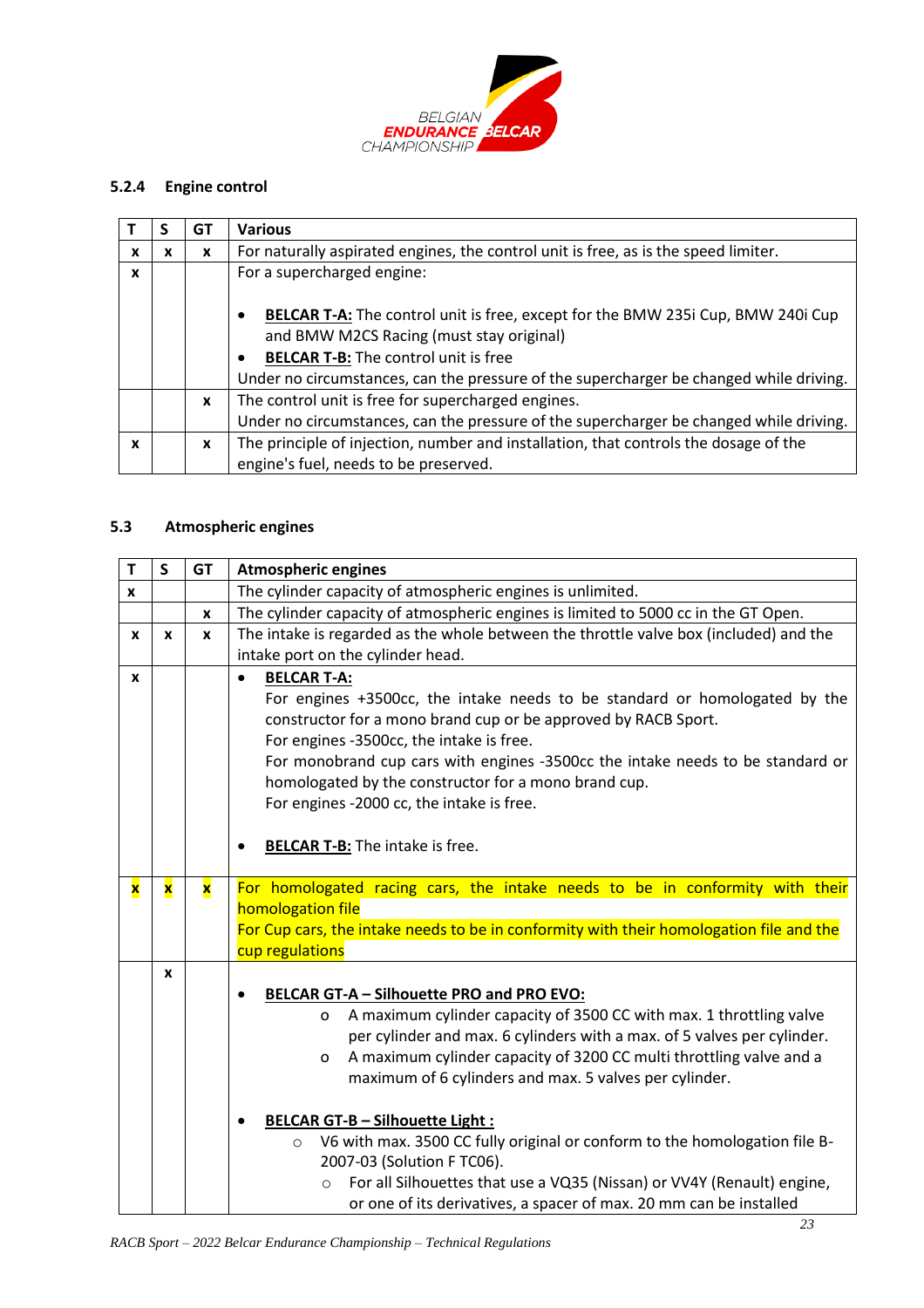

|   |   |   | between the bottom part (ref. 14010-AM61A or 14010-AC80A or                           |
|---|---|---|---------------------------------------------------------------------------------------|
|   |   |   | 14010-AC805) and the upper part (ref: 14010-CD000 or 14010-CD00A).                    |
|   |   |   | It is allowed to turn the upper plenum part in order to change the                    |
|   |   |   | position of the butterfly box. The shape of the oil housing is free, but              |
|   |   |   | the principal of the lubricating system needs to be maintained.                       |
|   |   |   | 2000 CC exclusively Roadster Cup S,<br>$\circ$                                        |
|   |   |   | 2200 CC exclusively Diester Cup                                                       |
|   |   |   | 1870 CC exclusively Roadster Cup<br>$\circ$                                           |
|   |   |   | Accepted after approval of a detailed technical file.<br>$\circ$                      |
|   |   |   |                                                                                       |
|   |   |   | For homologated racing cars, the intake needs to be in conformity with their          |
|   |   |   | homologation file.                                                                    |
| X | X | X | RACB Sport reserves the right to, in agreement with the promoter, change the diameter |
|   |   |   | of the restrictor.                                                                    |

# **5.4 Air intake system**

|   |   | GT | <b>Restrictors</b>                                                                           |
|---|---|----|----------------------------------------------------------------------------------------------|
| x | x | x  | When using one or more restrictors, all the air towards the engine needs to pass through     |
|   |   |    | these restrictors. No canal that can contain air, can come in or out the air box.            |
|   |   |    | Closing restrictors needs to immediately result in the stopping of the engine (3 sec.). This |
|   |   |    | check needs to be made during an engine speed of 2500 tr/min. For this check, the            |
|   |   |    | pressure receptors and safety valves can be dismounted and the assembly interfaces of        |
|   |   |    | these sensors or valves will be covered.                                                     |

# **5.5 Engines with supercharger**

|              | s | GT | <b>Engines with supercharger</b>                                                                                                                                                                                                                                                                                                                                                                                                                                                                                              |
|--------------|---|----|-------------------------------------------------------------------------------------------------------------------------------------------------------------------------------------------------------------------------------------------------------------------------------------------------------------------------------------------------------------------------------------------------------------------------------------------------------------------------------------------------------------------------------|
| x            |   | X  | The supercharging system is considered to be a tool that allows the raise in pressure of<br>the mixture air-fuel in the internal combustion engine (compared to the pressure of the<br>normal atmospheric pressure, the effect of inertia and the dynamic effects in the intake<br>and/or exhaust system), in any given way. The injection of fuel under pressure is not<br>regarded as supercharging.<br>It can consist of a turbo, compressor, heat exchanger, element and piping of the<br>supercharging, system regulator |
| x            |   | X  | The brand as well as the type of the supercharging system need to be specified on the<br>passport of the car and be approved by the RACB Sport.                                                                                                                                                                                                                                                                                                                                                                               |
| $\mathbf{x}$ |   |    | <b>BELCAR T-A</b><br>An engine with supercharging < 2000 cc (before correction) of<br>which the supercharging system is no longer standard.<br>An engine with supercharging < 2000cc (before correction) of which<br>the supercharging system is standard or has been homologated by<br>the manufacturer for a mono brand cup.<br>An engine with supercharging < 1600cc (before correction) of which<br>the supercharging system is no longer standard or homologated by<br>the manufacturer in S2000.                        |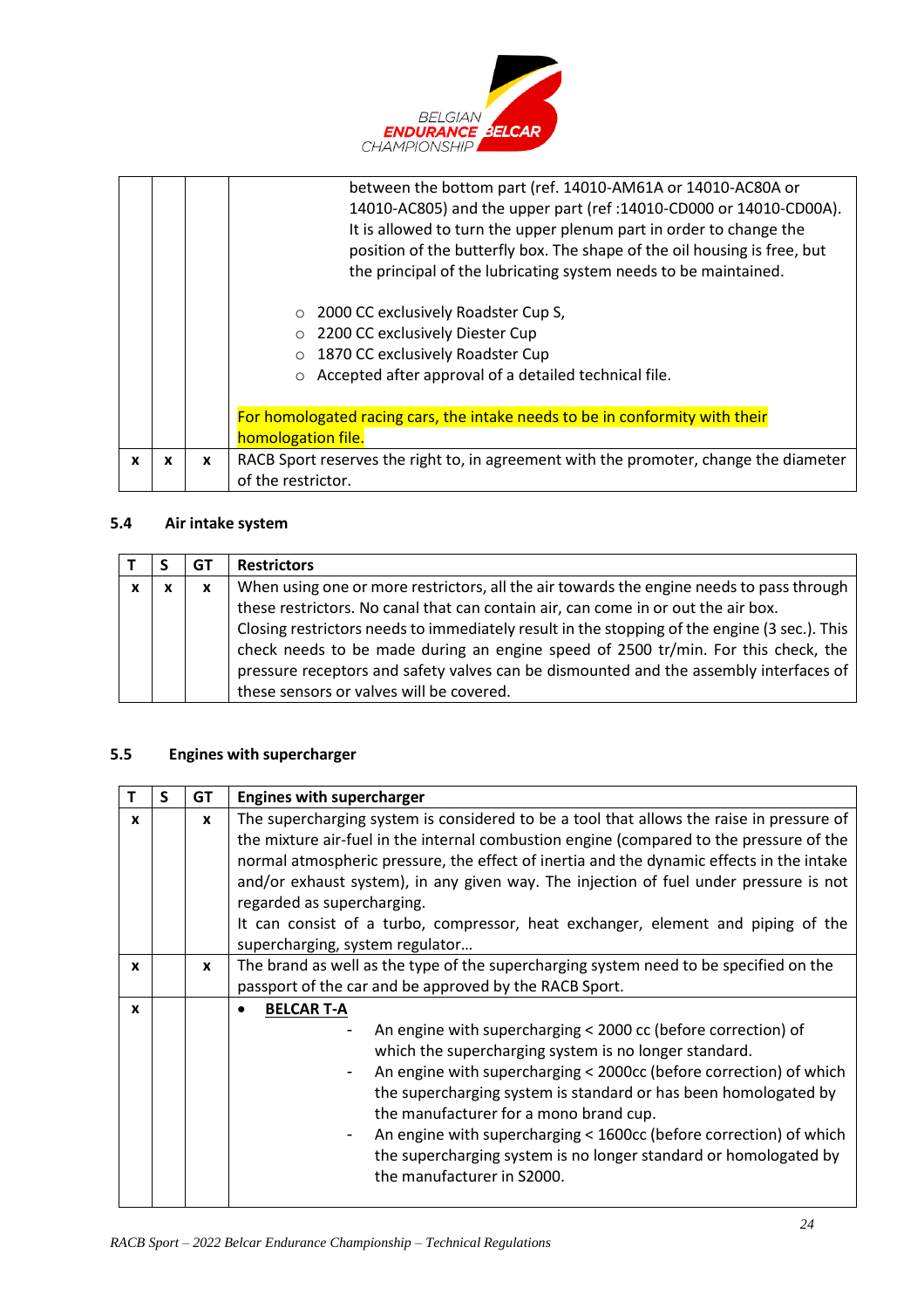

|  |  | <b>BELCAR T-B</b> |                                                                      |
|--|--|-------------------|----------------------------------------------------------------------|
|  |  |                   | - An engine with supercharging < 1600cc (before correction) of which |
|  |  |                   | the supercharging system is of a series, homologated by the          |
|  |  |                   | manufacturer in Group R or for a mono brand cup.                     |

#### **5.6 Control system**

|   | <b>GT</b> | <b>Control system</b>                                                                 |
|---|-----------|---------------------------------------------------------------------------------------|
| v |           | Cars with supercharged engines cannot be equipped with a system that allows the pilot |
|   |           | to, while driving, adapt or change the supercharger or the electronic system that     |
|   |           | controls the supercharger.                                                            |

#### **5.7 Water vaporiser or injection**

|              | GT | <b>Water vaporising</b>                                                                                                                                                                          |
|--------------|----|--------------------------------------------------------------------------------------------------------------------------------------------------------------------------------------------------|
| $\mathbf{v}$ |    | The internal and/or external water vaporising or the injection of water or of another<br>substance is prohibited (with the exception of the fuel necessary for the normal engine<br>combustion). |

#### **5.8 Cooling**

|                           |                                                      |                | Cooling                                                                                |
|---------------------------|------------------------------------------------------|----------------|----------------------------------------------------------------------------------------|
|                           | $\overline{\phantom{a}}$<br>$\overline{\phantom{a}}$ |                | The cooling system is free.                                                            |
| $\boldsymbol{\mathsf{x}}$ |                                                      | x              | The cooling system is free, but the radiator needs to remain in its original position. |
| 5.9                       |                                                      | <b>Exhaust</b> |                                                                                        |

# **T S GT Exhaust**  $x \mid x \mid x$  The exhaust system is free, on the condition that it is made of mild or stainless steel with a minimum thickness of 1 mm. It needs to have at least one silencer through which all exhaust gasses must flow. Variable exhaust systems are not allowed, with the exception of a waste gate for supercharged engines. The exhaust nozzle needs to be fixed at the back of the car and no less than 10 mm and no more than 150 mm from the back of the outline of the bodywork. It is recommended that the complete exhaust system has one or more homologated catalytic converters that work at all times and through which all exhaust gasses must flow. A possibility of control needs to be provided in the proximity of the catalytic converter.  $\bf{x}$   $\bf{x}$   $\bf{x}$  **x**  $\bf{y}$  The noise produced by a car will be determined based on the regulation and the **imposed limits, written in the special race regulation, or the limits imposed by the visited circuit, during the meeting.**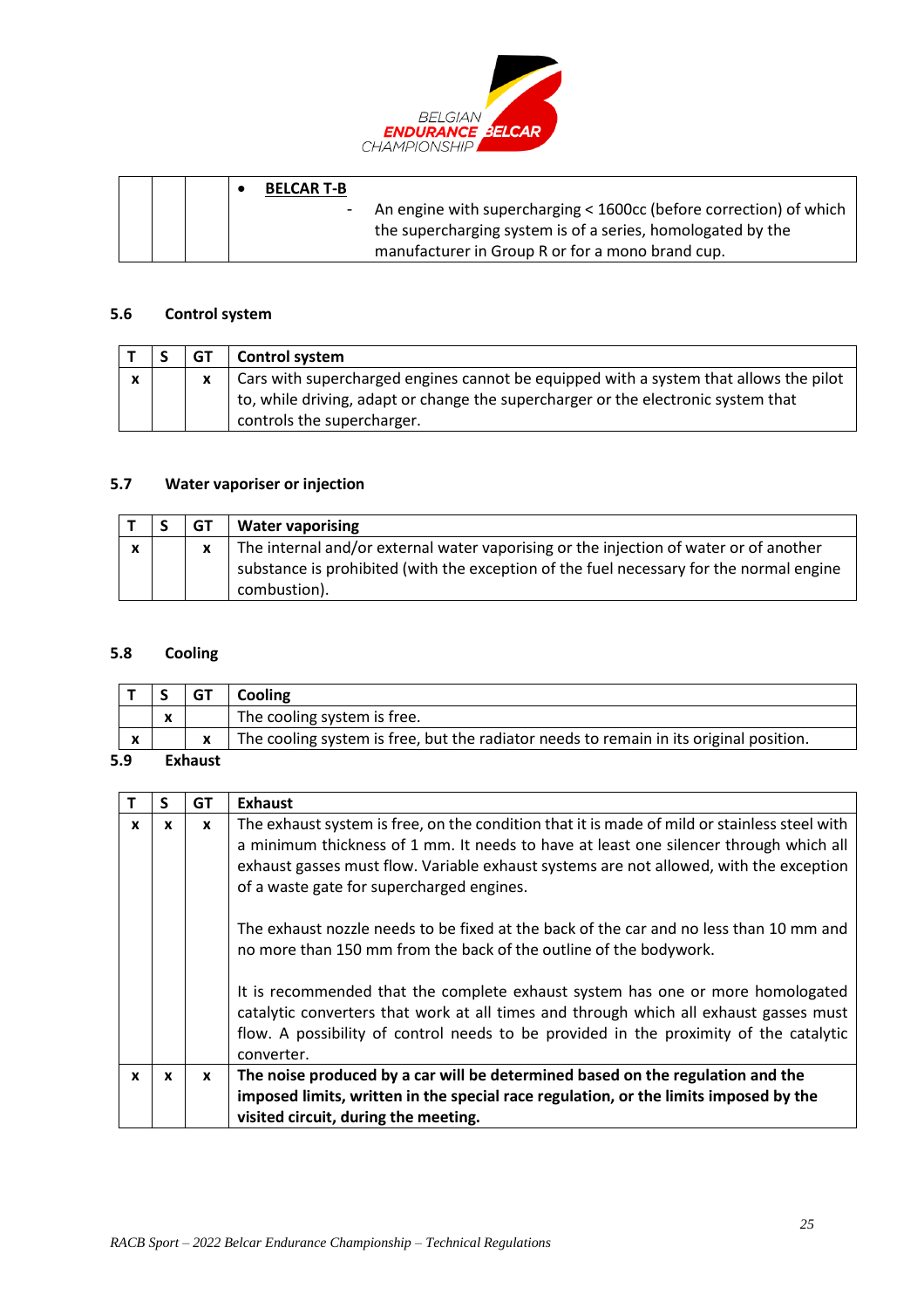

## <span id="page-25-0"></span>**Art 6. FUEL LINES, FUEL PUMPS AND FUEL TANKS**

|   | GT           | Fuel lines, pumps and fuel tanks                                                             |
|---|--------------|----------------------------------------------------------------------------------------------|
|   | $\mathbf{x}$ | For homologated race cars, the fuel system needs to be in conformity with the                |
|   |              | homologation file.                                                                           |
|   |              | For the GT Cup Cars, the fuel system needs to be in conformity with the homologation         |
|   |              | file and the Cup regulation.                                                                 |
|   |              | For the GT Open cars, the fuel system is free, on the condition that it meets the            |
|   |              | prescriptions in art. 6.1 to 6.7.                                                            |
| X |              | For homologated race cars, the fuel system needs to be in conformity with the                |
|   |              | homologation file.                                                                           |
|   |              | For other cars, the fuel system is free, on the condition that it meets the prescriptions in |
|   |              | art. 6.1 to 6.7.                                                                             |

### **6.1 Fuel tanks and pumps**

|              | S            | <b>GT</b> | <b>Fuel tanks and pumps</b>                                                                                                                                                                                                                                                                                                                                                                                                                                                                                                                                                                                                                                                                                                                                                                                                                                                                                                                                                  |
|--------------|--------------|-----------|------------------------------------------------------------------------------------------------------------------------------------------------------------------------------------------------------------------------------------------------------------------------------------------------------------------------------------------------------------------------------------------------------------------------------------------------------------------------------------------------------------------------------------------------------------------------------------------------------------------------------------------------------------------------------------------------------------------------------------------------------------------------------------------------------------------------------------------------------------------------------------------------------------------------------------------------------------------------------|
| $\mathbf{x}$ |              | X         | The fuel tank needs to be placed in its original place or in the trunk. It needs to be<br>separated from the pilot and the engine compartment by a water- and fireproof<br>bulkhead and it needs to be surrounded by a compressible structure.                                                                                                                                                                                                                                                                                                                                                                                                                                                                                                                                                                                                                                                                                                                               |
|              | $\mathbf{x}$ |           | In case of a Silhouette, the fuel tank can be placed in the front, in the cockpit behind<br>and/or next to the driver's seat. It needs to be separated from the pilot and the engine<br>compartment by a water- and fireproof bulkhead and be surrounded by a structure that<br>absorbs energy.                                                                                                                                                                                                                                                                                                                                                                                                                                                                                                                                                                                                                                                                              |
| X            | $\mathbf{x}$ | X         | The original fuel tank can only be replaced by a FT3-1999, FT3.5 or FT5 fuel tank that<br>meets the prescriptions of the FIA.<br>This fuel tank will be equipped with a printed code that mentions the<br>name of the manufacturer, as well as the specifications according to<br>which the tank has been built and the date of manufacture.<br>This printed code needs to be easily verifiable.<br>٠<br>Flexible tanks cannot be used more than 5 years after the date of<br>manufacture, except if they have been inspected and recertified by the<br>manufacturer and this for a prolongation of maximum 2 years. The<br>other FIA homologated tanks cannot exceed their printed end date.<br>It is recommended to equip the by the FIA homologated tank with a<br>safety foam of the type MIL-B-83054 or Stop.<br>If the fuel pump(s) is (are) placed in the trunk, it (they) must be separated from the<br>cockpit by a waterproof and fire and gas resistant bulkhead. |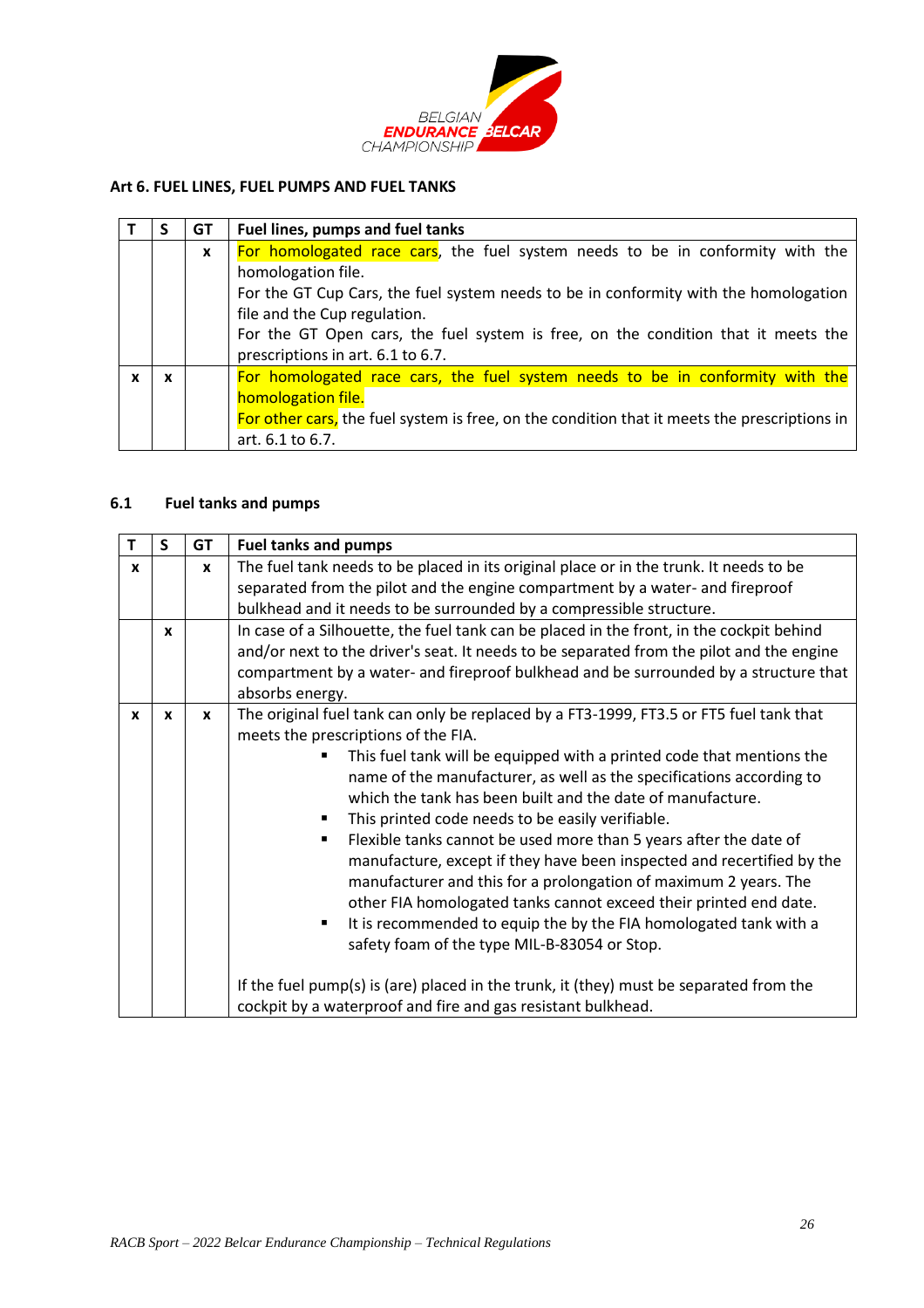

# **6.2 Assembly of the fuel tank**

| T | $\mathsf{S}$ | <b>GT</b>    | Assembly of the fuel tank                                                                                                                                                                                                                                 |
|---|--------------|--------------|-----------------------------------------------------------------------------------------------------------------------------------------------------------------------------------------------------------------------------------------------------------|
| X | X            | $\mathbf{x}$ | The substitute tank needs to be fixed in a permanent way with a metal clamping                                                                                                                                                                            |
|   |              |              | system.                                                                                                                                                                                                                                                   |
|   |              |              | If the fuel tank is installed under the car, it needs to be placed in a fireproof, close                                                                                                                                                                  |
|   |              |              | fitting case that does not offer any aerodynamic advantages and does not have any<br>other mechanical function.                                                                                                                                           |
|   |              |              | This case needs to be equipped with a compressible structure at every external surface                                                                                                                                                                    |
|   |              |              | and needs to be fixed to the floor plane through minimum 2 metal clamps (30 mm x 3<br>mm) by means of bolts and nuts.                                                                                                                                     |
|   |              |              | For the installation of these clamps, the bolts need to have a minimum diameter of 10<br>mm. A reinforcement plate of minimum 3 mm thick and with a surface of minimum 20<br>cm <sup>2</sup> above the floor plate needs to be installed under each bolt. |
|   |              |              | The compressible structure needs to be of the type 'honeycomb sandwich panel',<br>equipped with a fireproof core with a minimum compressibility of 18N/cm <sup>2</sup> .                                                                                  |
|   |              |              | The use of aramid fibres is allowed.                                                                                                                                                                                                                      |
|   |              |              | The sandwich panel needs to have two sheets of 1,5 mm with a tensile strength of<br>minimum 225 N/mm <sup>2</sup> and of which the minimum thickness is 1 cm.                                                                                             |
|   |              |              | The other openings - after removing the original tank - can be closed using a panel of                                                                                                                                                                    |
|   |              |              | the same dimensions.                                                                                                                                                                                                                                      |
|   |              |              | Replacing the tank cannot lead to other changes, weight saving or reinforcements than                                                                                                                                                                     |
|   |              |              | those mentioned in Article 255-5.7.1 of the FIA regulations.                                                                                                                                                                                              |

# **6.3 Accessories and pipes**

|   |   | GT           | <b>Accessories and pipes</b>                                                                                                                                                                                                                                                                                                                                                                                                                  |
|---|---|--------------|-----------------------------------------------------------------------------------------------------------------------------------------------------------------------------------------------------------------------------------------------------------------------------------------------------------------------------------------------------------------------------------------------------------------------------------------------|
| x | X | $\mathbf{x}$ | All pipes that run through the cockpit and can contain liquids, need to be covered or<br>enclosed over their entire length, so the pilot is not affected by the liquids in case of a<br>rupture. Fuel and oil pipes cannot show any connection unless with the bulkhead. (see<br>drawing FIA 253-59 and 253-60).<br>Fuel lines need to be original or meet aeronautical quality standard as described in FIA<br>Appendix J - Article 253-3.2. |
|   |   |              | The installation of fuel lines is free, as long as they respect the FIA regulations of Annex J<br>Art. 253-3.<br>They need to be placed at least 10 cm removed from electric lines and from the exhaust<br>system.                                                                                                                                                                                                                            |

### **6.3.1 Automatic fuel shutdown**

|              |             | GТ | <b>Automatic fuel shutdown</b>                                                                                                                                                                                                                                                                                                                                                                 |
|--------------|-------------|----|------------------------------------------------------------------------------------------------------------------------------------------------------------------------------------------------------------------------------------------------------------------------------------------------------------------------------------------------------------------------------------------------|
| $\mathbf{x}$ | $\mathbf v$ | x  | <b>Recommended for all:</b>                                                                                                                                                                                                                                                                                                                                                                    |
|              |             |    | All fuel lines towards the engine need to be equipped with valves that shut down<br>automatically, and that are placed directly under the tank, and that automatically close<br>all fuel lines under pressure, if one of these lines of the fuel system is broken or is leaking.<br><b>Obligatory:</b><br>All fuel pumps can only work when the engine is running, except during the start-up. |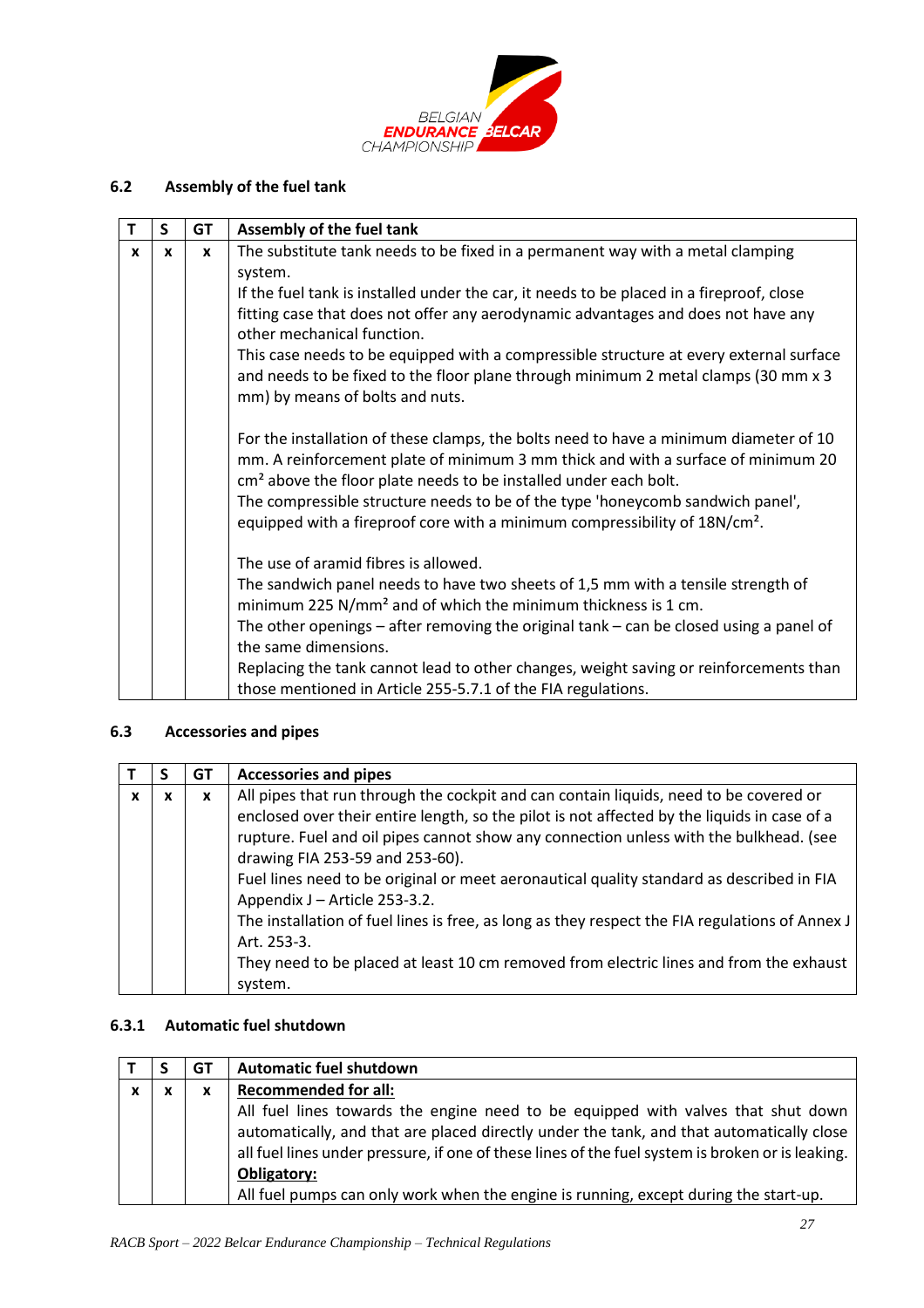

## **6.3.2 Vent of the fuel tank**

|   |   | G1 | Vent of the fuel tank                                                                                                                                                                                                                                                                                                                                                                                                               |
|---|---|----|-------------------------------------------------------------------------------------------------------------------------------------------------------------------------------------------------------------------------------------------------------------------------------------------------------------------------------------------------------------------------------------------------------------------------------------|
| x | x | X  | The ventilation line of the fuel cell as far as the valves described below must have the<br>same specifications as those of the fuel lines (Article 6.3) and must be fitted with a system<br>complying with the following conditions :                                                                                                                                                                                              |
|   |   |    | Gravity activated roll-over valve<br>$\bullet$<br>Float chamber ventilation valve<br>$\bullet$<br>Blow-off valve with a maximum over pressure of 200 mbar, working when the<br>$\bullet$<br>float chamber ventilation valve is closed.<br>If the internal diameter of the fuel tank breather venting tube is greater than 20 mm, a<br>non-return valve homologated by the FIA and as defined in Article 253-14.2 must be<br>fitted. |

# **6.4 Fuel filling system (car)**

|   |   | GT | Fuel filling system (car)                                                                                                                                                                                                                                                                                                                                                                                                                                                                                                                                       |
|---|---|----|-----------------------------------------------------------------------------------------------------------------------------------------------------------------------------------------------------------------------------------------------------------------------------------------------------------------------------------------------------------------------------------------------------------------------------------------------------------------------------------------------------------------------------------------------------------------|
| x | x | X  | A filler orifice is preferably provided at the exterior of the car and must meet the safety<br>standards of the FIA, Annex J art. 258-6.3 of 2010. An inlet orifice cannot be placed in<br>the cockpit.<br>If the inlet orifice is placed in the trunk, a collection unit with an overflow port to the<br>outside needs to be installed around the inlet orifice. On the lowest point of the trunk<br>bottom, drillings need to be made so the spilled fuel can drain away.<br>The closing cap of a tank filled in the trunk, cannot have vent holes or valves. |

### **6.5 Refuelling**

|            | $\vert$ GT $\vert$ Refuelling                                                               |
|------------|---------------------------------------------------------------------------------------------|
| $x \mid X$ | x   Refuelling during races is only allowed in front of the box, unless otherwise mentioned |
|            | in the special regulations of the meeting.                                                  |

## **6.5.1 Filling station**

|  | GT | <b>Filling station</b>                                                                                                                                                                                                               |
|--|----|--------------------------------------------------------------------------------------------------------------------------------------------------------------------------------------------------------------------------------------|
|  | x  | During a race, refuelling is allowed with an autonomous filling station, but it has to<br>meet the FIA regulations, as described in annex J of the current FIA yearbook, Art. 257A<br>$-400.1$ and in conformity with drawing 252-7. |
|  |    | Filling the filling station can only be done with a mechanical manual pump and not with<br>jerry cans.                                                                                                                               |

# **6.5.2 Grounding**

|              | GT           | <b>Grounding</b>                                                                                                                                                                                         |
|--------------|--------------|----------------------------------------------------------------------------------------------------------------------------------------------------------------------------------------------------------|
| $\mathbf{v}$ | $\mathbf{x}$ | While refuelling, the car needs to remain on its wheels and can certainly not change                                                                                                                     |
|              |              | levels. Before refuelling, the car needs to be electrically grounded. All metal parts of the<br>refuelling system, from connections to supply tank and scaffoldings need to be<br>electrically grounded. |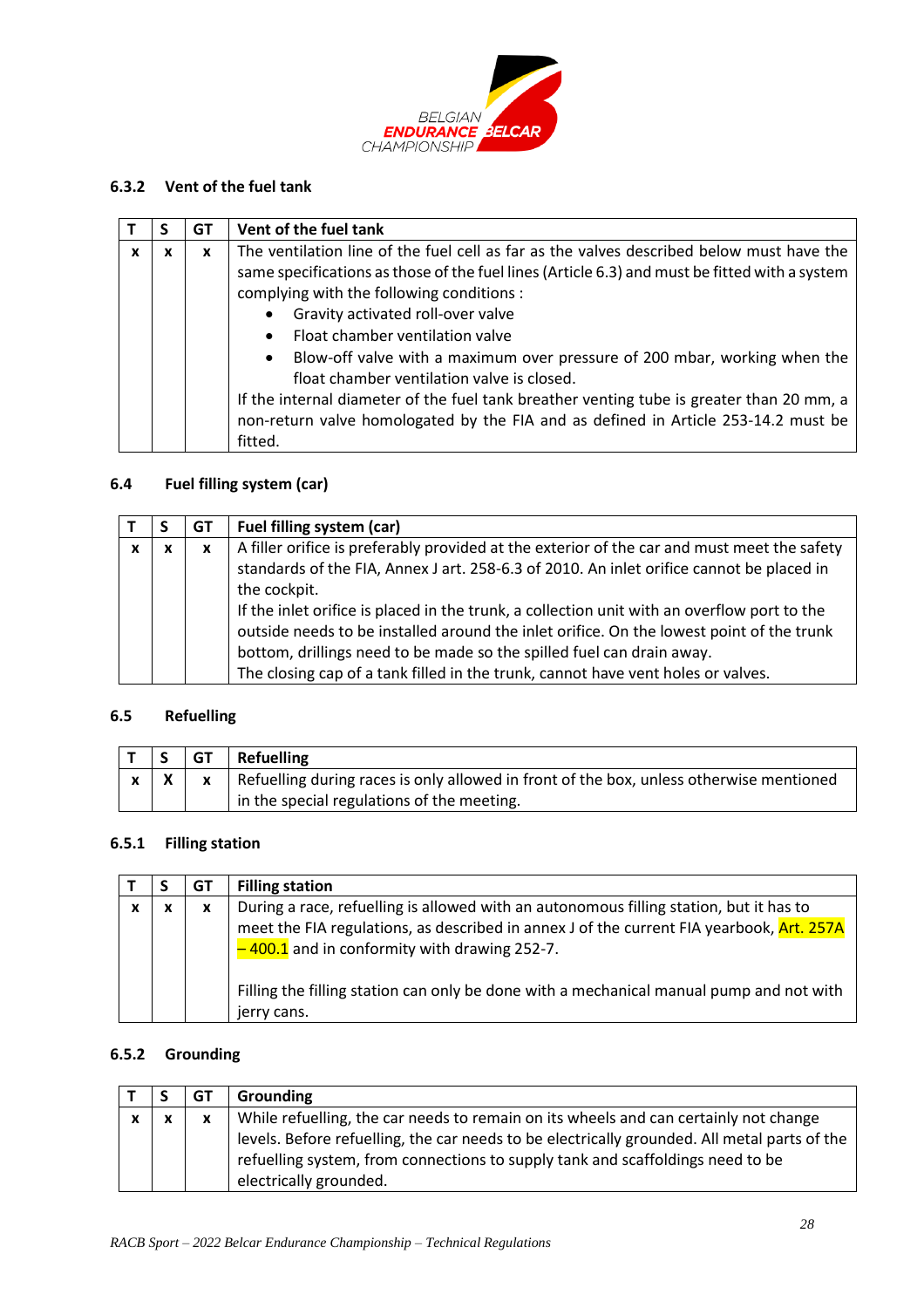

## **6.6 Other refuelling systems**

|          |   | GT | Other refuelling system                                                                    |
|----------|---|----|--------------------------------------------------------------------------------------------|
| <b>x</b> | x | x  | 1. During trainings or races, it is allowed to refuel using the standard refuelling tower  |
|          |   |    | conform to Art. 6.5.1 or using a pressure-free tank of maximum 35 litres that is           |
|          |   |    | ventilated and equipped with a leak-free connection that fits the filling system of the    |
|          |   |    | car and this according to the FIA regulations, as described in Annex J of the current FIA  |
|          |   |    | yearbook and the drawings 252-1 and 252-2. The system needs to be equipped with a          |
|          |   |    | restrictor with maximum inner diameter of 30 mm on a length of min. 2 mm.                  |
|          |   |    | 2. A supply system that exists of a tank of 60 L with UN-certificate, a reinforced cart, a |
|          |   |    | manual swivel pump at low pressure, a supply pipe of max. 4 metres and a                   |
|          |   |    | homologated nozzle with auto-stop and a 21,3 mm outside max. diameter outlet,              |
|          |   |    | everything connected and approved. The system needs to be checked and marked for           |
|          |   |    | use by the RACB.                                                                           |

## **6.7 Fuel on board**

### **6.7.1 Temperature**

|              |              | GT       | Temperature                                                                                                                                                    |
|--------------|--------------|----------|----------------------------------------------------------------------------------------------------------------------------------------------------------------|
| $\mathbf{x}$ | $\mathbf{v}$ | <b>X</b> | Storing fuel on board of the car at a temperature lower than 10°C under the prevailing<br>outside temperature, is not allowed.                                 |
|              |              |          | The use, whether or not on board, of any equipment meant to turn the temperature of<br>the fuel lower than the prevailing outside temperature, is not allowed. |

## **6.7.2 Fuel tank capacity**

|   | GT | <b>Fuel tank capacity</b>                                                                  |
|---|----|--------------------------------------------------------------------------------------------|
| x | x  | The maximum fuel tank capacity, supply tank (with a maximum capacity of 1 litre)           |
|   |    | included, is maximum 120 litres. Other fuel volumes can be limited by specific             |
|   |    | regulations, e.g., the <b>Porsche Endurance Trophy Benelux</b> or the BOP decided by the   |
|   |    | promoter. Every system, procedure, construction, or design that has been designed to       |
|   |    | (temporarily) raise the volume in any given way to more than the allowed maximum           |
|   |    | litres, is prohibited. Other fuel types than gasoline and diesel are not allowed.          |
|   |    | Checks can be held by weighing the difference between the weight of the car with an        |
|   |    | empty fuel tank and the weight of the car with a full fuel tank. For all technical checks, |
|   |    | the 80 litres fuel will be considered as weighing 61 kg; and this at any given moment      |
|   |    | and in all circumstances.                                                                  |

## <span id="page-28-0"></span>**Art 7. LUBRICATION SYSTEM**

|  | GT | <b>Lubrication system</b>                                                                  |
|--|----|--------------------------------------------------------------------------------------------|
|  | X  | For homologated racing cars, the lubrication system needs to be in conformity with the     |
|  |    | homologation file.                                                                         |
|  |    | For the GT Cup Cars, the lubrication system needs to be in conformity with the             |
|  |    | homologation file and the Cup regulations.                                                 |
|  |    | For the 'GT Open' cars, the lubrication system is free, on the condition that it meets the |
|  |    | regulations in art. 7.1 to 7.2.                                                            |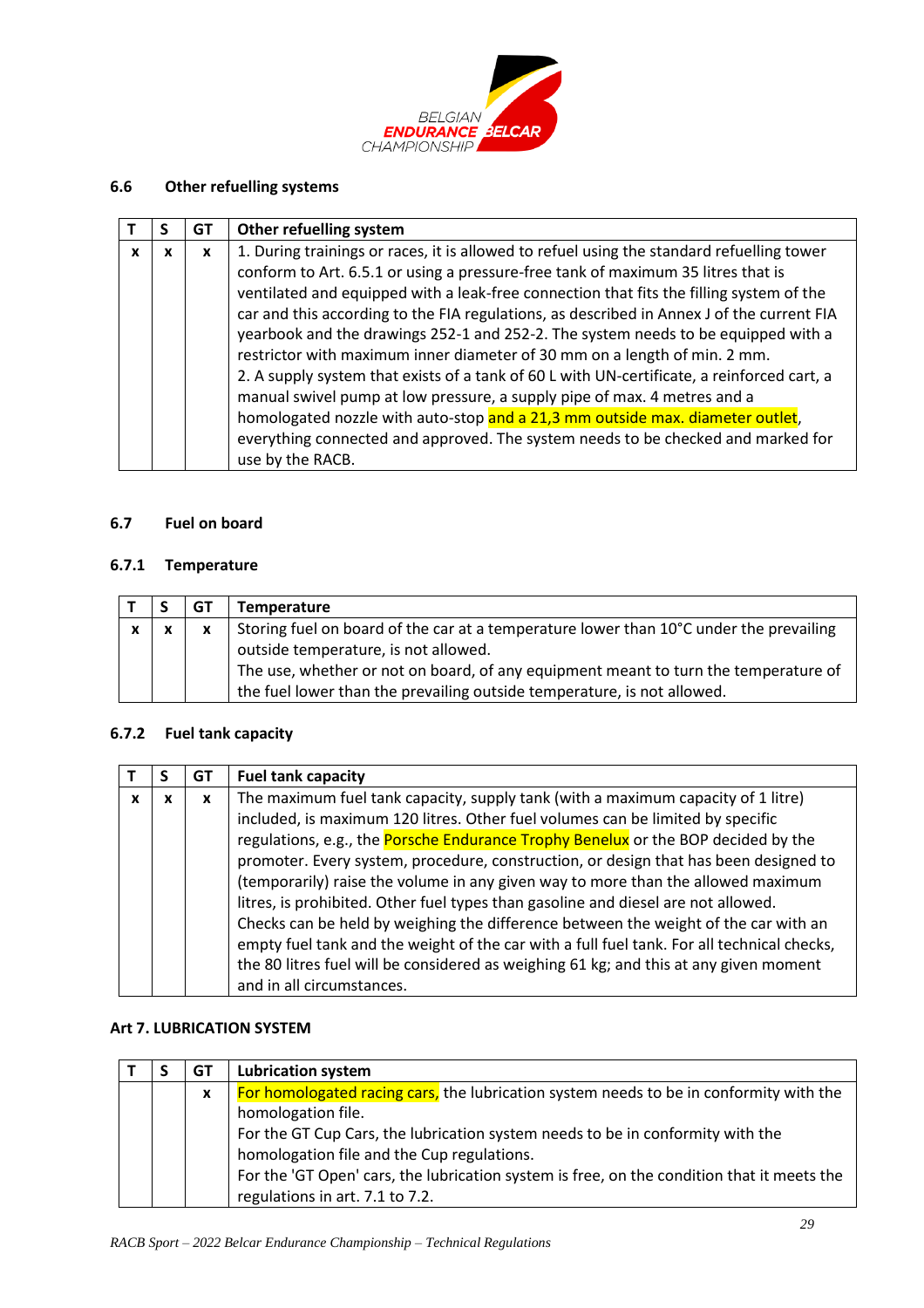

| $\boldsymbol{\mathsf{x}}$ |  | For homologated race cars, the fuel system needs to be in conformity with the      |
|---------------------------|--|------------------------------------------------------------------------------------|
|                           |  | homologation file.                                                                 |
|                           |  |                                                                                    |
|                           |  | For other cars, the lubrication system is free, on the condition that it meets the |
|                           |  | regulations in art. 7.1 to 7.2.                                                    |

# **7.1 Oil reservoirs**

|             | GT | Oil reservoirs                                                                                                                                                                                                                      |
|-------------|----|-------------------------------------------------------------------------------------------------------------------------------------------------------------------------------------------------------------------------------------|
| $\mathbf v$ |    | If the oil reservoirs are not stored in their original place, they need to be surrounded by<br>a 10 mm thick deformable structure, in case of direct contact with the bodywork.<br>The oil reserve cannot be placed in the cockpit. |

## **7.2 Oil dump tank**

|   |              | GT | Oil dump tank                                                                           |
|---|--------------|----|-----------------------------------------------------------------------------------------|
| x | $\checkmark$ | x  | If the original carter ventilation is not maintained, it needs to be diverted to a dump |
|   |              |    | tank with a minimum capacity of 2 litres. The dump tank needs to be assembled using     |
|   |              |    | solid, fireproof materials and needs to be equipped with a ventilation.                 |
|   |              |    | Placing the oil dump tank in the cockpit is not allowed. The collection and ventilation |
|   |              |    | points of the dump tank need to form the highest points of the tank.                    |
|   |              |    | The carter ventilation cannot be freely pointed to the ground.                          |

## <span id="page-29-0"></span>**Art 8. ELECTRICAL EQUIPMENT**

|   | GT | <b>Electrical equipment</b>                                                                   |
|---|----|-----------------------------------------------------------------------------------------------|
|   | X  | For <b>homologated race</b> cars, all electrical systems need to be in conformity with the    |
|   |    | homologation file.                                                                            |
|   |    | For the GT Cup Cars, the electrical system needs to be in conformity with the                 |
|   |    | homologation file and with the Cup regulations.                                               |
|   |    | For the 'GT Open' cars, the electrical system is free, on the condition that it meets the     |
|   |    | regulations in art. 8.1 to 8.4.                                                               |
| x |    | For homologated race cars, the fuel system needs to be in conformity with the                 |
|   |    | homologation file.                                                                            |
|   |    |                                                                                               |
|   |    | For other cars, the electrical system is free, on the condition that it meets the regulations |
|   |    | in art. 8.1 to 8.4.                                                                           |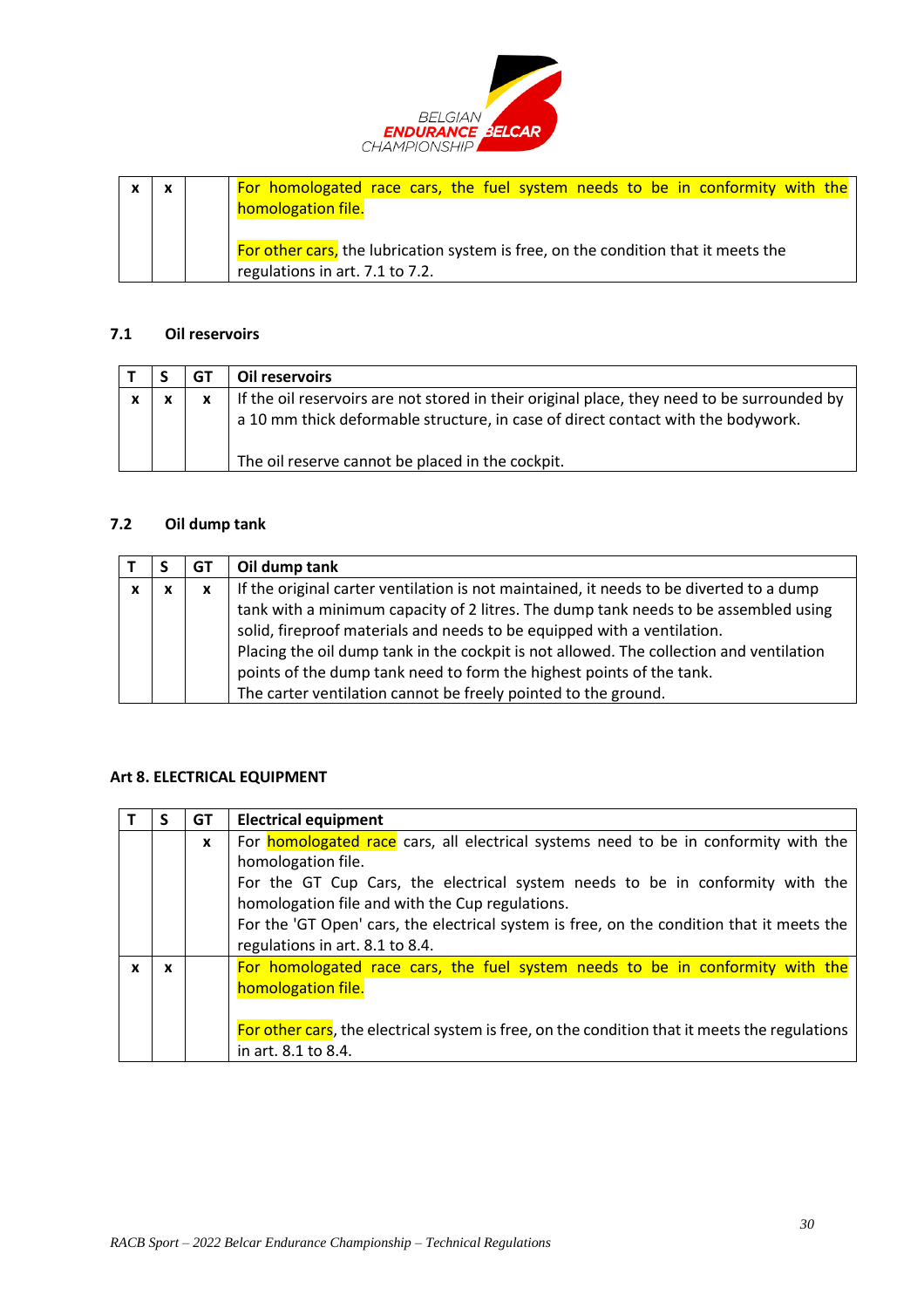

# **8.1 Battery**

|   |   | GT | <b>Battery</b>                                                                                                                                                                                                                                                                                                                                                                                                                                                                         |
|---|---|----|----------------------------------------------------------------------------------------------------------------------------------------------------------------------------------------------------------------------------------------------------------------------------------------------------------------------------------------------------------------------------------------------------------------------------------------------------------------------------------------|
| x | X | X  | If the battery is placed in its original place, it needs to be firmly and permanently fixed<br>and the positive pole needs to be covered by a cover made of insulating material.                                                                                                                                                                                                                                                                                                       |
|   |   |    | If the batteries are not placed in their original place, they need to be put in the cockpit,<br>without hindering the exit of the pilot. They need to be fixed to the chassis in a safe<br>way and be completely covered with a waterproof and corrosion-free box that has its<br>own adhesion and air vent with an exit outside the cockpit. If a dry battery is installed in<br>the cockpit, the positive pole needs to be covered with a cover made of good insulating<br>material. |
|   |   |    | The attachment to the bodywork needs to consist of a metal seat and two metal clamps<br>with an insulating coating, fixed to the bottom by means of bolts and nuts. Fixing the<br>clamps needs to be done by using bolts with a minimum diameter of 10 mm. Under<br>each bolt, a reinforcement plate of min. 3 mm thick and at least 20 cm <sup>2</sup> surface needs<br>to be installed under the bodywork plate (drawing 255-10 and 255-11).                                         |

# **8.2 Windshield wiper**

|              |              | GT           | <b>Windshield wiper</b>                                                                                                                                                                                                                                                                                      |
|--------------|--------------|--------------|--------------------------------------------------------------------------------------------------------------------------------------------------------------------------------------------------------------------------------------------------------------------------------------------------------------|
| $\mathbf{x}$ | $\mathbf{x}$ | $\mathbf{x}$ | Every car needs to have at least one well-functioning windshield wiper that cleans the<br>windshield in front of the pilot and this during the whole duration of the meeting.<br>Engine, placement, number of blades and mechanism are free. The whole mechanism<br>of the headlight washers can be removed. |

# **8.3 Starting**

|              |   | GТ | <b>Starting</b>                                                                                                                                                                                                                                                                                                                                                                                |
|--------------|---|----|------------------------------------------------------------------------------------------------------------------------------------------------------------------------------------------------------------------------------------------------------------------------------------------------------------------------------------------------------------------------------------------------|
| $\mathbf{x}$ | x | X  | A starter that functions during the whole duration of the race needs to be installed. The<br>pilot needs to be able to operate the starter from a normal driving position.                                                                                                                                                                                                                     |
|              |   |    | For the settling or adapting of the engine, starting can also be done by means of an<br>external battery. The connection of the external battery needs to be located within the<br>safety cage and needs to be used by means of a special starting plug. Under no<br>circumstances, can this connection be placed under the hood or in the direct proximity<br>of the fuel tank or fuel lines. |
|              |   |    | When the car wants to continue the race after a pit stop, all the wheels need to touch<br>the ground before starting the engine and this from a seated position behind the<br>steering wheel and without external equipment.                                                                                                                                                                   |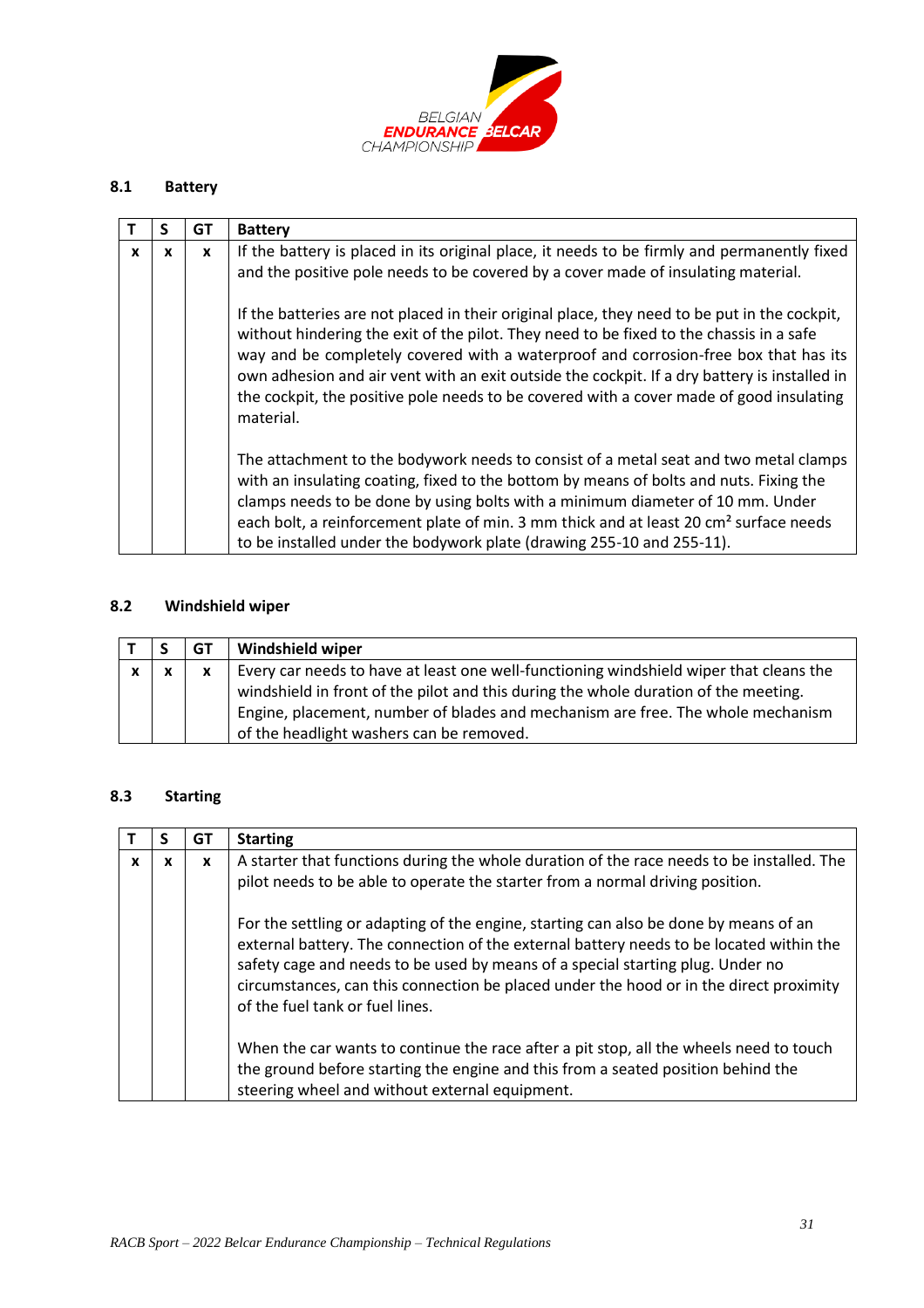

# **8.4 Lighting**

### **8.4.1 Procedure**

|   | S | GT           | Procedure                                                                                                                                                                                                                                                                                                                                                                                                                                                                                                                                                                                                                                                                                                                                                                                                                                                                                                     |
|---|---|--------------|---------------------------------------------------------------------------------------------------------------------------------------------------------------------------------------------------------------------------------------------------------------------------------------------------------------------------------------------------------------------------------------------------------------------------------------------------------------------------------------------------------------------------------------------------------------------------------------------------------------------------------------------------------------------------------------------------------------------------------------------------------------------------------------------------------------------------------------------------------------------------------------------------------------|
| x | x | $\mathbf{x}$ | During trainings and races, every car needs to be equipped with efficient lighting.<br>The original lights or lights included in the manufacturer's catalogue need to be used. The<br>lights need to remain in their original location. Lightening these lights is allowed.<br>Every car needs to be equipped with at least (functioning):<br>At the rear of the car: two red stop lights, two normal red lights and two<br>orange direction indicators; these need to be installed at each side of the<br>car, symmetrically towards the longitudinal axis, so they are visible. A red<br>rain light is also obliged.<br>Front: at least two white lights and two orange direction indicators.<br>The light bulbs of the reversing lights need to be removed.<br>As soon as rain tyres or tyres that cause splashing water are used, the<br>pilot needs to turn on the lights and the rain light of the car. |
|   |   |              | Headlight grilles can be installed. While showing the panel 'LIGHT', the<br>car immediately needs to go into its box in order to have the protection<br>removed.<br>If, following an incident during the race, a car has problems with the lights, it can remain<br>on the racetrack if at least one front and one rear light functions. Identical, also one stop<br>light needs to function.<br>If the circumstances of the race require it, the rain light must be operational.                                                                                                                                                                                                                                                                                                                                                                                                                             |

## **8.4.2 Rain light**

|  | GT | <b>Rain light</b>                                                                    |
|--|----|--------------------------------------------------------------------------------------|
|  | x  | All cars need to be equipped with a red rear light of at least 21 Watt that needs to |
|  |    | remain operation during the complete meeting and that is:                            |
|  |    | A model approved by the FIA (technical list n°19) or by the ASN.                     |
|  |    | Directed to the back relative to the central axis of the car.                        |
|  |    | Clearly visible from behind.                                                         |
|  |    | Installed not more than 10 cm away from the central axis of the car.                 |
|  |    | Installed at least 35 cm above the ground.                                           |
|  |    | Can be activated by the driver from a seated position.                               |
|  |    | The reference of the two dimensions is the centre point of the surface of the lens.  |

### **8.4.3 Illumination of the race numbers during night races**

|              |                           | GТ           | Illumination of the race numbers during night races                                                                   |
|--------------|---------------------------|--------------|-----------------------------------------------------------------------------------------------------------------------|
| $\mathbf{x}$ | $\boldsymbol{\mathsf{x}}$ | $\mathbf{x}$ | If a race is held in the dark, the lateral race numbers need to be illuminated. These                                 |
|              |                           |              | lights need to be lit together with the headlights. Using illuminated backgrounds is<br>recommended, but not obliged. |
|              |                           |              | At no point in the race can a white light be pointed rearwards, not even in order to                                  |
|              |                           |              | illuminate the race numbers, nor the numbers meant for the identification of the car.                                 |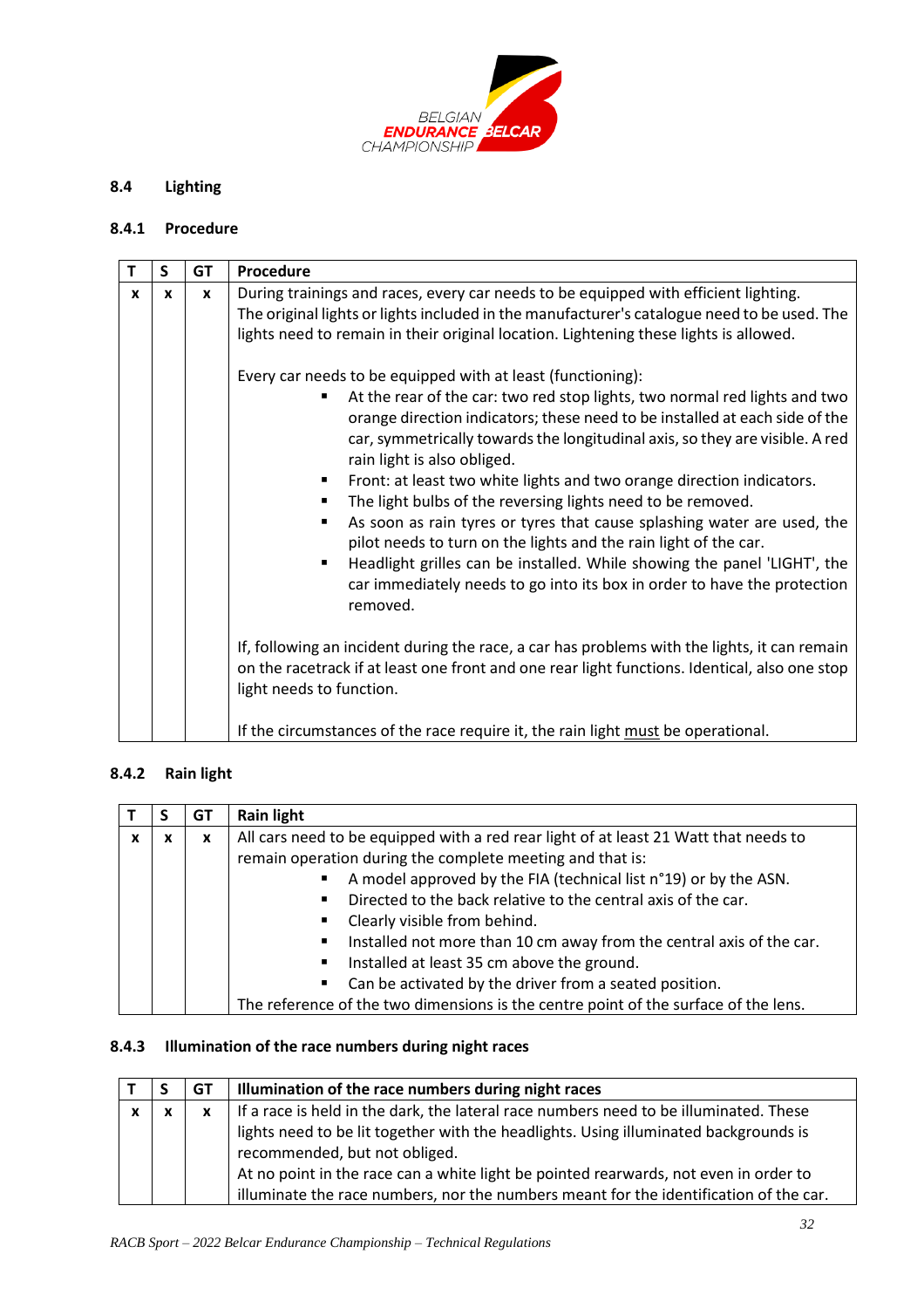

|  | At no point in the race can a red light be pointed forwards, not even the lights meant to |
|--|-------------------------------------------------------------------------------------------|
|  | I illuminate the race numbers, nor the lights for the identification of the car.          |
|  | It is prohibited to use flashing lights or rotating lights.                               |

# <span id="page-32-0"></span>**Art 9. TRANSMISSION**

|              |              | GT           | <b>TRANSMISSION</b>                                                                        |
|--------------|--------------|--------------|--------------------------------------------------------------------------------------------|
|              |              | $\mathbf{x}$ | For <b>homologated racing cars</b> , the transmission needs to be in conformity with the   |
|              |              |              | homologation file.                                                                         |
|              |              |              | For the GT Cup cars, the transmission needs to be in conformity with the homologation      |
|              |              |              | file and the Cup regulations.                                                              |
|              |              |              | For the 'GT Open' cars, the transmission is free, on the condition that it meets the       |
|              |              |              | regulations in art. 9.1 to 9.4.                                                            |
| x            | X            |              | For homologated race cars, the fuel system needs to be in conformity with the              |
|              |              |              | homologation file.                                                                         |
|              |              |              |                                                                                            |
|              |              |              | For other cars, the transmission is free on the condition that it meets the regulations in |
|              |              |              | art. 9.1 to 9.4 and that it respects the original position.                                |
| $\mathbf{x}$ | X            | $\mathbf{x}$ | A four-wheel drive car can be changed into a two-wheel drive car.                          |
| X            | $\mathbf{x}$ | $\mathbf{x}$ | For safety reasons, the transmission can be designed so that if the car stops and the      |
|              |              |              | engine shuts off, it becomes possible to push or pull it.                                  |

# **9.1 Changing gear**

|   |   | GТ | <b>Changing gear</b>                                                                                                                                                                                                                                                                                        |
|---|---|----|-------------------------------------------------------------------------------------------------------------------------------------------------------------------------------------------------------------------------------------------------------------------------------------------------------------|
| X | x | x  | The gear shifting mechanism (connection between the gearbox and the gear lever,<br>handled by the pilot) is free.                                                                                                                                                                                           |
|   |   |    | The system known as 'Gear Shifter', which facilitates gearing through an action on the<br>operation of the engine (ignition or injection), by means of an interruption activated<br>while moving the gear lever, is allowed.                                                                                |
|   |   |    | If the original car or a Cup version is equipped with a semi-automated or automated<br>gearbox, it can be maintained. In that case, the gearbox and its synchronisation, as well<br>as the complete control system need to remain original or meet the regulations of the<br>Cup, or the homologation file. |

# **9.2 Differential**

|              |   | GT | <b>Differential</b>                                                                                                                                                                                           |
|--------------|---|----|---------------------------------------------------------------------------------------------------------------------------------------------------------------------------------------------------------------|
| $\mathbf{x}$ | v | X  | Electronically, pneumatically or hydraulically controlled differentials are prohibited.                                                                                                                       |
|              |   |    | The use of a differential with a limited slip of the mechanical type, which means 'every<br>system that functions purely mechanically without interference of a hydraulic or<br>electric system', is allowed. |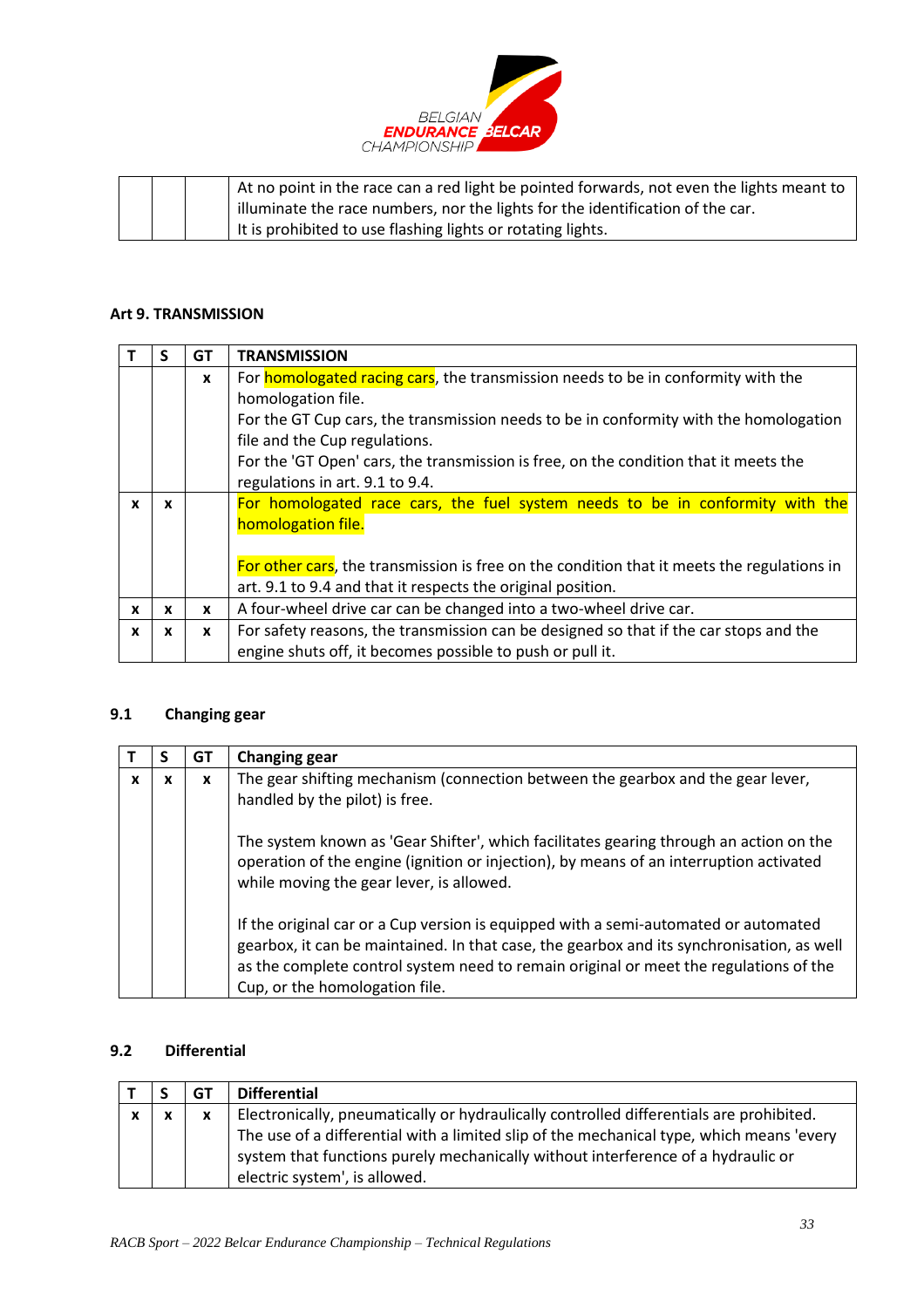

## **9.3 Gear box**

|   |   | G1 | Gear box                                                                                                                                                                                                                                                                                                                                                                                                                                                                                                                                                                                                   |
|---|---|----|------------------------------------------------------------------------------------------------------------------------------------------------------------------------------------------------------------------------------------------------------------------------------------------------------------------------------------------------------------------------------------------------------------------------------------------------------------------------------------------------------------------------------------------------------------------------------------------------------------|
| X | x | x  | The interior of the gear box is free. The proportions are free, but a maximum of 2 lists<br>with proportions needs to be included in the passport of the car at the start of the<br>season. The participant can change a proportion list but needs to communicate it and<br>have it included in the technical passport of the meeting.<br>The gear box can have a maximum of 6 forward and 1 rear acceleration.<br>Every car needs to be equipped with a reverse gear that the pilot can use at any given<br>moment during the meeting and this in a normal driving position and with the seatbelts<br>on. |

## **9.4 Clutch**

|              | <b>GT</b> | <b>Clutch</b>                                                                                                                                                                                                                                 |
|--------------|-----------|-----------------------------------------------------------------------------------------------------------------------------------------------------------------------------------------------------------------------------------------------|
| $\mathbf{x}$ |           | Only a conventional mechanical design is allowed. The material is free. The coupling can<br>only be activated by the pilot's foot, except in case of a semi-automated or automated<br>gear box. An exception is possible for disabled pilots. |

#### <span id="page-33-0"></span>**Art 10. SUSPENSION AND STEERING MECHANISM**

|   | GT           | <b>Suspension and steering mechanism</b>                                                                                                                                                                                                                                                                                                                                                                                                 |
|---|--------------|------------------------------------------------------------------------------------------------------------------------------------------------------------------------------------------------------------------------------------------------------------------------------------------------------------------------------------------------------------------------------------------------------------------------------------------|
|   | $\mathbf{x}$ | For homologated racing cars, the suspension and the steering mechanism need to be in<br>conformity with the homologation file.<br>For the GT Cup Cars, the suspension and the steering mechanism need to be in<br>conformity with the homologation file and the Cup regulations.<br>For the 'GT Open' cars, the suspension and the steering mechanism are free, on the<br>condition that they meet the regulations in art. 10.1 to 10.8. |
| x |              | For homologated race cars, the fuel system needs to be in conformity with the<br>homologation file.<br>For other cars, the suspension and the steering mechanism are free, on the condition<br>that they meet the regulations in art. 10.1 to 10.8.                                                                                                                                                                                      |

### **10.1 Type of suspension and assembly**

|  | GT | Type of suspension and assembly                                                                                                                                                                                                                                                                                                                                                                |
|--|----|------------------------------------------------------------------------------------------------------------------------------------------------------------------------------------------------------------------------------------------------------------------------------------------------------------------------------------------------------------------------------------------------|
|  | X  | Every form of active suspension is prohibited.                                                                                                                                                                                                                                                                                                                                                 |
|  |    | Every automated or electronic steering system or function for a chassis or suspension is<br>prohibited, even if it has been assembled on a copy registered for road traffic. This<br>includes, among others, the control and check system for shock absorbers, suspension<br>and ride height.<br>The suspension cannot solely exist of bolts that pass in flexible tubes and/or installations. |
|  |    | The wheels need to be able to move with a suspension travel bigger than the one caused                                                                                                                                                                                                                                                                                                         |
|  |    | by such connections.                                                                                                                                                                                                                                                                                                                                                                           |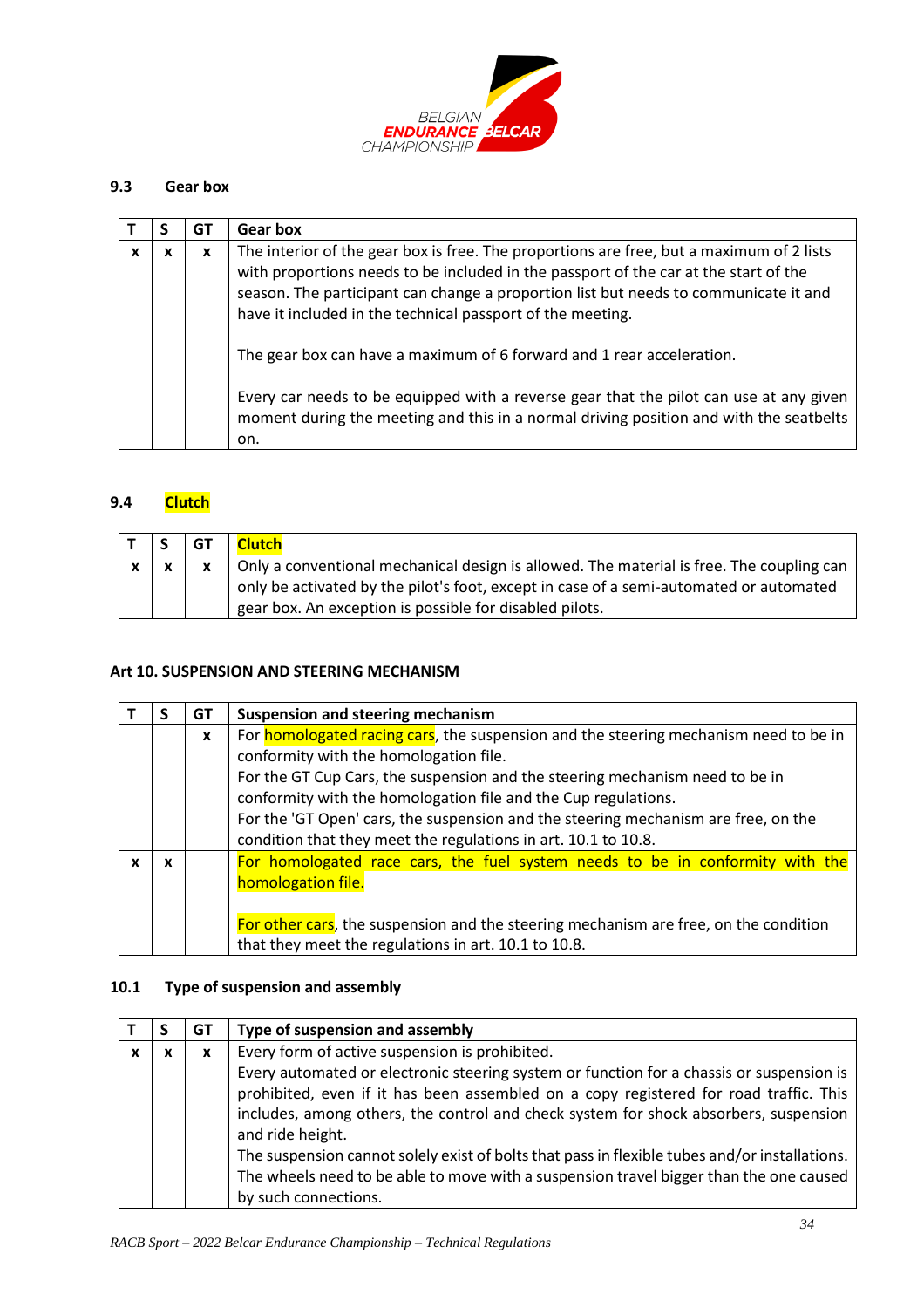

|  |  | Flexible joints can be replaced by metal joints (e.g. uniball joints).<br>The fixation points to the frame or chassis need to be respected, with the exception of |
|--|--|-------------------------------------------------------------------------------------------------------------------------------------------------------------------|
|  |  | cases approved by the FIA.                                                                                                                                        |

### **10.2 Springs**

|  | $ T S GT$ Springs                                                                            |
|--|----------------------------------------------------------------------------------------------|
|  | $\vert x \vert x$ $\vert x$ The material, the dimensions and the number of springs are free. |

### **10.3 Shock absorbers**

|     |             | GT | Shock absorbers                                                                                      |  |
|-----|-------------|----|------------------------------------------------------------------------------------------------------|--|
|     |             |    | The shock absorbers are free, as long as the number per axle does not exceed the<br>original number. |  |
| " ה | Adioatoarak |    |                                                                                                      |  |

#### **10.4 Adjustments**

|  | $\overline{\phantom{a}}$ GT $\overline{\phantom{a}}$ | Adjustments                                                                                                              |
|--|------------------------------------------------------|--------------------------------------------------------------------------------------------------------------------------|
|  |                                                      | $\vert x \vert x$   Adjustments to the springs, shock absorbers and stabiliser bars from the cockpit are not<br>allowed. |

#### **10.5 Material**

|  | <b>GT</b> | <b>Material</b>                                                                                                |
|--|-----------|----------------------------------------------------------------------------------------------------------------|
|  |           | All support arms need to be made of homogeneous metal. Chroming of the support<br>arms in steel is prohibited. |

### **10.6 Steering mechanism**

|   | S | GT | <b>Steering mechanism</b>                                                                                                                                                                                                                                                                                                                                                                                                                                                                                               |
|---|---|----|-------------------------------------------------------------------------------------------------------------------------------------------------------------------------------------------------------------------------------------------------------------------------------------------------------------------------------------------------------------------------------------------------------------------------------------------------------------------------------------------------------------------------|
| x | x | x  | All parts of the steering system need to be originally supplied by the manufacturer or be<br>homologated. The original location needs to be maintained. With the exception of the<br>homologated steering column, these parts can be reinforced, on the condition that the<br>original part can always be identified. The steering column must include a retractable<br>zone for vehicles of which the drive shaft does not form an angle of at least 15 degrees<br>in relation to the steering column.                 |
|   |   |    | The steering lock needs to be removed.<br>The steering wheel can be replaced and can be assembled using a quick release system.<br>The quick release system must consist of a concentric flange around the steering wheel<br>axle. This concentric flange needs to be yellow through anodization or another durable<br>coating and needs to be assembled on the steering column behind the steering wheel.<br>The unlocking needs to be done by pulling the flange according to the axis line of the<br>steering wheel. |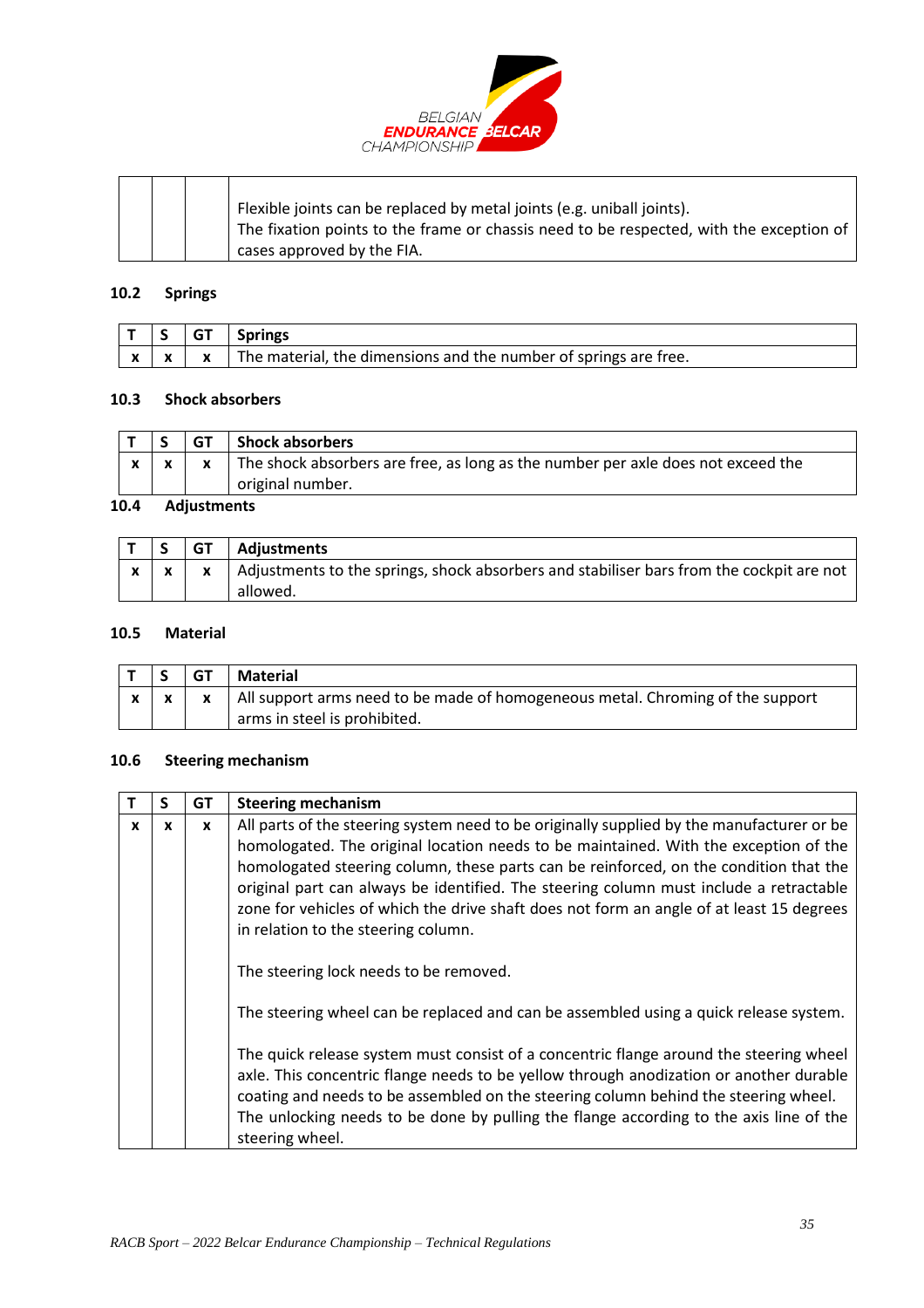

## **10.7 Power steering**

|  | $ T S GT $ Power steering                                                                                  |
|--|------------------------------------------------------------------------------------------------------------|
|  | $x \mid x \mid x$ The power steering can be hydraulic, electrohydraulic or electric, on the condition that |
|  | it consists of a simple system, without programmable steering.                                             |

#### **10.8 All-wheel steering**

<span id="page-35-0"></span>

|                        |  | All-wheel steering                              |
|------------------------|--|-------------------------------------------------|
| $\mathbf{\mathcal{L}}$ |  | I The use of all-wheel steering is not allowed. |

#### **Art 11. BRAKES**

|   |   | GТ           | <b>Brakes</b>                                                                                                                                                                                                                                                                                                                                                                                               |
|---|---|--------------|-------------------------------------------------------------------------------------------------------------------------------------------------------------------------------------------------------------------------------------------------------------------------------------------------------------------------------------------------------------------------------------------------------------|
|   |   | $\mathbf{x}$ | For homologated racing cars, the brake system needs to be in conformity with the<br>homologation file.<br>For GT Cup cars, the brake system needs to be in conformity with the homologation file<br>and the Cup regulation, the allowed adjustments in art. 11.6 not included.<br>For the 'GT Open' cars, the brake system is free, on the condition that it meets the<br>regulations in art. 11.1 to 11.6. |
| x | x |              | For homologated race cars, the fuel system needs to be in conformity with the<br>homologation file.<br>For other cars, the brake system is free, on the condition that it meets the regulations<br>in art. 11.1 to 11.6.                                                                                                                                                                                    |

## **11.1 Dual-circuit brake**

|   | GT | <b>Dual-circuit brake</b>                                                                                                                                                                                                                                                                                                                                                                                                                                                                                                                                                      |
|---|----|--------------------------------------------------------------------------------------------------------------------------------------------------------------------------------------------------------------------------------------------------------------------------------------------------------------------------------------------------------------------------------------------------------------------------------------------------------------------------------------------------------------------------------------------------------------------------------|
| v | X  | The brake system is free. For safety reasons, it is obliged to have a dual-circuit brake<br>controlled by one pedal. In normal conditions, the pedal pressure needs to be divided<br>between all 4 wheels. In case of a leak at any given place in the lines or at any given<br>place in the brake system, the pedal pressure needs to continue functioning on at least<br>two wheels of the same axle.<br>The reservoirs for the brake fluid can be placed in the cockpit, on the condition that<br>they are firmly fixed and covered with leakproof and flameproof material. |

## **11.2 Brake discs**

|              |              | GT | <b>Brake discs</b>                                                                                                                                                                                                                                         |
|--------------|--------------|----|------------------------------------------------------------------------------------------------------------------------------------------------------------------------------------------------------------------------------------------------------------|
| $\mathbf{v}$ | $\mathbf{v}$ | x  | The brake discs are free, but need to be made from ferrous material and have a<br>diameter of max. 380 mm. If the production vehicle has brake discs made of non-<br>ferrous material, they can be maintained.<br>The material for the brake pads is free. |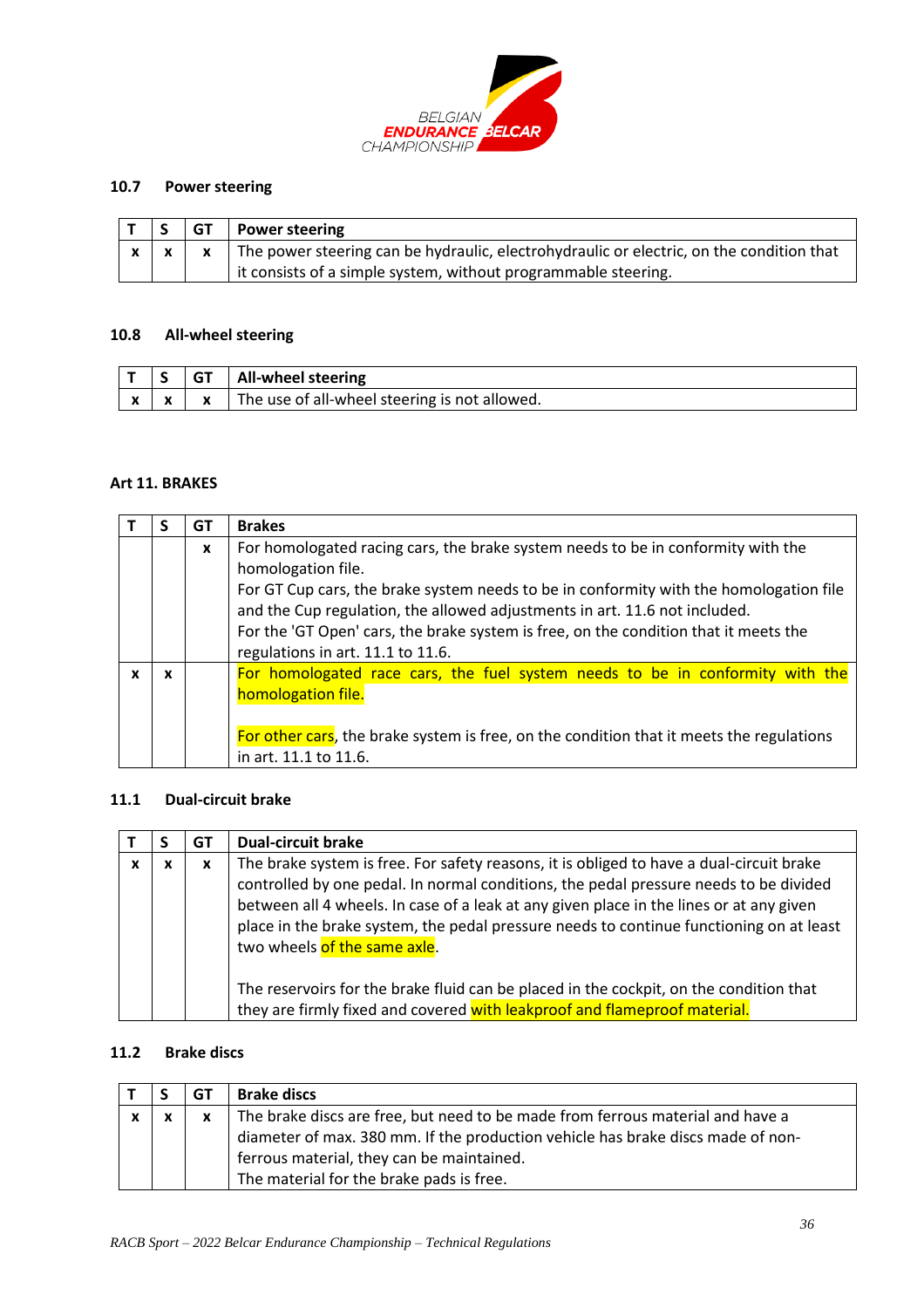

# **11.3 Pedal and anti-blocking system**

|   |   | GT | Pedal and anti-blocking system                                                                                                                                                                                                                                                                                                                                                                                                             |
|---|---|----|--------------------------------------------------------------------------------------------------------------------------------------------------------------------------------------------------------------------------------------------------------------------------------------------------------------------------------------------------------------------------------------------------------------------------------------------|
| x | x | X  | The assembly of a pedal is allowed.                                                                                                                                                                                                                                                                                                                                                                                                        |
|   |   |    | Servo-brakes, anti-blocking systems,  and other original accessories can be dismounted.<br>A manually operated hydraulic brake pressure regulator that affects the rear brakes, is<br>allowed and can be placed in the cockpit, within reach of the pilot, while sitting in a<br>normal driving position, with safety belts on.<br>A mechanic brake distribution front / rear is allowed (crank on the brake pedal, manually<br>operated). |
|   | x |    | For all cars of the type Silhouette, an anti-blocking system and powered brakes, in all                                                                                                                                                                                                                                                                                                                                                    |
|   |   |    | their possible forms, are prohibited.                                                                                                                                                                                                                                                                                                                                                                                                      |

# **11.4 Brake callipers**

|              | <b>GT</b> | <b>Brake callipers</b>                                                  |
|--------------|-----------|-------------------------------------------------------------------------|
| $\mathbf{x}$ |           | The internal parts of the brake calliper can be made of titanium.       |
|              |           | Per wheel, one single calliper with a maximum of 6 pistons is allowed.  |
|              |           | The diameter of each piston of the brake calliper needs to be circular. |

## **11.5 Brake lines**

|   |   | G1 | <b>Brake lines</b>                                                                                                                                                                                                                                                                |
|---|---|----|-----------------------------------------------------------------------------------------------------------------------------------------------------------------------------------------------------------------------------------------------------------------------------------|
| x | х | x  | Brake lines that are located outside the bodywork, need to be protected against every<br>risk of damaging (by rocks, corrosion or mechanical problem, etc).<br>Brake lines that are located inside the bodywork, need to be protected against every risk<br>of fire and damaging. |
|   |   |    | If brake lines run through the cockpit, the entrance and the exit need to be separated<br>from the cockpit by means of a rubber protection.                                                                                                                                       |

# **11.6 Cooling of the brakes**

<span id="page-36-0"></span>

|   |   | GT | <b>Cooling of the brakes</b>                                                                                                                                             |
|---|---|----|--------------------------------------------------------------------------------------------------------------------------------------------------------------------------|
| x | x | x  | It is allowed to remove or modify the plates, but without adding material. One flexible<br>canal or line for the air inlet towards the brakes of each wheel, is allowed. |
|   |   |    | The air canals cannot exceed the perimeter of the vehicle, when viewed from above.                                                                                       |
|   |   |    | External cooling of the brakes by means of fluid is forbidden.                                                                                                           |
|   |   |    | Cooling systems connected to the wheels are forbidden.                                                                                                                   |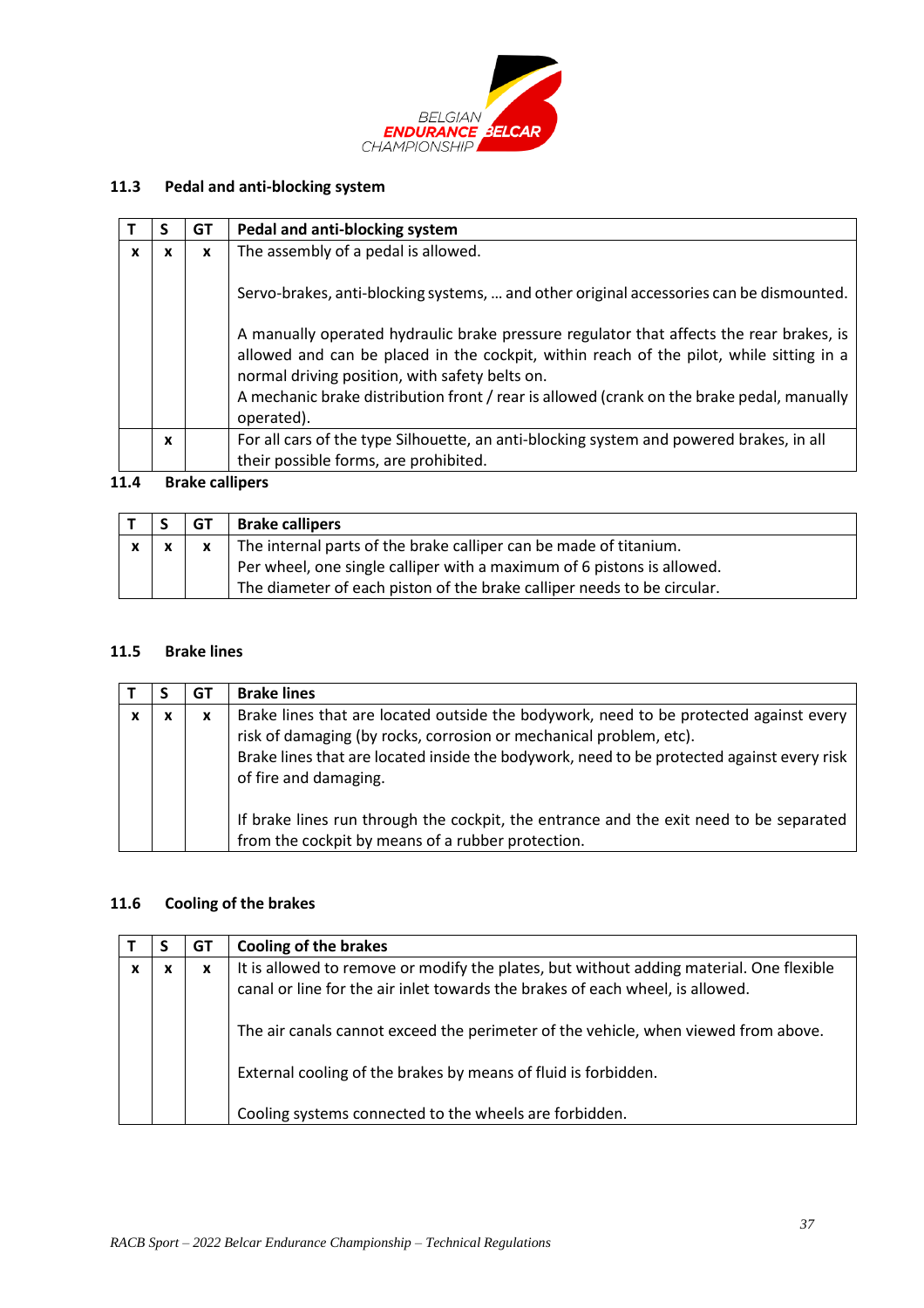

## **Art 12. WHEELS AND TIRES**

|  | GT               | <b>Wheels and tires</b>                                                               |
|--|------------------|---------------------------------------------------------------------------------------|
|  | $\boldsymbol{x}$ | For homologated racing cars, the wheels need to have a diameter, a width and an       |
|  |                  | offset conform to the homologation file.                                              |
|  |                  | For GT Cup cars, the wheels need to have a diameter, a width and an offset conform to |
|  |                  | the homologation file and the Cup regulations.                                        |
|  |                  | For homologated racing cars, the wheels need to have a diameter, a width and an       |
|  |                  | offset conform to the homologation file.                                              |
|  |                  | It is forbidden to remove of modify the marking of the tires.                         |

## **12.1 Definitions**

|  | GT | <b>Definitions</b>                                                |
|--|----|-------------------------------------------------------------------|
|  |    | Wheel = $rim$ centre + $rim$                                      |
|  |    | Complete wheel = $rim$ centre + $rim$ + tire mounted on the wheel |

### **12.2 Dimensions**

|              |   | GT | <b>Dimensions</b>                                                                                                                                                                                            |
|--------------|---|----|--------------------------------------------------------------------------------------------------------------------------------------------------------------------------------------------------------------|
| x            | x |    | Maximum diameter of the wheel: 18"                                                                                                                                                                           |
| $\mathbf{x}$ |   |    | Maximum diameter of the complete wheel: 650 mm                                                                                                                                                               |
|              | x |    | <b>BELCAR GT-A - Silhouette PRO</b><br>Maximum width of the rim between its flanks : front = $10"$ rear = $12"$<br><b>BELCAR GT-B - Silhouette Light</b><br>The dimensions of the used tires are as follows: |
|              |   |    | front = $21/65$ R18 rear = $24/64$ R18<br>or                                                                                                                                                                 |
|              |   |    | front = $24/65$ R18<br>rear = 27/65 R18                                                                                                                                                                      |

## **12.3 Visibility of the wheels**

|  | GT | Visibility                                                                                                                                                                                                |
|--|----|-----------------------------------------------------------------------------------------------------------------------------------------------------------------------------------------------------------|
|  |    | When viewed from above and with the wheels placed straight ahead, the part above<br>the wheel hub cannot be visible. The wheels need to be placed in such a way that the<br>vehicle moves straight ahead. |

# **12.4 Material of the wheels**

|              | GТ | <b>Material of the wheels</b>                                                        |
|--------------|----|--------------------------------------------------------------------------------------|
| $\mathbf{v}$ | X  | The material used for the wheels is free, on the condition that it is a homogeneous  |
|              |    | metallic substance.                                                                  |
|              |    |                                                                                      |
|              |    | Wheel covers need to be removed. Wheels cannot show signs of cracks and they need to |
|              |    | be clean when being introduced during the technical check.                           |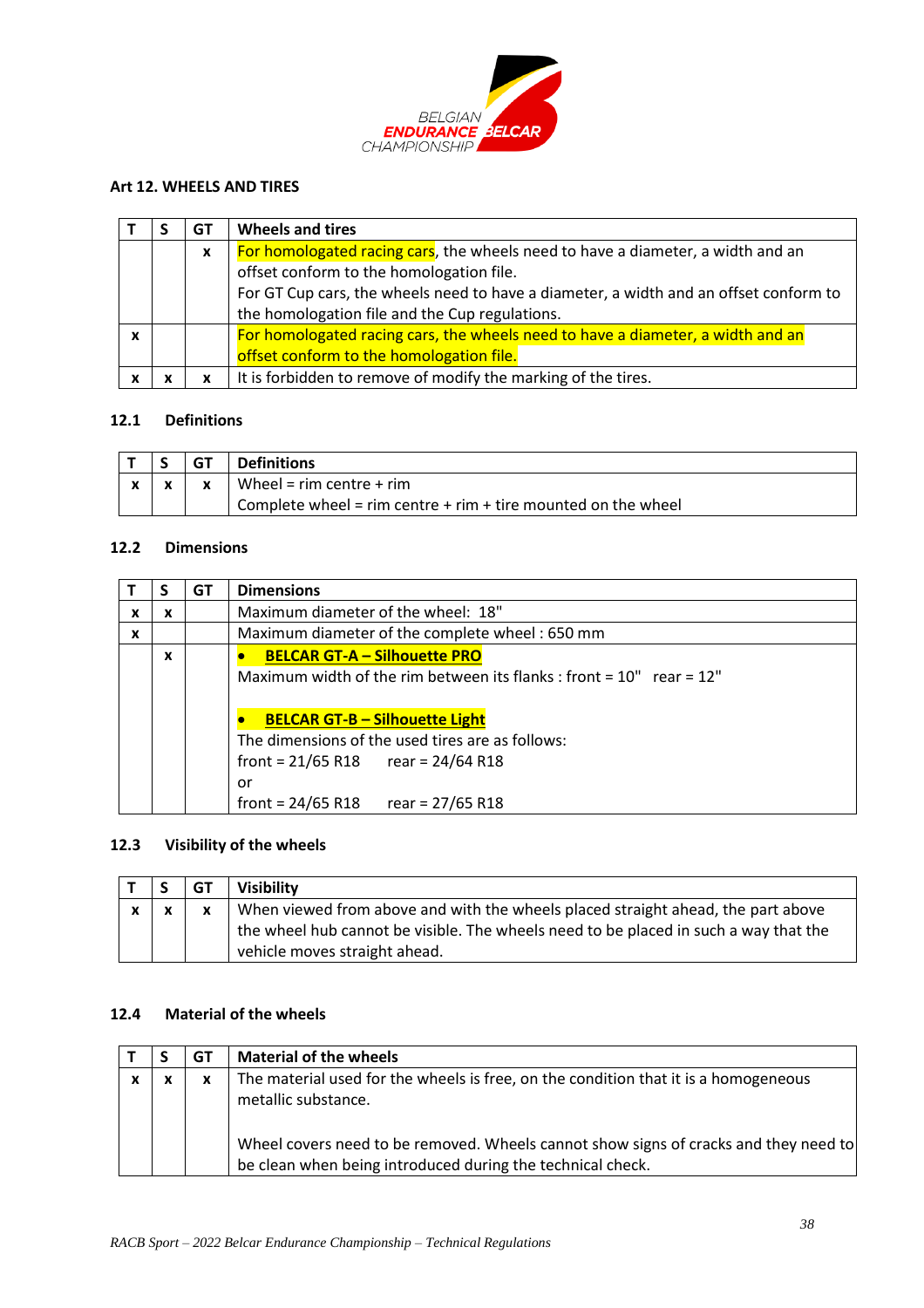

## **12.5 Number of wheels**

|              |   | <b>Number of wheels</b>                                                                                                                                                     |
|--------------|---|-----------------------------------------------------------------------------------------------------------------------------------------------------------------------------|
| $\mathbf{v}$ | x | The maximum number of wheels on a car is four. Per axis, the wheels need to be of the<br>same type, material and dimensions.<br>A spare wheel cannot be present in the car. |

#### **12.6 Wheel fixing**

|   |   | GT | <b>Wheel fixing</b>                                                                                                                                                                                                                                                                                                                                    |
|---|---|----|--------------------------------------------------------------------------------------------------------------------------------------------------------------------------------------------------------------------------------------------------------------------------------------------------------------------------------------------------------|
| X | x | x  | Fixing the wheel to the frame is free. If only one central hub is used, it needs to be secured<br>with a red or orange safety spring release or split pin while the car is moving. After every<br>tyre change, these need to be installed again. Other methods to retain the wheels can be<br>used, on the condition that they are allowed by the FIA. |
|   |   |    | The fixation of the wheels by means of bolts can be freely replaced by a fixation using a<br>security pin and nut, on the condition that the number of anchor points and the security<br>diameter are maintained. Wheel bolts always need to use the same amount of screw<br>thread as the diameter of screw thread itself.                            |
|   |   |    | If wedges or track extensions are assembled, they need to be fixed to the wheel hub or<br>to the brake disc bell in a mechanical way.                                                                                                                                                                                                                  |

# **12.7 Pneumatic jacks**

|  | <b>GT</b> Pneumatic jacks                                                               |
|--|-----------------------------------------------------------------------------------------|
|  | The use of pneumatic jacks is allowed, but bottles with compressed air cannot be placed |
|  | in the car.                                                                             |

### **12.8 Check of the tyre pressure**

|   |   | GT | Check of the tyre pressure                                                                                                                                                                                                                                                                                                                                                                                                        |
|---|---|----|-----------------------------------------------------------------------------------------------------------------------------------------------------------------------------------------------------------------------------------------------------------------------------------------------------------------------------------------------------------------------------------------------------------------------------------|
| X | x | X  | The use of any means whatsoever that preserves the performance of the tyres, with an<br>internal pressure equal to or lower than the atmospheric pressure, is forbidden. The<br>inside of the tyre – space between the rim and the inside of the tyre – can only be filled<br>with air. No additive whatsoever (gas, fluid ) is allowed.<br>All regulation systems for tyre pressure, e.g. pressure relief valves, are forbidden. |
|   |   |    | The use of valve caps is necessary.                                                                                                                                                                                                                                                                                                                                                                                               |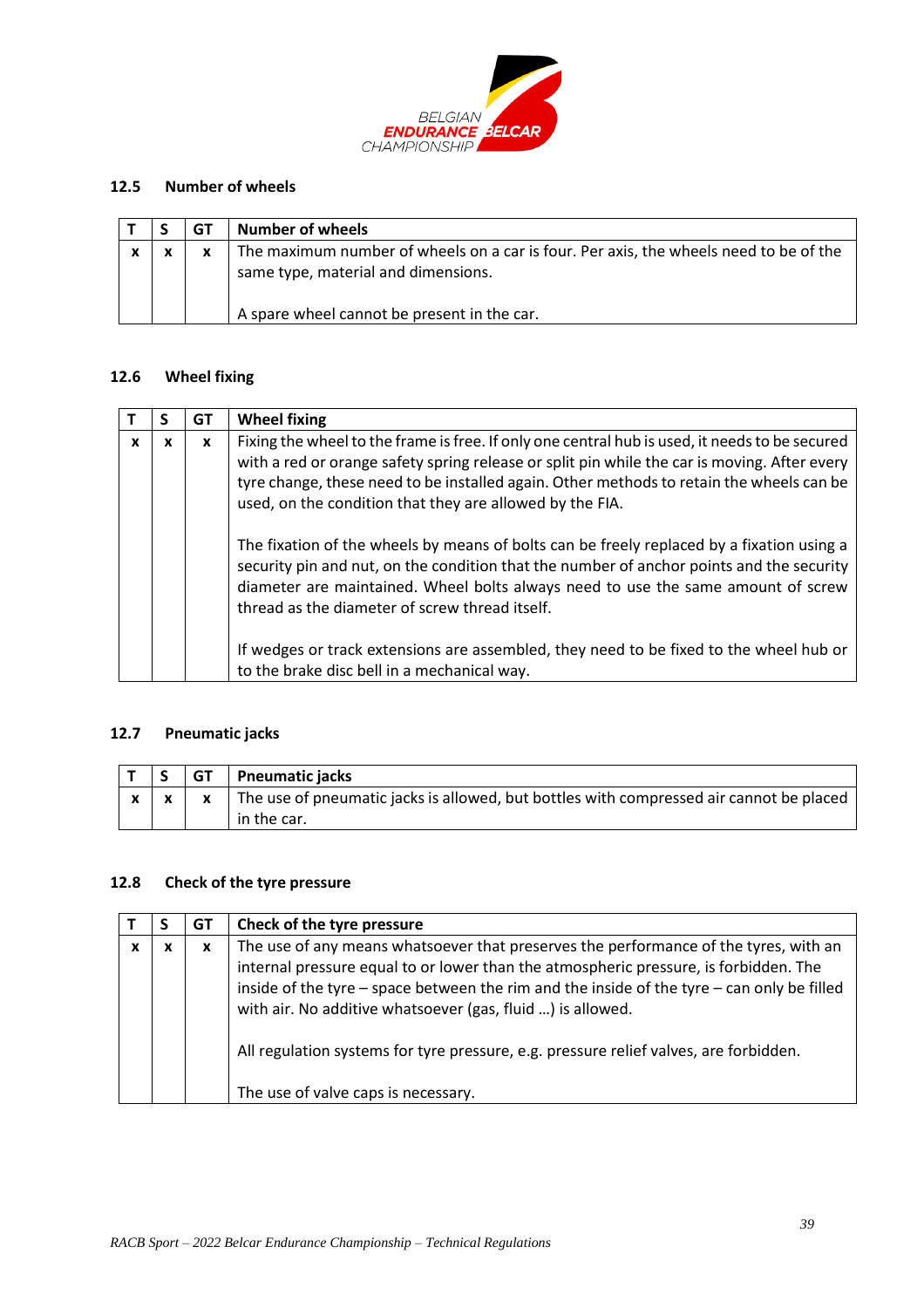

## <span id="page-39-0"></span>**Art 13. COCKPIT**

|   | GT | <b>Cockpit</b>                                                                        |
|---|----|---------------------------------------------------------------------------------------|
| X | X  | For homologated racing cars, the cockpit needs to be in conformity with the           |
|   |    | homologation file.                                                                    |
|   |    | For GT Cup cars, the cockpit needs to be in conformity with the homologation file and |
|   |    | the Cup regulations.                                                                  |

### **13.1 Cockpit equipment**

### **13.1.1 Dashboard**

|                  |   | GT | <b>Dashboard</b>                                                                        |
|------------------|---|----|-----------------------------------------------------------------------------------------|
| $\boldsymbol{x}$ |   | x  | The dashboard needs to be maintained. Lightening or modifying the dashboard is          |
|                  |   |    | allowed.                                                                                |
|                  | X |    | In Silhouette, the dashboard can be modified.                                           |
|                  | x | x  | The instruments are free.                                                               |
| x                | x | x  | The original switches can be replaced by other switches of a different design. They can |
|                  |   |    | be placed in another location on the dashboard or console.                              |

## **13.1.2 Need to be removed from the cockpit:**

|             | GТ | Need to be removed from the cockpit:                    |
|-------------|----|---------------------------------------------------------|
| $\mathbf v$ | x  | Sound insulating material and coating against the roof. |
|             |    | Tapestries and insulating materials.                    |
|             |    | Steering lock                                           |
|             |    | Airbags                                                 |

# **13.1.3 Can be removed from the cockpit:**

|   | GT | Can be removed from the cockpit:                                                         |
|---|----|------------------------------------------------------------------------------------------|
| x | X  | Passenger seat and the complete rear seat                                                |
|   |    | All coatings and decorations. After removal, all sharp edges need to be protected        |
|   |    | efficiently.                                                                             |
|   |    | Air-conditioning, original safety belts and their roll-up mechanism, electrical window   |
|   |    | mechanisms, central door locks, radio, horn, glove box, central console, rear shelf,     |
|   |    | instruments, door cladding and other parts that, in the original car, only offer comfort |
|   |    | to the passengers.                                                                       |
|   |    | The original system for ventilation, demisting and heating can be removed, but an        |
|   |    | adequate ventilation and demisting of the cockpit is obliged.                            |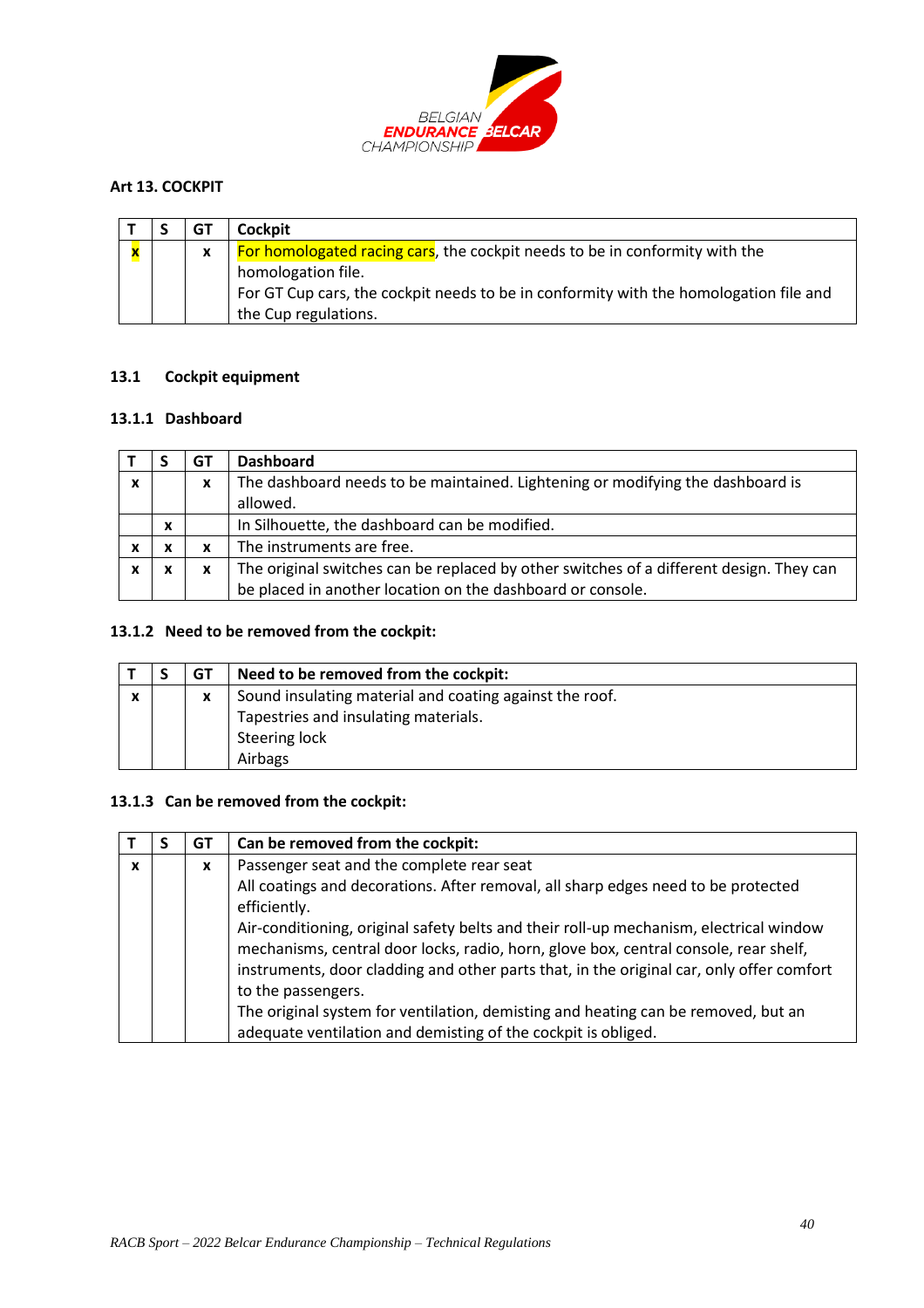

# **13.2 Equipment allowed in the cockpit:**

|              | S | <b>GT</b>        | Equipment allowed in the cockpit:                                                    |
|--------------|---|------------------|--------------------------------------------------------------------------------------|
| $\mathbf{x}$ | X | $\boldsymbol{x}$ | Safety structure and equipment                                                       |
|              |   |                  | Toolkit, only if firmly fixed                                                        |
|              |   |                  | Chair, instruments and other parts necessary for steering, brake<br>п                |
|              |   |                  | pressure regulator included                                                          |
|              |   |                  | Electronic and electrical equipment<br>п                                             |
|              |   |                  | Cooling system for the pilot<br>п                                                    |
|              |   |                  | <b>Ballast</b><br>■                                                                  |
|              |   |                  | Pneumatic jacks and their pipeline network                                           |
|              |   |                  | Battery                                                                              |
|              |   |                  | Ventilation equipment for the pilot<br>п                                             |
|              |   |                  | Door covering                                                                        |
|              |   |                  | None of the items above can hinder the cockpit exit or the visibility of the driver. |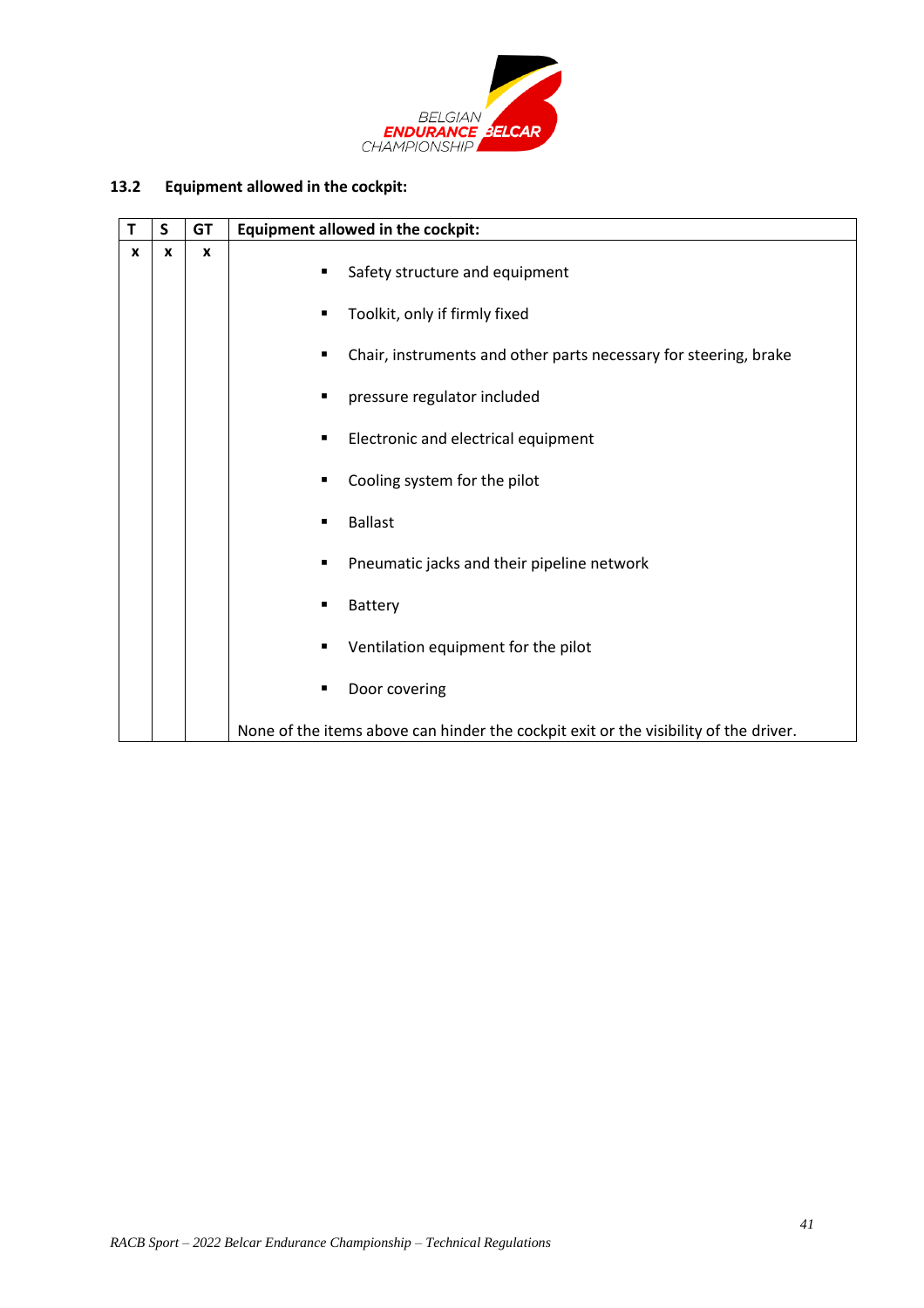

## <span id="page-41-0"></span>**Art 14. SAFETY EQUIPMENT**

#### **14.1 Safety equipment « Car »**

### **14.1.1 Fire extinguishers**

|   | S            | <b>GT</b>    | Fire extinguisher                                                                                                                                                                                                                                                                                                                                                                                                                                                                                                                                                                                                                                                                                                          |
|---|--------------|--------------|----------------------------------------------------------------------------------------------------------------------------------------------------------------------------------------------------------------------------------------------------------------------------------------------------------------------------------------------------------------------------------------------------------------------------------------------------------------------------------------------------------------------------------------------------------------------------------------------------------------------------------------------------------------------------------------------------------------------------|
| x | $\mathbf{x}$ | $\mathbf{x}$ | Every car must be equipped with an automatic fire-extinguishing system (electrically or<br>mechanically operated) conform to Art. 253-7 of annex J of the current FIA regulation.<br>The list of manufacturers can be found in the FIA technical list n° 16 or 52.                                                                                                                                                                                                                                                                                                                                                                                                                                                         |
|   |              |              | The pilot must be able to manually operate the fire-extinguishing system, while seated<br>in a normal driving position, with seatbelts on and with the steering wheel in place. It<br>also needs to be possible to activate this system from the outside using a single lever<br>and optionally in combination with a circuit breaker, or in its proximity. It needs to be<br>clearly marked by a letter 'E' both on the outside and on the inside.<br>The following information needs to be visually represented on every fire extinguisher:<br>Content<br>Type of the product<br>Weight or volume<br>٠<br>Date of check; this date cannot be older than two years after the filling<br>date or after the previous check. |
|   |              |              | Every fire extinguisher needs to be well protected. It needs to be secured with at least 2<br>metal clamps and the fastening systems need to endure a deceleration of 25 G. Anti-<br>torpedo tabs are mandatory.                                                                                                                                                                                                                                                                                                                                                                                                                                                                                                           |

## **14.1.2 Safety belts**

|  | GT   Safety belts                                                                                       |
|--|---------------------------------------------------------------------------------------------------------|
|  | $x \mid x \mid x$ Safety belts conform to FIA Appendix J – Article 253-6, with 5 or 6 attachment points |
|  | are mandatory.                                                                                          |

# **14.1.3 Rear-view mirror**

|              |              | GT           | <b>Rear-view mirrors</b>                                                                                                                                                                                                                                                                                                           |
|--------------|--------------|--------------|------------------------------------------------------------------------------------------------------------------------------------------------------------------------------------------------------------------------------------------------------------------------------------------------------------------------------------|
| $\mathbf{x}$ | $\mathbf{x}$ | $\mathbf{x}$ | Efficient wing mirrors on the driver's and passenger's side are mandatory. The<br>placement is free, but every mirror needs to have a minimum reflecting surface of 90<br>$cm2$ . A ventilation opening can be included, with the sole purpose of refreshing the<br>pilot. A rear-view mirror on the inside of the car is allowed. |

# **14.1.4 Seat**

|              | G٦ | Seat                                                                                                                                                                                                                                                          |
|--------------|----|---------------------------------------------------------------------------------------------------------------------------------------------------------------------------------------------------------------------------------------------------------------|
| $\checkmark$ | x  | Driver seat must be conform to FIA Appendix J – Art. 253-16.                                                                                                                                                                                                  |
|              |    | The driver's seat needs to be of the type 'bucket seat', homologated by the FIA (FIA<br>8855-1999, FIA 8855-2021 or FIA 8862-2009 standard) with validity date, equipped with<br>5 openings for the safety harness. This homologated seat cannot be modified. |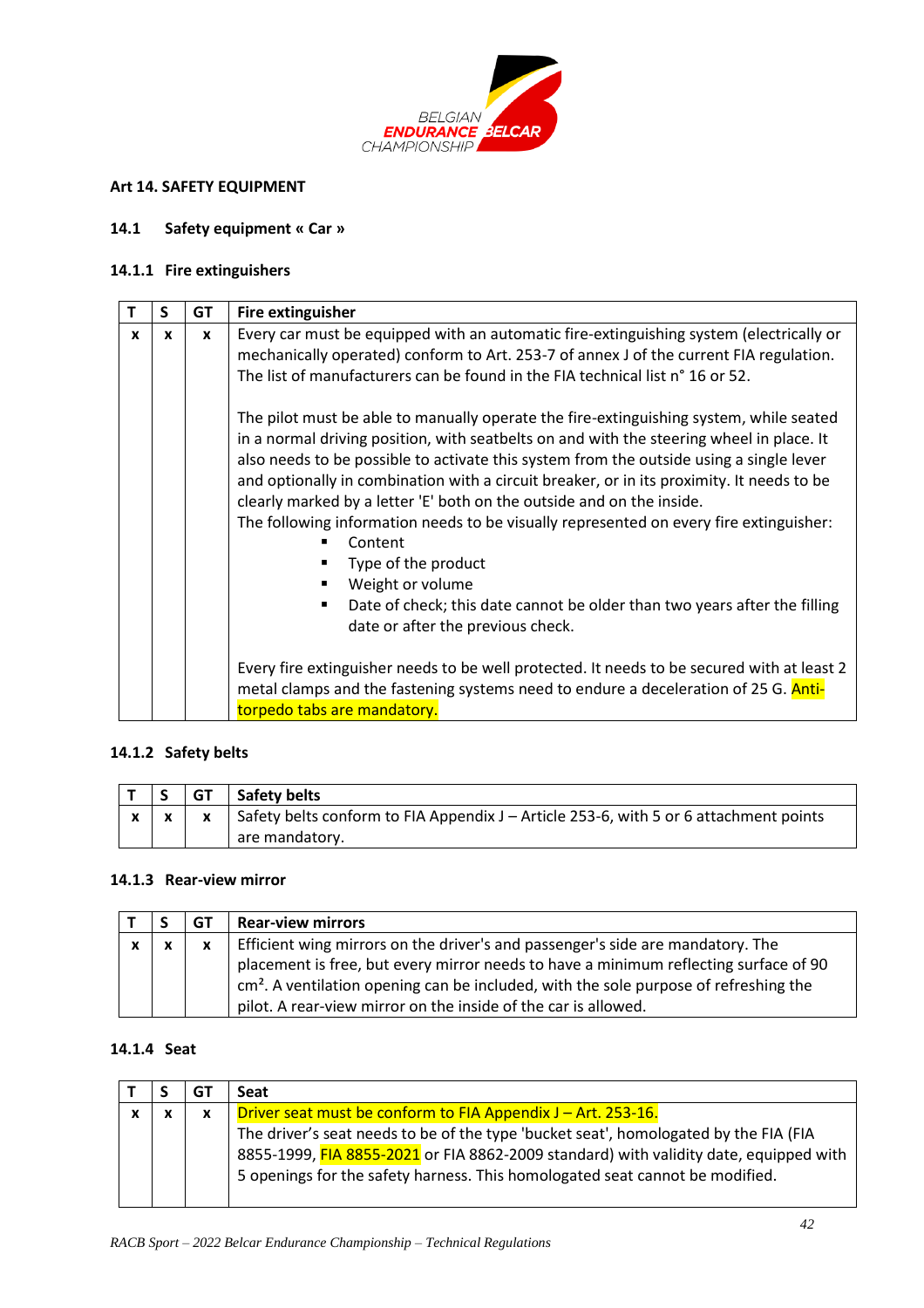

If the original seat anchorage and supports are being removed, the new parts need to be approved by the manufacturer of the seat for this purpose or they need to comply with the following specifications: Art 253-16 and drawing 253-65 of Annex J of the current FIA yearbook. .

### **14.1.5 Circuit and voltage breaker**

|   |   | GT | Circuit / voltage breaker                                                                                                                                                                                                                                                                                                             |
|---|---|----|---------------------------------------------------------------------------------------------------------------------------------------------------------------------------------------------------------------------------------------------------------------------------------------------------------------------------------------|
| X | x | x  | A circuit breaker is mandatory and needs to break all electrical and voltage circuits:                                                                                                                                                                                                                                                |
|   |   |    | battery, alternator, lights, ignition, control tools etc And it needs to stop the engine.                                                                                                                                                                                                                                             |
|   |   |    | The driver needs to, while sitting in a normal driving position and while wearing<br>seatbelts and with the steering wheel in place, be able to cut off all electrical circuits<br>using a non-sparking circuit breaker. The circuit breaker needs to be clearly marked by a<br>symbol of a red spark in a white edged blue triangle. |
|   |   |    | On the outside of the car, a circuit breaker switch is mandatory at the base of the<br>windsreen. It needs to be clearly indicated by a symbol of a red spark in a white edged<br>blue triangle with a base of at least 12 cm and it needs to be equipped with a lever that<br>can be operated from a distance using a hook.          |

#### **14.1.6 Drawbar eyes**

|   | S | GТ | Drawbar eyes                                                                                                                                                                                                                                                                                                                                                                                                                                                                                                                                                                                                                                       |
|---|---|----|----------------------------------------------------------------------------------------------------------------------------------------------------------------------------------------------------------------------------------------------------------------------------------------------------------------------------------------------------------------------------------------------------------------------------------------------------------------------------------------------------------------------------------------------------------------------------------------------------------------------------------------------------|
| X | X | X  | A front and a rear drawbar eye are mandatory and need to be:                                                                                                                                                                                                                                                                                                                                                                                                                                                                                                                                                                                       |
|   |   |    | Solid, made of steel, unbreakable, with an inner diameter between 60<br>and 100 mm and a thickness of 5 mm, or be homologated (e.g. straps).<br>Rounded off, so they don't damage or cut the straps of the marshals.<br>Firmly fixed to the chassis by means of a solid part made of steel (steel<br>cables that form a loop are forbidden).<br>Located within the perimeter of the bodywork, when viewed from<br>above.<br>Easily recognisable and be painted yellow, orange or red.<br>Pulling a car from the gravel is allowed.<br>Moreover, the precise place of the drawbar eyes needs to be marked with an arrow in a<br>contrasting colour. |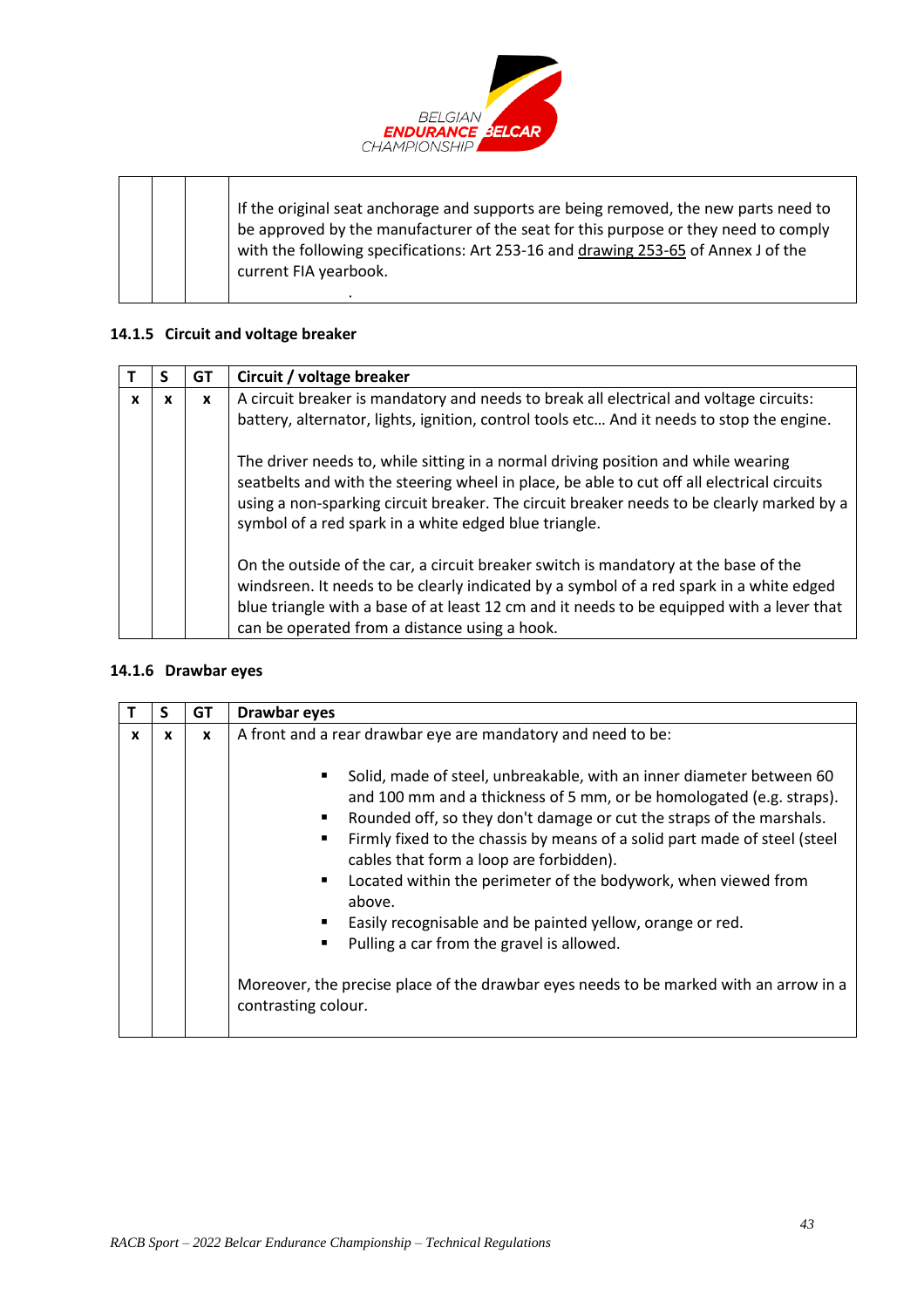

#### **14.2 Safety equipment "driver"**

The complete personal equipment needs to be shown during the technical check.

#### **14.2.1 Helmet**

Wearing a homologated helmet, for usage with a head and neck protection system (HANS®) system), is mandatory when the car is in motion. The helmet needs to meet at least one of the valid standards found in FIA Technical List n° 25.

Every modification to the list above will be published in the monthly FIA Official Bulletin. Description of the labelling identifying the approved helmets, is available upon request from the FIA and RACB Sport.

The helmet needs to be equipped with tether anchors with the FIA code 8858-2002 or 8858- 2010 and the accompanying FIA hologram sticker.

#### **14.2.1.1 Modifications (Annex. L chapter. III 1.2)**

No helmet can be modified compared to its manufacturing data.

#### **14.2.1.2 Communication system (Annex. L chapter. III 1.3)**

A radio communication system or headphone mounted in the helmet is forbidden. A hearing device, directly into the ear (type ear plug) is allowed.

Deviations solely for medical reasons can be approved by the medical commission of RACB Sport. A microphone can only be installed if it meets the prescriptions of the FIA (Annex L, chap. III, art. 1.2).

#### **14.2.1.3 Decoration**

Needs to meet the standards according to Annex L Chapter III 1.4 of the current FIA yearbook.

#### **14.2.2** Head and neck protection system (HANS<sup>®</sup>) (Annex. L Chapter III 3)

The use of a head and neck restraint system (HANS®) is mandatory.

The list of systems (8858-2002 and 8858-2010) and helmets approved by the FIA can be found on the technical list n° 29 and n°41. The tethers need to be equipped with the FIA homologation label 8858-2002 or 8858-2010 (see table in Annex L chapter III-3.3 for intercompatibilities).

So far, no system offers a complete protection during accidents, but multiple studies have shown that a HANS® protection reduces the risk of head, neck and spine injuries. Every pilot needs to carefully choose from the available models.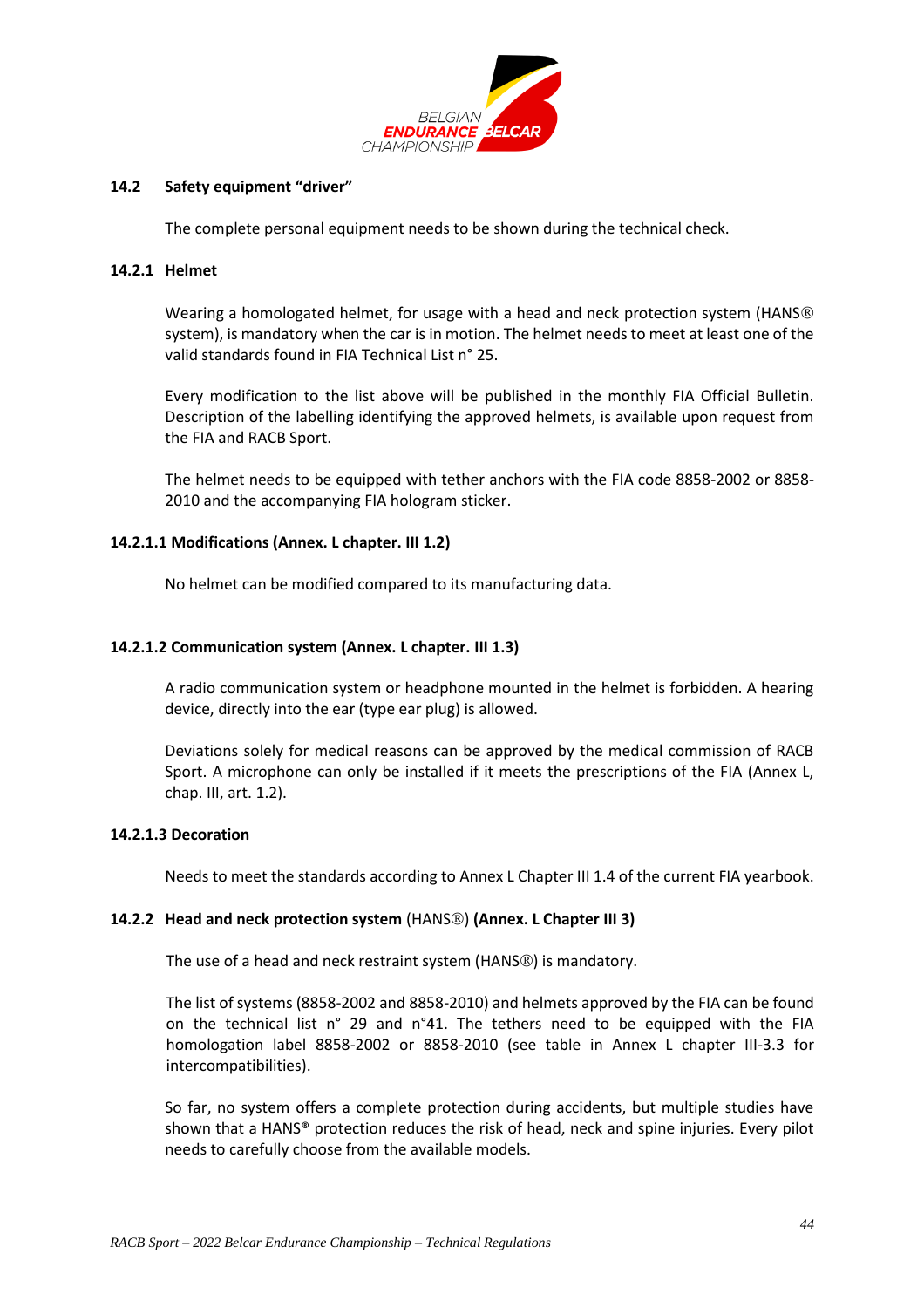

### **14.2.3 Fireproof clothes (Annex L Chapter III 2)**

During trainings and races, the pilot needs to wear a fireproof overall. The overall needs to meet the FIA standard 8856-2000 or FIA 8856-2018 and needs to mention the name and blood type of the pilot.

Furthermore, the pilot must wear long underwear, a balaclava, socks, shoes and gloves that meet the design and the parameters for the manufacturing, imposed by the FIA standard 8856- 2000 or FIA 8856-2018.

The FIA homologated fireproof clothing (8856-2000) can be found in the technical list n° 27 (FIA 8856-2000) and n° 74 (FIA 8856-2018).

### <span id="page-44-0"></span>**Art 15. SAFETY STRUCTURE**

### **15.1 Structure of the safety cage**

|              | s            | GT           | Structure of the safety cage                                                                                                                     |
|--------------|--------------|--------------|--------------------------------------------------------------------------------------------------------------------------------------------------|
| x            | x            | x            | The car needs to be equipped with a safety cage that complies with Art. 253-8<br>$\bullet$<br>of Annex J of the current FIA regulation.          |
|              |              |              | Every modification to a homologated safety cage is strictly forbidden and would<br>$\bullet$<br>lead to the safety cage being no longer conform. |
|              |              |              | Intermediate door supports in longitudinal direction, approved by the FIA, that<br>$\bullet$                                                     |
|              |              |              | ensure a lateral protection, need to be present, in agreement with drawings                                                                      |
|              |              |              | 253-8, 253-9, 253-10 and 253-11 of Annex J of the current FIA regulation.                                                                        |
|              | $\mathbf{x}$ | X            | The safety structure need to be approved by the FIA or an ASN.                                                                                   |
| $\mathbf{x}$ |              | $\mathbf{x}$ | The tubes of the safety cage, that can come into contact with the body of the pilot,                                                             |
|              |              |              | must be covered with fireproof material.                                                                                                         |
|              |              |              | Where the helmet can come into contact with the safety cage, the coating of the latter                                                           |
|              |              |              | needs to at least comply with the FIA standard 8857-2001 type A.                                                                                 |
|              |              |              | It is forbidden to assemble electrical, fuel or other lines between the safety cage and                                                          |
|              |              |              | the bodywork.                                                                                                                                    |

### **15.2 Protection on the safety cage**

| C | GТ | Protection of the safety cage                                                                                                                                                                                                                                                                                                                        |
|---|----|------------------------------------------------------------------------------------------------------------------------------------------------------------------------------------------------------------------------------------------------------------------------------------------------------------------------------------------------------|
| X |    | Cars of the type Silhouette must be equipped with sandwich panels that absorb the<br>energy, with a thickness of 80 mm, between the interior part of the door on the pilot's<br>side and the safety cage.                                                                                                                                            |
|   |    | The definition of the materials of which these panels are composed as well as the<br>scheme for their installation need to comply with the sketches 19a, b, c and d (ref.<br>FFSA).                                                                                                                                                                  |
|   |    | For cars of the type Silhouette of 2000 and 2001, the protection can be placed<br>between the inside of the door on the pilot's side and the pilot's seat.<br>It is also possible to use a system of 2 overlapping parts that are placed on top of each<br>other, of which the upper solidary with the door in order to facilitate the pilot's exit. |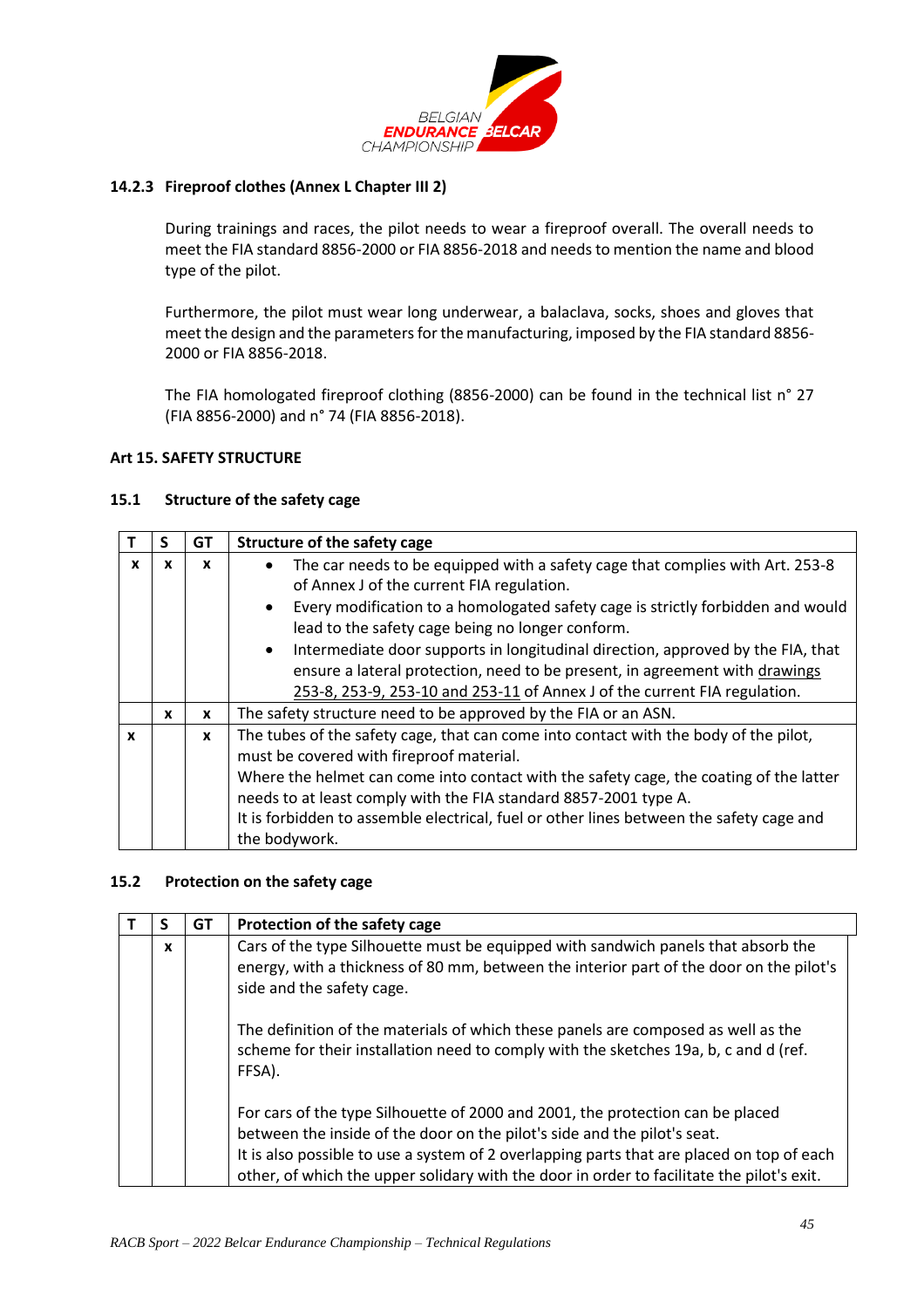

#### **15.3 Fire-resistant bulkhead**

|   | GT | <b>Fire-resistant bulkhead</b>                                                                                                                                                                                                                                                                                                                                                                                                                 |
|---|----|------------------------------------------------------------------------------------------------------------------------------------------------------------------------------------------------------------------------------------------------------------------------------------------------------------------------------------------------------------------------------------------------------------------------------------------------|
| x | x  | Between the engine compartment, trunk, fuel tank on one hand and between the<br>cockpit on the other hand, a fire-resistant bulkhead needs to be installed. This fire-<br>resistant bulkhead will prevent fluids, flames or gasses from entering the cockpit.<br>All holes in a fire-resistant bulkhead need to be so small, that they only allow the<br>passage of lines and/or cables. These holes need to be completely closed and equipped |
|   |    | with rubber grommets.                                                                                                                                                                                                                                                                                                                                                                                                                          |

#### **15.4 Composite frame**

|  | G٦ | <b>Composite frame</b>                                                                                                                                                                                                                                     |
|--|----|------------------------------------------------------------------------------------------------------------------------------------------------------------------------------------------------------------------------------------------------------------|
|  | X  | For every car equipped with a composite chassis, each reparation of the survival cell or<br>the front protection needs to be made according to the specifications of the<br>manufacturer, in one of the reparation centres, indicated by the manufacturer. |
|  |    | Every important damage needs to be included in the technical passport of the car.                                                                                                                                                                          |

#### <span id="page-45-0"></span>**Art 16. FUEL**

#### **16.1 Fuel specifications**

|                            | $\overline{\phantom{0}}$ | GТ           | <b>Fuel specifications</b>                       |
|----------------------------|--------------------------|--------------|--------------------------------------------------|
| $\boldsymbol{\mathcal{L}}$ | v                        | $\mathbf{v}$ | The fuel used,<br>needs to be a commercial fuel. |

### **16.2 Air**

| $\mathbf{v}$ |  | For the preparation of the mixture, only air can be mixed with the fuel. |
|--------------|--|--------------------------------------------------------------------------|

#### <span id="page-45-1"></span>**Art 17. CURRENT TEXT**

The **English** text of the Technical Regulation will be the definitive text referred to in case of a dispute concerning the interpretation of this text. The titles of this document are only mentioned for the legibility and are not part of the current Technical Regulation.

### <span id="page-45-2"></span>**Art 18. APPROVAL**

Regulation approved by the RACB Sport on 07/03/2022 with Visa n° **T01-BELCAR/B22**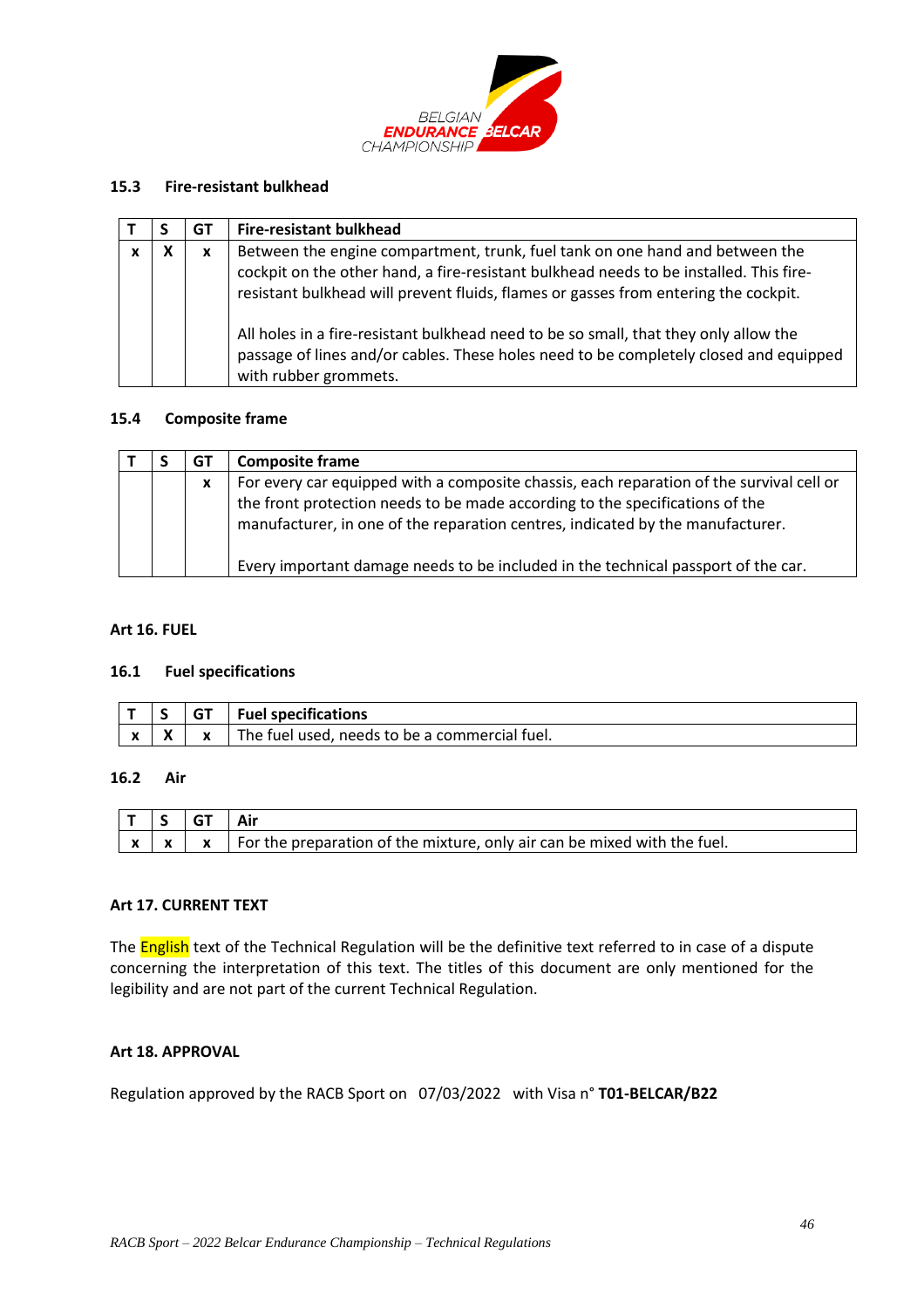



**DRAWING 252-2**



# **DRAWING 252-7**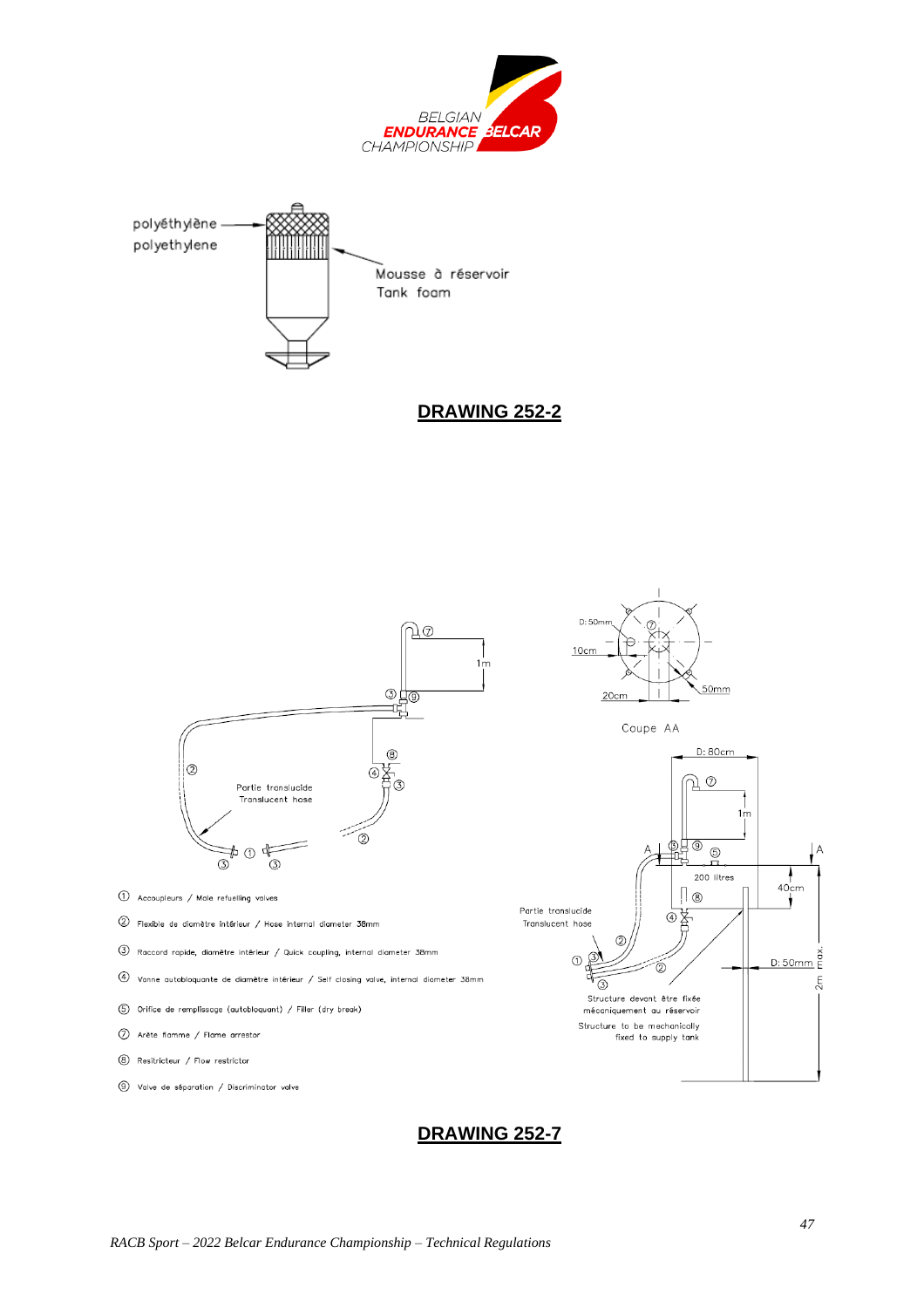



**DRAWING 253-65**







**DRAWING 255-10 DRAWING 255-11**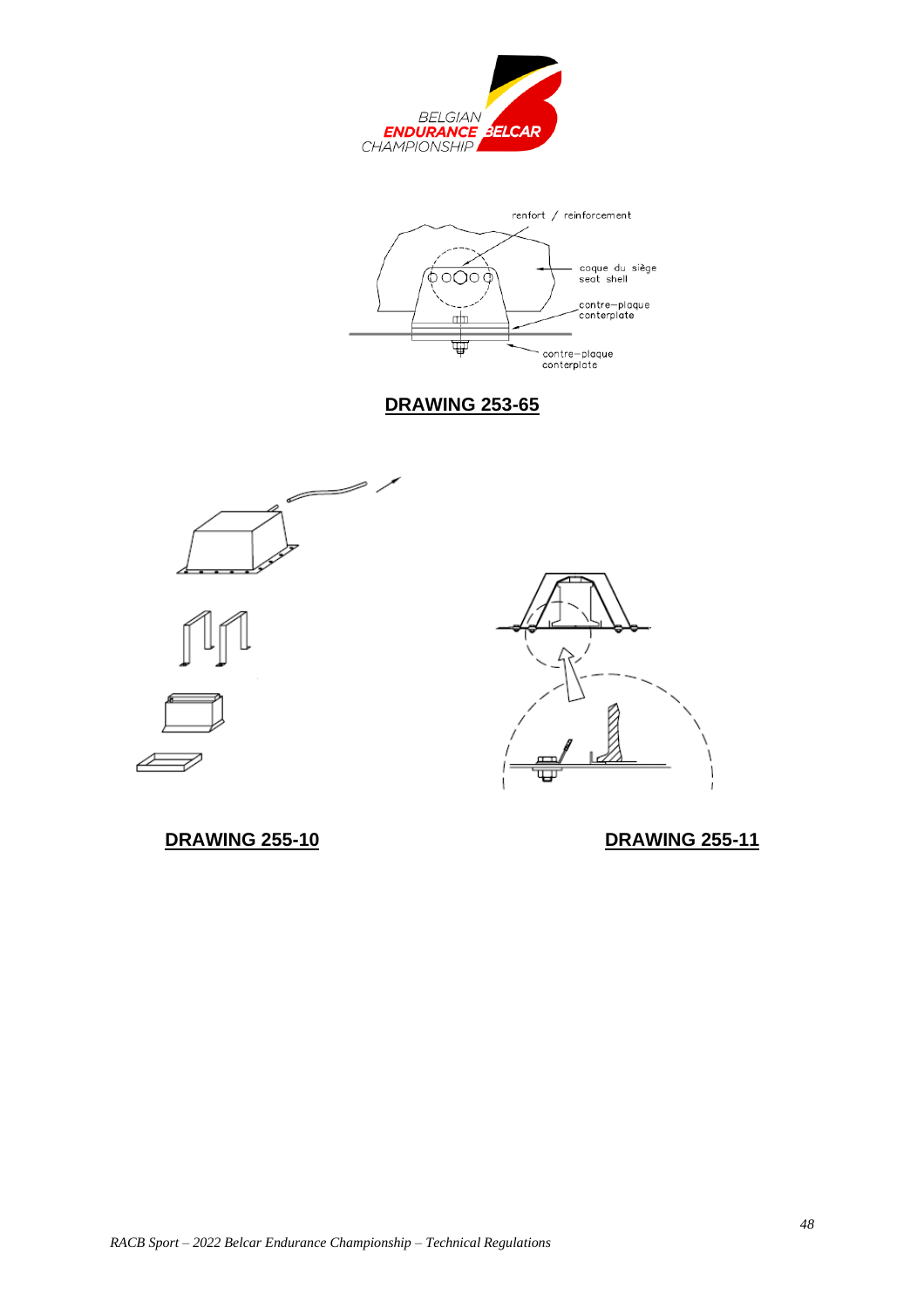



**DRAWING 258-3**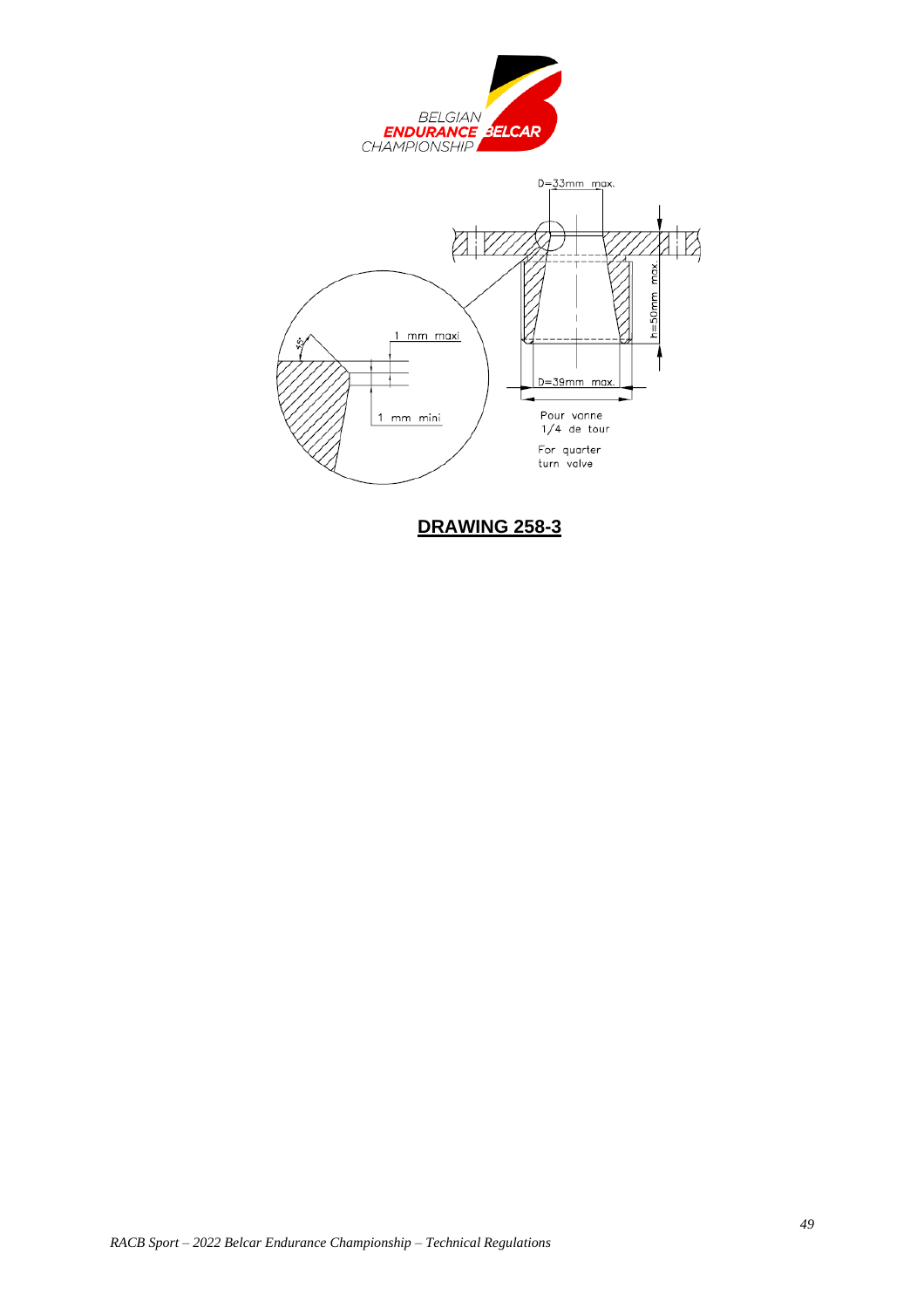